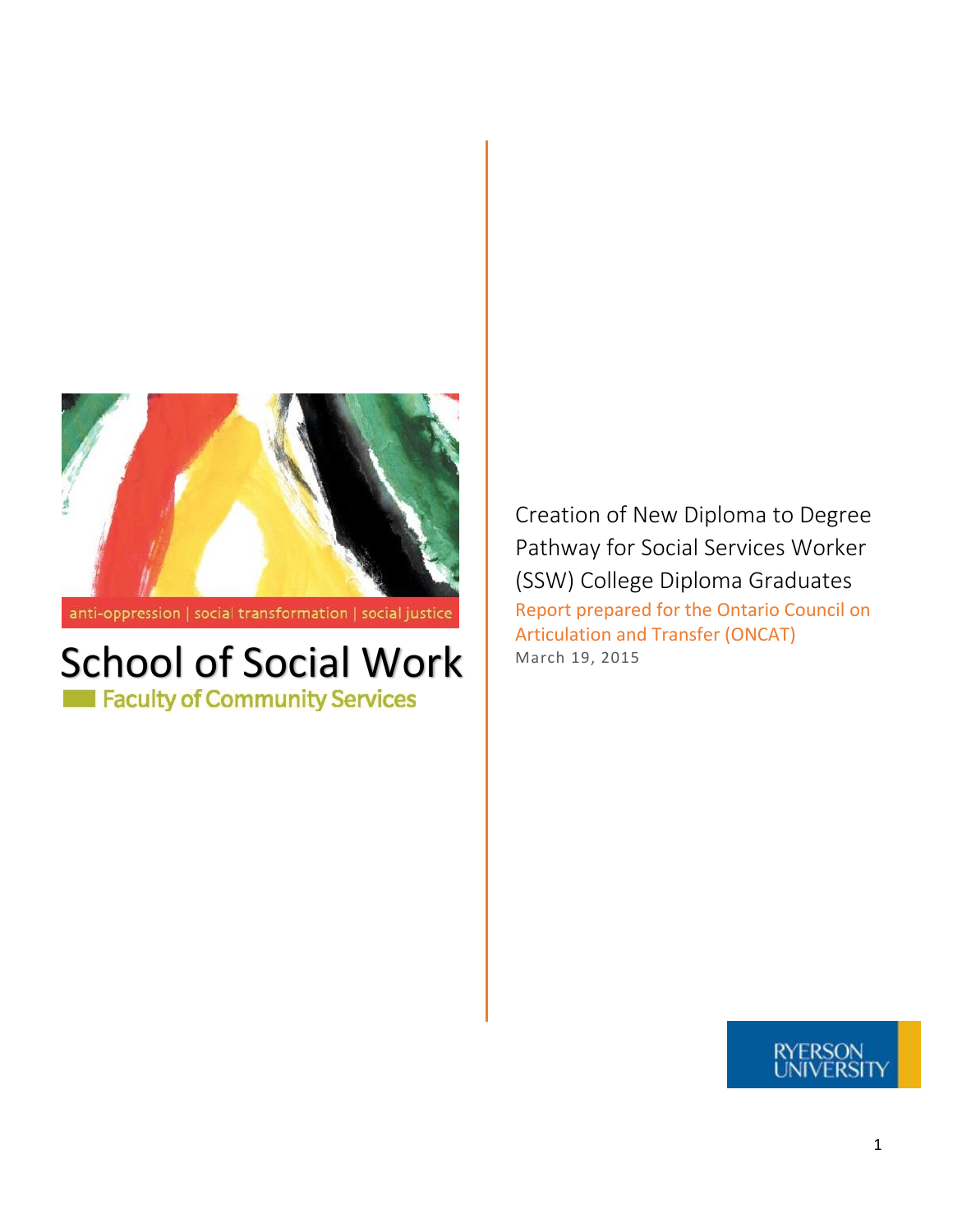# Contents

| Admission Criteria for Direct Entry to Second Year of the BSW Program for College Graduates4 |  |
|----------------------------------------------------------------------------------------------|--|
|                                                                                              |  |
|                                                                                              |  |
|                                                                                              |  |
|                                                                                              |  |
|                                                                                              |  |
|                                                                                              |  |
|                                                                                              |  |
|                                                                                              |  |
|                                                                                              |  |
|                                                                                              |  |
|                                                                                              |  |
|                                                                                              |  |
|                                                                                              |  |
|                                                                                              |  |
|                                                                                              |  |
|                                                                                              |  |
|                                                                                              |  |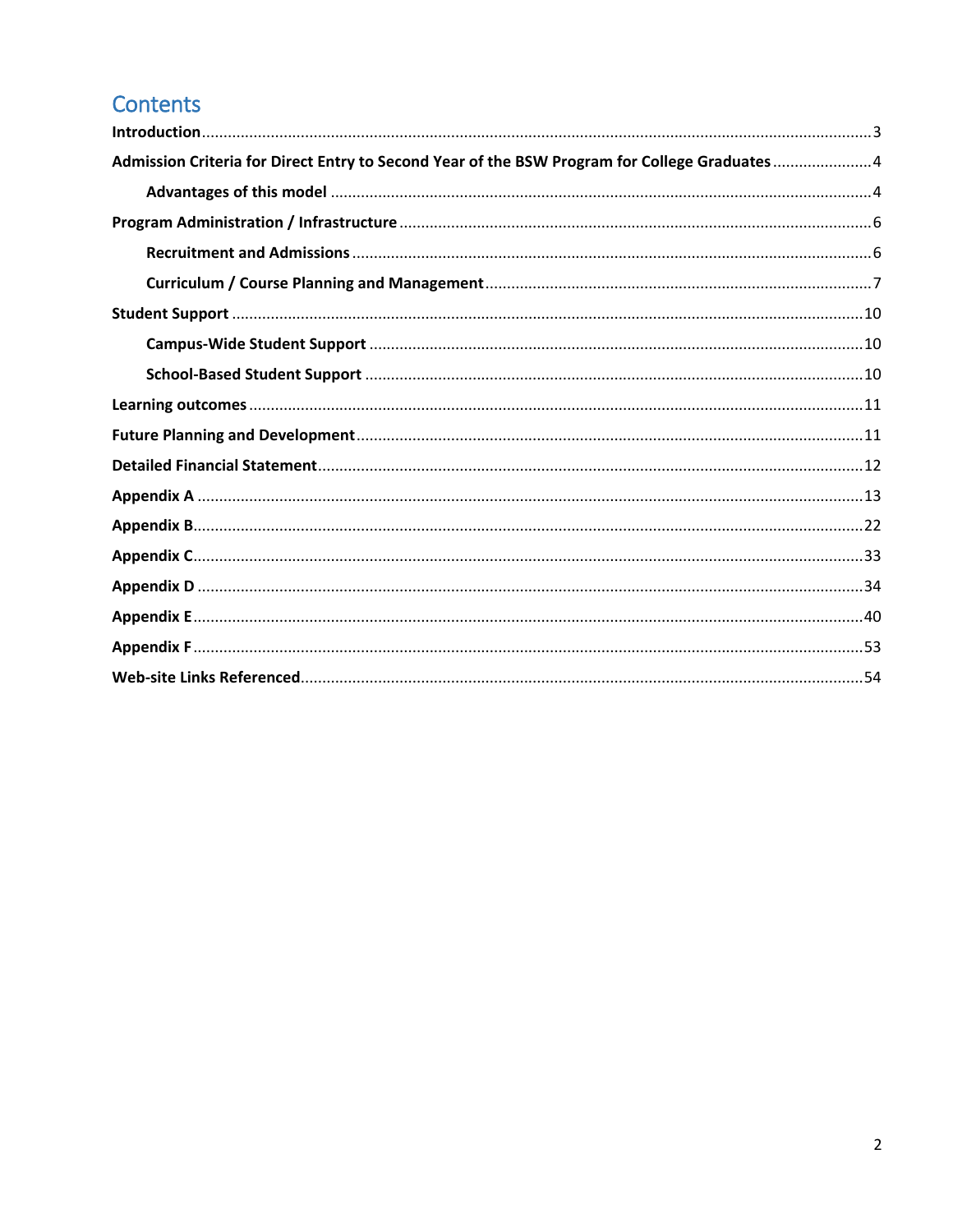# <span id="page-2-0"></span>**Introduction**

The School of Social Work at Ryerson University ("Ryerson University") aimed to create a new program that provides a direct entry into the second year of its Bachelor of Social Work ("BSW") program for college graduates with a Social Services Worker ("SSW") Diploma, who do not have two years of cumulative paid work experience in the Social Work field ("field").

SSW graduates have, increasingly, expressed a strong interest in obtaining a BSW immediately upon the completion of an SSW College Diploma. These students have strongly advocated for new pathways into university level social work education (i.e. BSW program). For more than two years, the Director and the Dean of the SSW program at George Brown College have advocated on behalf of students for Ryerson University to create a more seamless pathway into the BSW program. Ryerson University's internal and external partners (e.g. George Brown College) have met multiple times to discuss these matters.

Taking into consideration the growing and ever pressing need for new pathways into university level social work education, Ryerson University has modified its current BSW curriculum, for such student group.

Fall 2014, Ryerson University launched its Direct Entry to 2<sup>nd</sup> Year of the BSW program for college graduates with an SSW Diploma, who have less than two years of cumulative paid work experience in the field. The first cohort consisted of 30 students.

The demand for a new pathway to university level social work education is evident in the number of applications Ryerson University has received: 320 applications for 30 available spaces.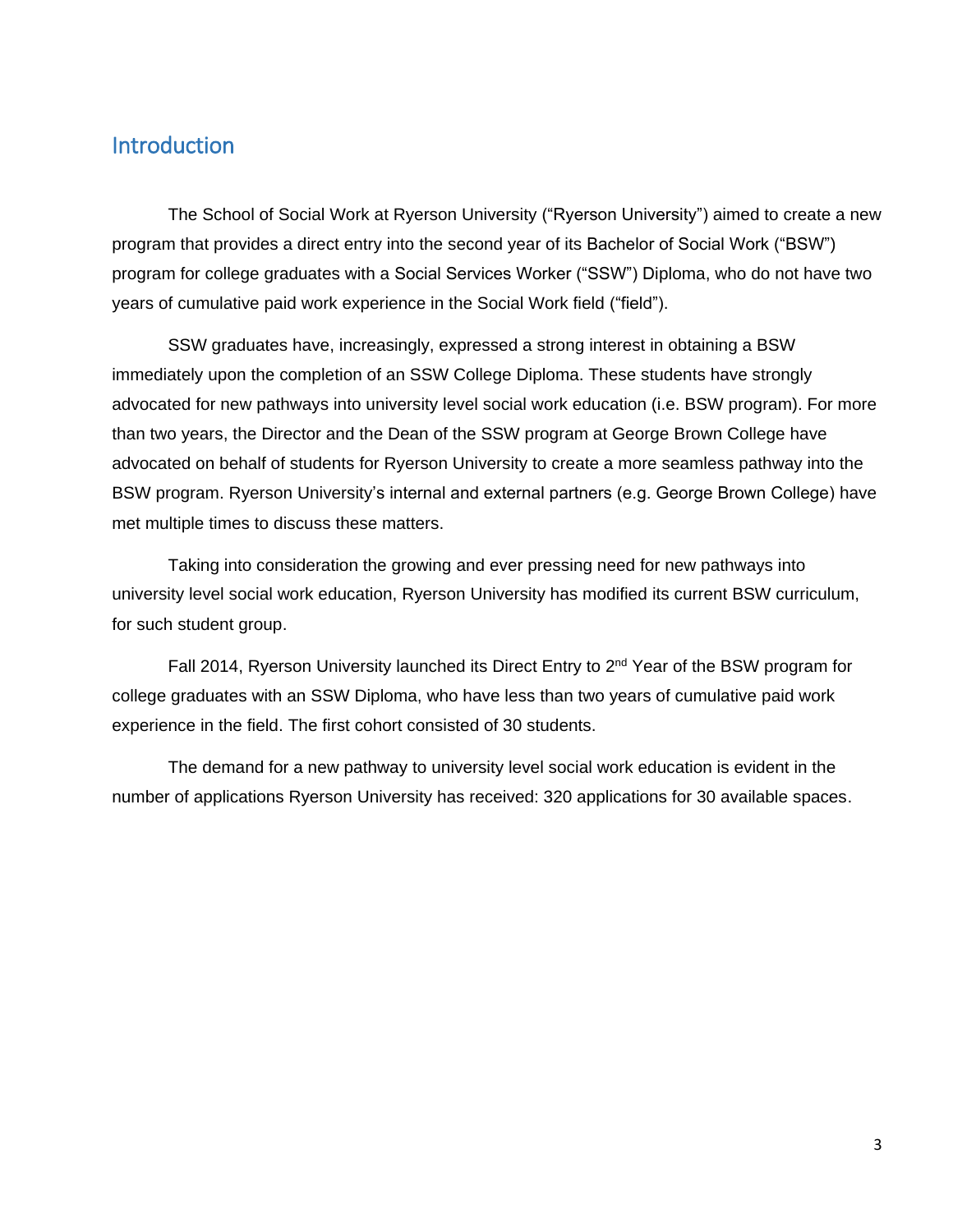# <span id="page-3-0"></span>Admission Criteria for Direct Entry to Second Year of the BSW Program for College Graduates

Following extensive discussions among Ryerson University's Faculty of Community Services, School of Social Work's Faculty, Curriculum Advising Office, Planning Office, and the Office of the Registrar and Admissions Office, the following admission criteria were established:

- **SSW Diploma**
- $-3.0$  GPA
- No (or less than 2 years) cumulative paid social work experience

If all of the above conditions are met, potential students are eligible to apply for direct entry to the second year of the BSW program. However, as part of their [curriculum requirements,](http://www.ryerson.ca/calendar/2014-2015/pg3612.html) they are required to complete two 'reach-back' courses:

- **1** liberal studies course; and
- **[SWP 331](http://www.ryerson.ca/calendar/2014-2015/pg3792.html) Social Work Theories of Practice**

In exchange for completing these two courses, this group of students is exempt from the requirement to complete [SWP 36 A /B](http://www.ryerson.ca/calendar/2014-2015/pg3792.html) Field Practicum.

Adjustments made to the BSW curriculum, designed specifically for SSW Diploma graduates, are in compliance with the University's [Undergraduate Degree Level Expectations \("UDLES"\).](http://ryerson.ca/lt/programs/curriculum/degreelevelexpectations/index.html)

Ryerson University's School of Social Work follows grades-only admissions process.

### <span id="page-3-1"></span>Advantages of this model

- It provides a much needed and sought after pathway from college to university for SSW Diploma graduates coming straight from the college system. In the past, due to systematic barriers, SSW Diploma graduates were unable to access BSW education, immediately upon graduation. Their only point of entry was to start the BSW program from year one, at the same level as students with a high school diploma, thus negating the skills and knowledge they obtained throughout 3 years of study at a post-secondary institution(s).
- **Taking into account particular skill set(s) the SSW Diploma graduates bring to the classroom** setting, this model allows the exemption of students from their third year field placement. Upon reviewing the information about the placement(s) SSW Diploma graduates were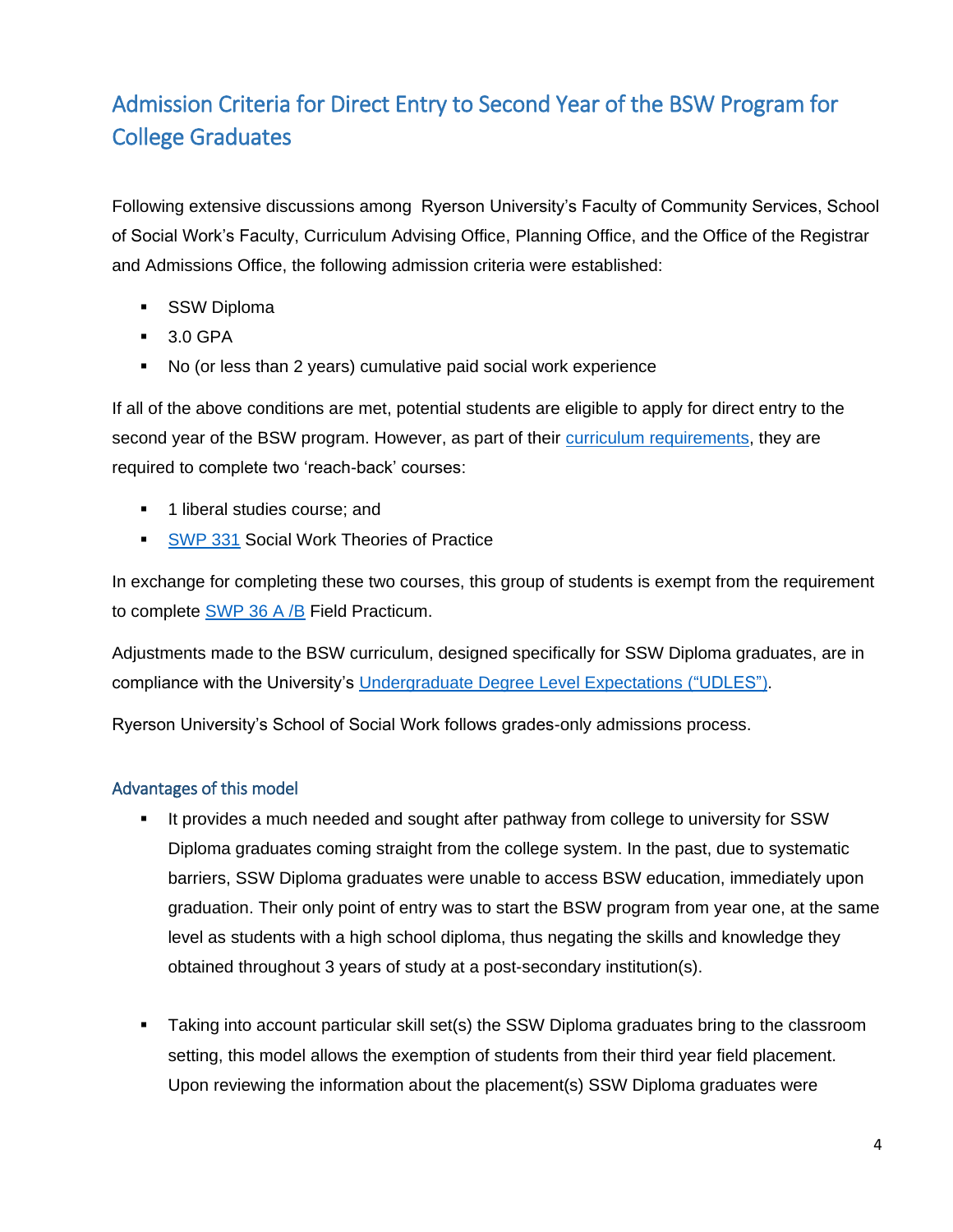required to complete during their 3 years of study at their post-secondary institution(s), Ryerson University has determined that they meet the learning outcomes and objectives for BSW's SWP 36A/B Field Practium course<sup>1</sup>.

 Upon further review of the SSW Diploma curriculum, Ryerson University has determined a slight gap in the students' theoretical knowledge, as is taught at BSW level. However, via this model, students are required to take SWP 331 Social Work Theories of Practice<sup>2</sup>, which enables them to gain the theoretical knowledge at BSW level, thus ensuring their success in the BSW program.

 $\overline{\phantom{a}}$ 

 $1$  Appendix A – Course outline 2014/15

 $2$  Appendix B – Course outline 2014/15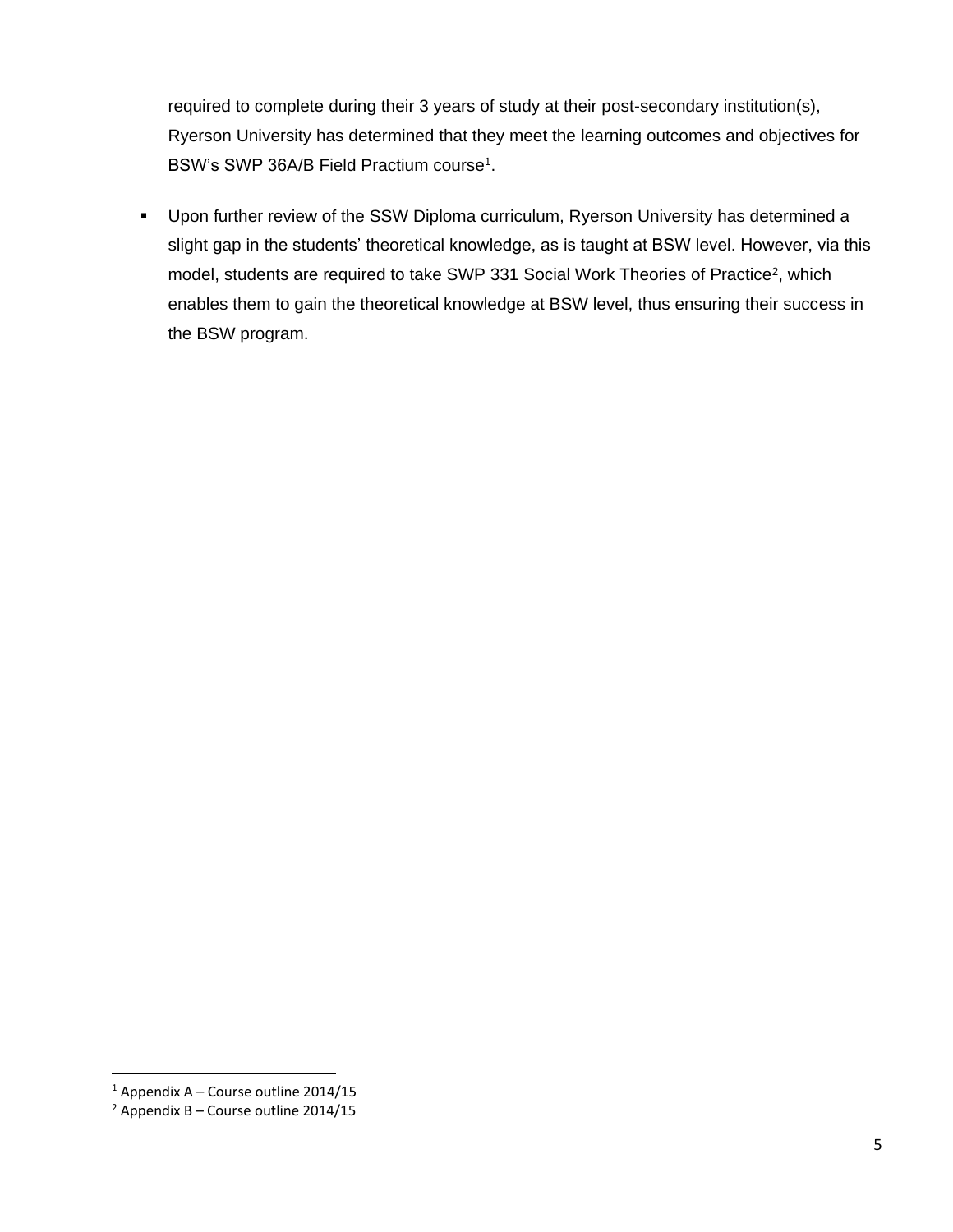# <span id="page-5-0"></span>Program Administration / Infrastructure

In an effort to ensure a seamless integration of students into the Direct Entry to 2<sup>nd</sup> year of the BSW program, Ryerson University has implemented numerous operational adjustments that are in direct correlation with several internal units.

### <span id="page-5-1"></span>Recruitment and Admissions

Addition of the Direct Entry to 2<sup>nd</sup> year of the BSW program to Ryerson University's current BSW program streams (1<sup>st</sup> year entry for students with a high school diploma; and  $3<sup>rd</sup>$  year entry for students with two or more years of cumulative paid work experience in the field) was made fruitful due to collaborative efforts and transparent information-sharing channels between the School of Social Work, Admissions Office and Recruitment Office.

**Impact on the Recruitment Office:** 

- Ryerson University's Recruitment Office has experienced a significant increase in the volume of inquiries received regarding various program streams available for the BSW program. Direct Entry to 2nd year of the BSW program for college graduates holding an SSW Diploma, in particular, is generating extremely high interest rate that is on a continuous rise.
- Multiple BSW program streams and their unique admission requirements have had a direct impact on the time needed to train student recruiters to be able to speak to the main, and more nuanced, differences between the three BSW program streams and on the length of time needed to field individual inquiries.

**Impact on the Admissions Office:**

- A separate process was developed to ensure proper admission of students who are admitted into the Direct Entry to 2<sup>nd</sup> year of the BSW program.
- This program is unique insofar that there are no similar programs available at Ryerson University at present and, as such, has required the development of a specific admissions process. Every student who is admitted receives a Basis of Admission Form<sup>3</sup> outlining the admission, number of transfer credits they are eligible to receive, and the type of 'reach-back' courses they are required to take.

 $\overline{a}$ 

 $3$  Appendix C – Basis of Admission Form ("BOA")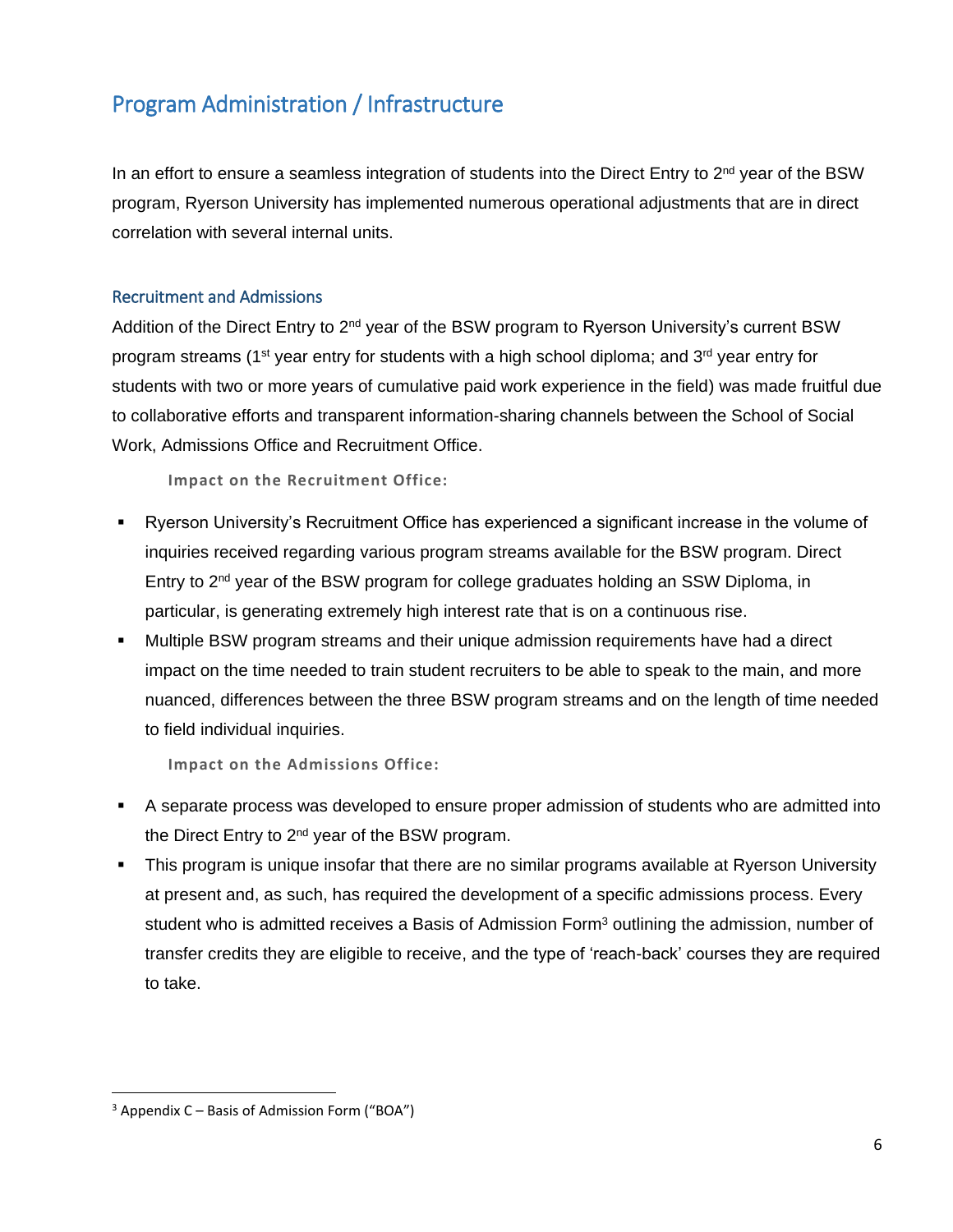- In addition to issuing program-specific Basis of Admission Forms, the Admissions Officer is also required to complete additional forms for submission to the Transfer Credit Union and Curriculum Management Office that are used to build student-specific graduation checklists.
- The Direct Entry to  $2<sup>nd</sup>$  year to the BSW program has increased the workload volume for the assigned Admissions Officer to the level where the position had to be restructured.

# <span id="page-6-0"></span>Curriculum / Course Planning and Management

Integration of the Direct Entry to 2<sup>nd</sup> year of the BSW program into its existing framework, required Ryerson University to increase the number of course sections for course(s) in its BSW program. For example, in the inaugural year of the Direct Entry into 2<sup>nd</sup> year of the BSW program, Ryerson University was required to increase the number of course sections offered for the SWP 331 Social Work Theories of Practice, SWP 341 Transformative Social Work Practice<sup>4</sup> and SWP 435 Aboriginal Approaches to Social Work<sup>5</sup>. Consequently, class sections for all 2<sup>nd</sup> year courses have increased to accommodate the new cohort of 30 students. All course sections in subsequent years (Years 3 and 4 of the BSW program) will experience a slight inflation and/or, alternatively, the creation of additional sections, as this cohort of 30 students in the Direct Entry to  $2<sup>nd</sup>$  year of the BSW program moves through the required curriculum.

**Impact on Scheduling and Time tabling**

 In close collaboration with the school, a new program code was developed for course enrollment purposes for the cohort of 30 students in the Direct Entry to 2<sup>nd</sup> year of the BSW program. Evaluation mechanisms were developed and put in place to facilitate the management of 'force-loading" required courses.

**Impact on the School of Social Work**

- During the Direct Entry to 2<sup>nd</sup> year of the BSW program development phase, the School of Social Work's Administrative Team took on a leadership role in meeting with external stakeholders to determine the synergies between the SSW College Diploma program and the Bachelor of Social Work program. The School of Social Work's Administrative team spearheaded meetings with internal stakeholders to create the most accessible Diploma to Degree pathway for SSW program graduates who have less than two years of cumulative paid work experience in the field.
- During the preliminary implementation phase of the Direct Entry to  $2<sup>nd</sup>$  year of the BSW program, the School of Social Work's Administrative team continued holding a leadership role in meeting with

 $\overline{\phantom{a}}$ 

 $4$  Appendix D – Course outline 2014/15

 $5$  Appendix E – Course outline 2014/15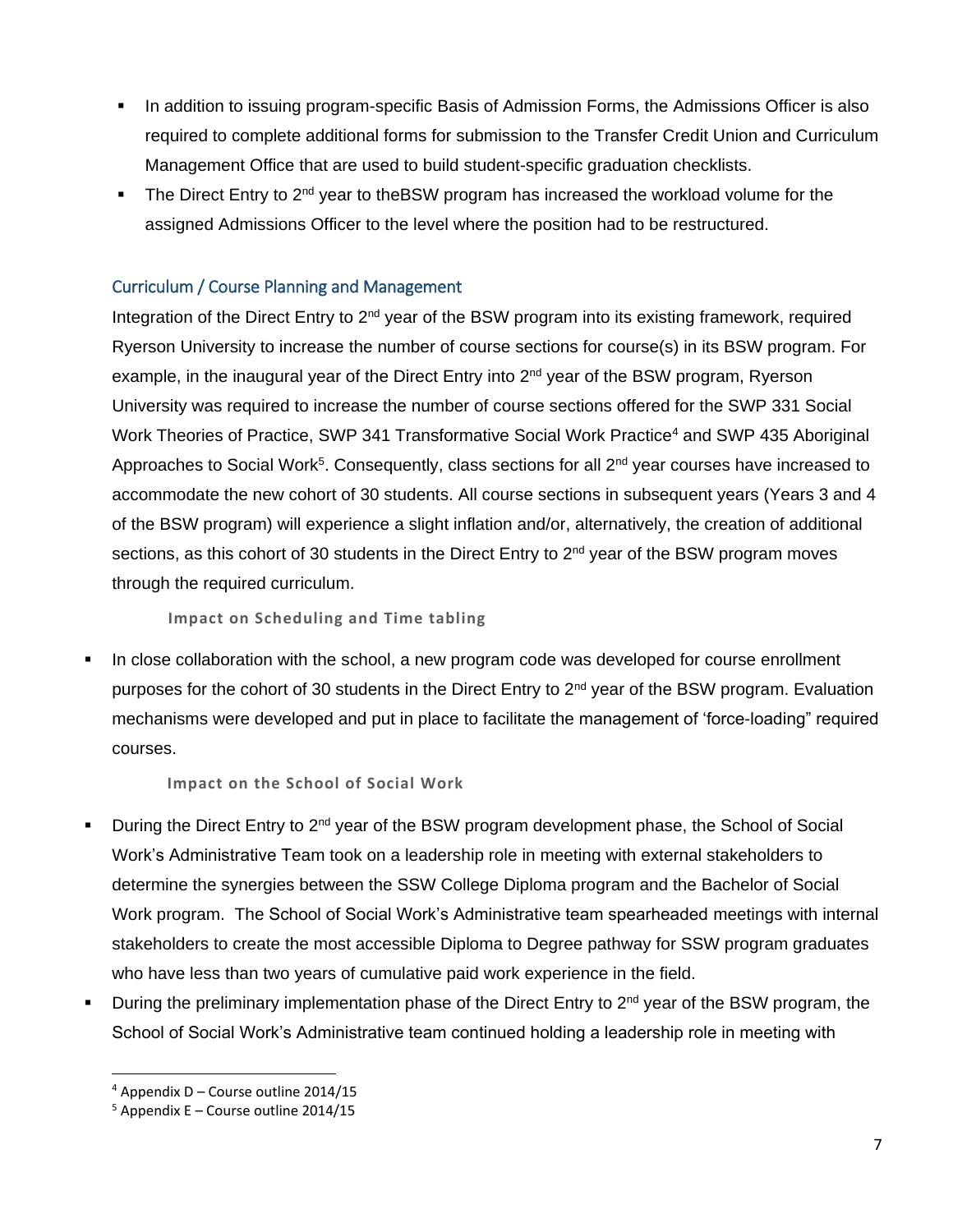external stakeholders to ensure that all parties involved were informed of the Direct entry to  $2<sup>nd</sup>$  year of the BSW program **admission requirements**, relevant application deadlines and the BSW curriculum that is specific to college graduates who have an SSW Diploma. All students are required to adhere to the Ryerson University's [significant dates schedule.](http://www.ryerson.ca/currentstudents/calendars/significant-dates.html)

- An all-encompassing financial analysis $6$  was conducted, based on operational needs involved in introducing and conducting the new BSW program stream (e.g. promotional materials and/or events, additional course sections, operating supplies)
- The Departmental Hiring Committee expended its hiring activities to include the recruitment of teaching staff for additional course sections.

**Impact on the Student Affairs Coordinator**

- In order to ensure that the students in the Direct Entry to  $2<sup>nd</sup>$  year in the BSW program are enrolled in the appropriate classes and that they are provided with the appropriate information regarding course requirements, the Student Affairs Coordinator was required to devote significant additional time to this cohort of students.
- Post enrollment student management, involving periodic one-on-one consultations, was and is continually needed.
- The Student Affairs Coordinator has provided, approximately, 2 hours of support per student for this cohort of students, in their first term (Fall 2014). This averages to 60 hours of additional student support provided by the Student Affairs Coordinator.
- Expansion of the Student Affairs Coordinator's portfolio has been made permanent.
- The Student Affairs Coordinator's portfolio will continue to be monitored for the office capacity building opportunities as we further grow and develop the Direct Entry to 2<sup>nd</sup> year in the BSW program.

**Impact on the Field Education Office**

- The Field Education Office's internal operations had to be restructured and external outreach activities had to be increased to prepare for the requirement to accommodate 30 additional field placements once the Direct Entry to  $2<sup>nd</sup>$  year of the BSW program students enter their 4<sup>th</sup> year of study.
- The Field Education Office will, on average, invest 300 hours in securing appropriate placement settings for this cohort of students. Securing field placement is an ongoing process that is completed in collaboration with students and community partners, to ensure proper alignment between program/student's learning objectives and community partner's needs.

 $\overline{a}$  $6$  Appendix F – Financial Statement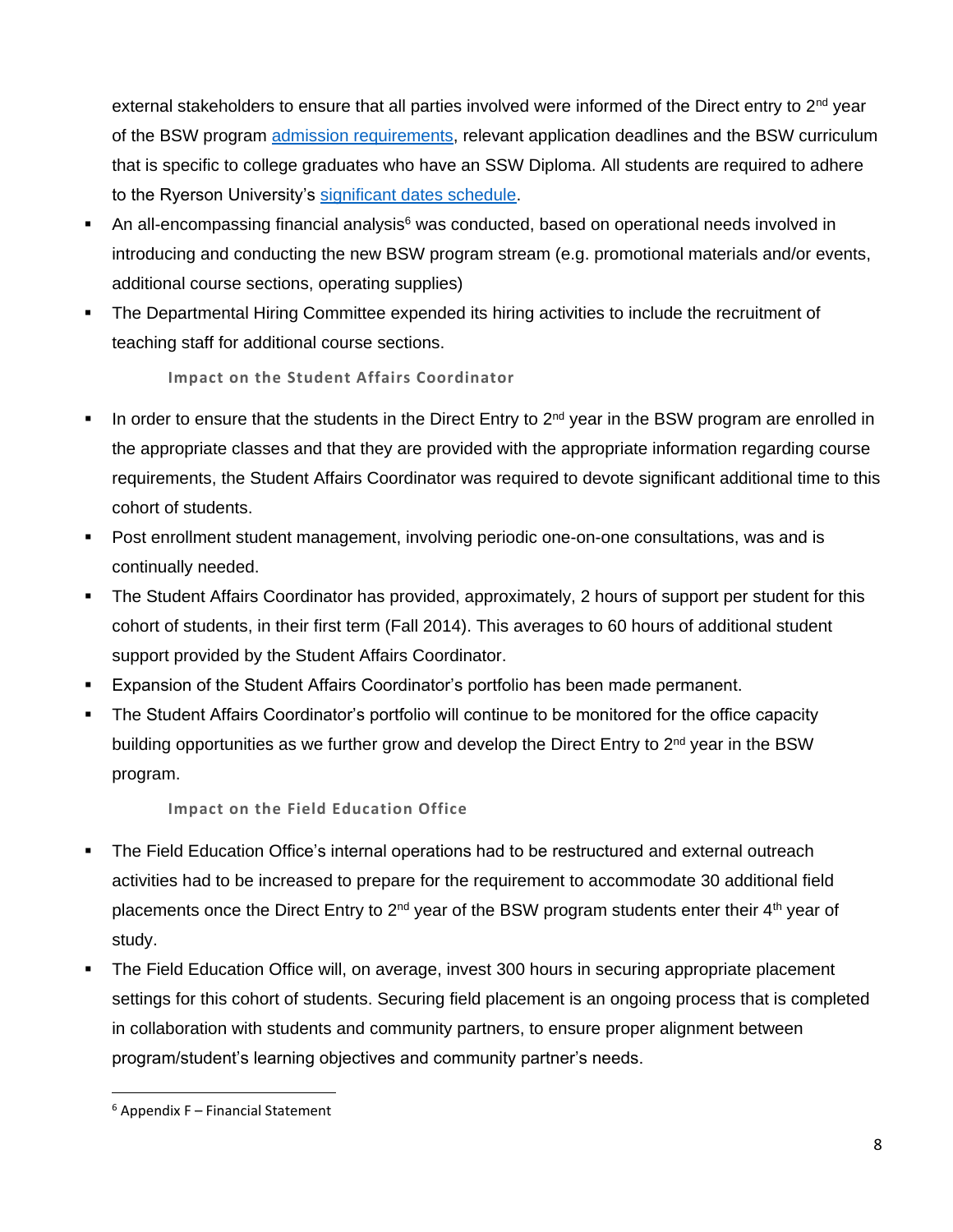• The Field Education Office will continue to be monitored for the office capacity building opportunities as we further grow and develop this program.

**Impact on the Faculty of Community Services Dean's Office**

Financial and human resources required for maintaining and further developing the Direct Entry to 2<sup>nd</sup> year of the BSW program have a direct impact on the Faculty Dean's fiscal planning activities.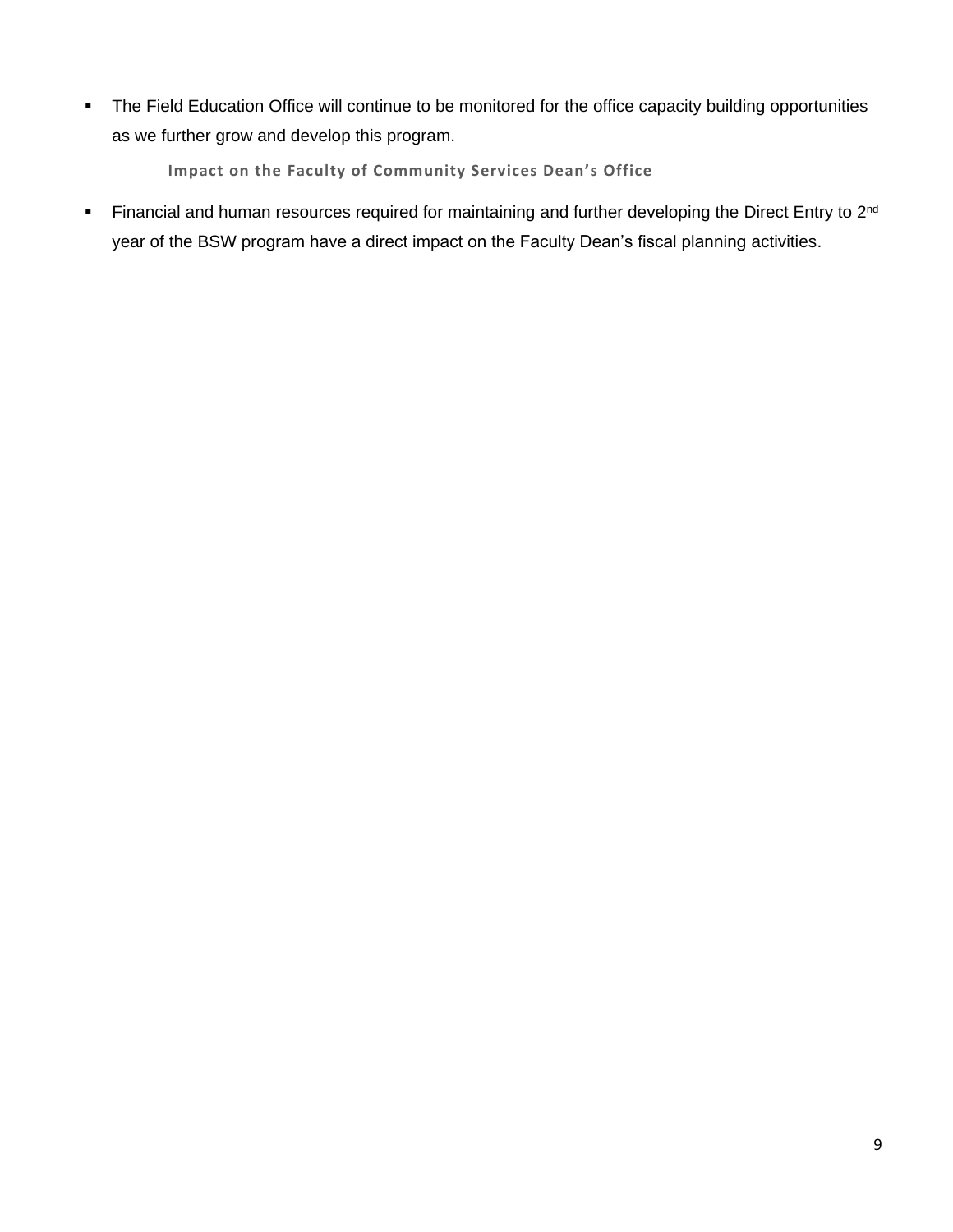# <span id="page-9-0"></span>Student Support

# <span id="page-9-1"></span>Campus-Wide Student Support

Upon admission, students in the Direct Entry to  $2<sup>nd</sup>$  year of the BSW program become full-time undergraduate students and, as such, have access to all Ryerson University's [Student Resources.](http://www.ryerson.ca/currentstudents/)

Ryerson University also offers various [Student Services](http://www.ryerson.ca/studentservices/) that are designed to provide students with opportunities to be successful in the university setting.

Ryerson University's [Library](http://library.ryerson.ca/) provides all students with an extensive collection of print and audiovisual resources.

Students in the Direct Entry to 2<sup>nd</sup> year of the BSW program are represented by the Ryerson Student [Union](http://www.ryerson.ca/content/dam/undergraduate/admission/downloads/TIR2015/RSU.pdf) and are free to access their services, as needed.

### <span id="page-9-2"></span>School-Based Student Support

Students in the Direct Entry to 2<sup>nd</sup> year of the BSW program have open access to the School's Student Affairs Coordinator and the Associate Director, Undergraduate Program. Both the Student Affairs Coordinator and the Associate Director, Undergraduate Program, are available for student consultations.

All School of Social Work students are represented by the School of Social Work Student Union. The School of Social Work Student Union acts as a liaison between the School of Social Work and the collective student body.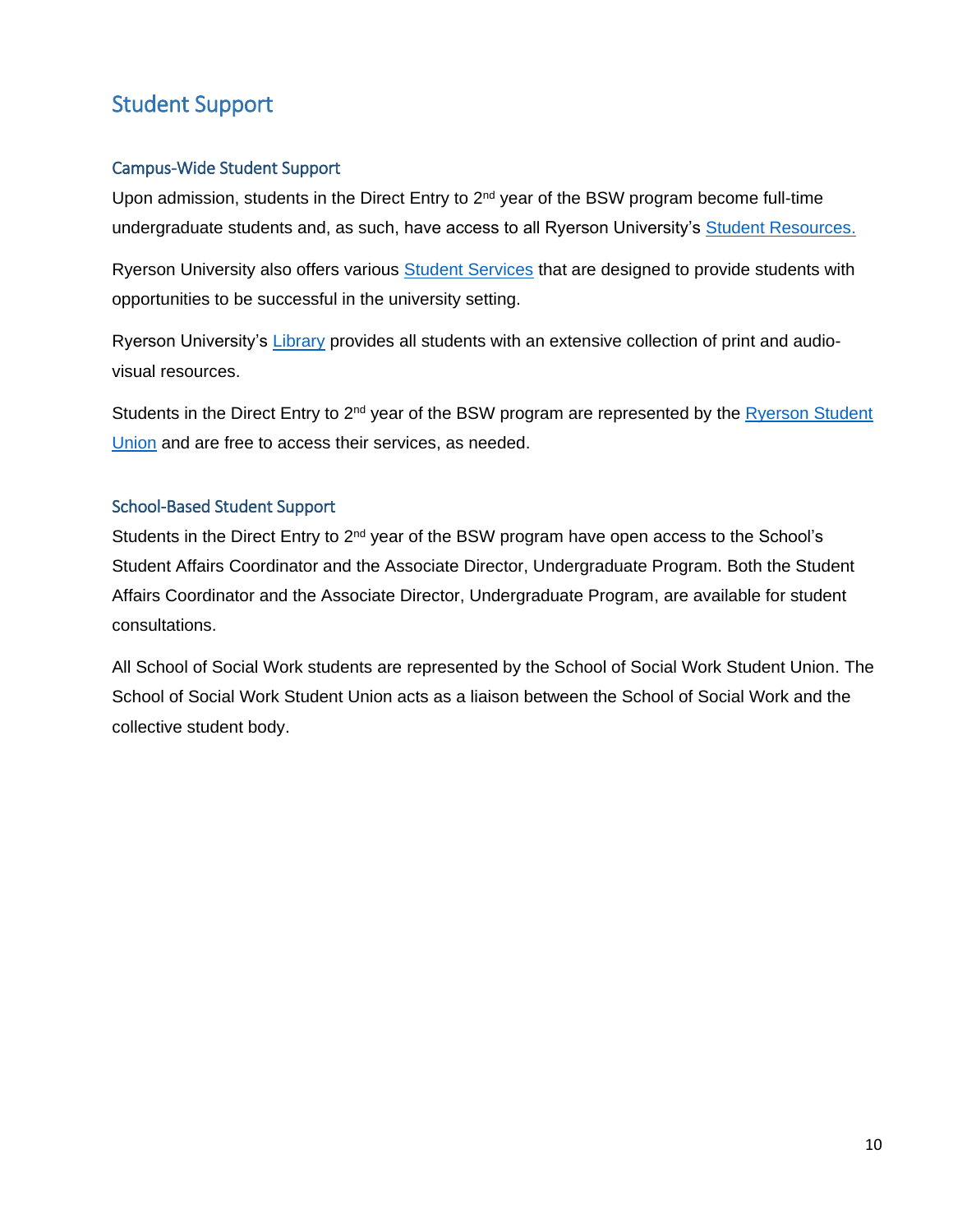# <span id="page-10-0"></span>Learning outcomes

### **Attrition Rate**

Ryerson University inaugurated Direct Entry to 2<sup>nd</sup> Year of the BSW program with a cohort of 30 students in the academic year 2014-2015. As of March 2015, the number of students expected to proceed to 3<sup>rd</sup> Year of the BSW program is 28. Two students are no longer in the program due to unforeseen personal circumstances. The expected graduation rate for this cohort of students, at present, is 93 per cent.

### **Student feedback**

In March of 2015, Ryerson University held a de-brief session for the students in the Direct Entry to 2<sup>nd</sup> year of the BSW program. Student feedback was positive. However, the students have raised an issue of not having an orientation that is specific to their program stream. They also indicated that more information about the [SWP 51A/B Field Practicum](http://www.ryerson.ca/calendar/2013-2014/pg3418.html) course requirements and expectations would be welcome.

# <span id="page-10-1"></span>Future Planning and Development

### **Program growth**

In order to accommodate the high demand for a new pathway to university level social work education, Ryerson University will increase its enrollment numbers to the Direct Entry to 2<sup>nd</sup> year of the BSW program from 30 to 90 for the 2015-16 academic year.

### **Student Support**

Ryerson University will develop an orientation for students in the Direct Entry to 2<sup>nd</sup> year of the BSW program that will be integrated into the [Ryerson University's Orientation Week](http://studentlife.ryerson.ca/orientation/) activities, during the 1<sup>st</sup> week of September 2015.

School of Social Work Student Union will actively encourage students in this program stream to elect a student representative to join the existing Student Union.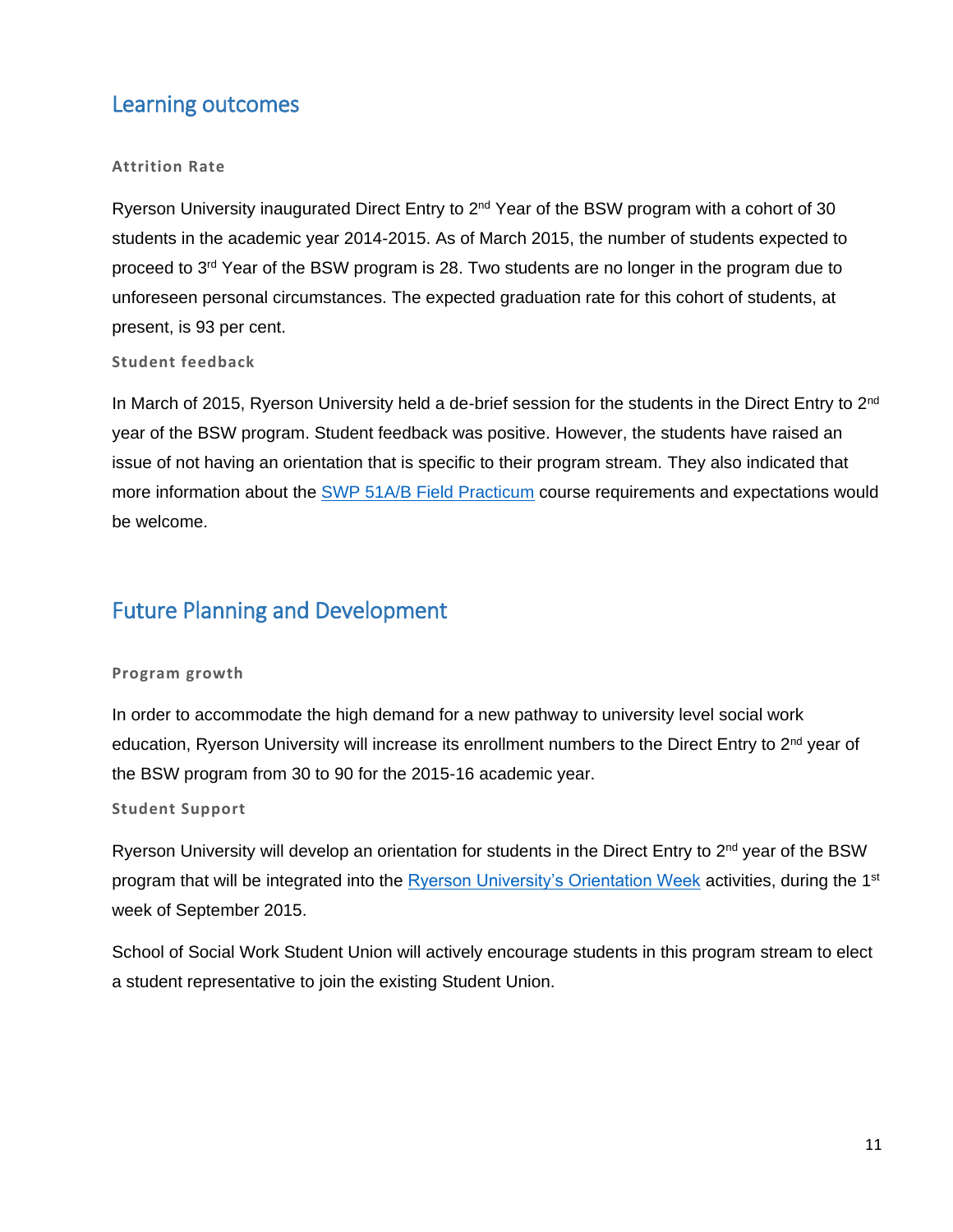# <span id="page-11-0"></span>Appendix A

### **Ryerson School of Social Work Course Outline**

### **SWP 36A/B Field Practicum Fall 2014/Winter 2015**

**\*** According to Ryerson University policy [\(www.ryerson.ca/senate/policies/pol157.pdf\)](http://www.ryerson.ca/senate/policies/pol157.pdf), communication between students and instructors by email will occur only through official Ryerson email addresses. Please ensure you check your email on a regular basis.

### **Course Description**

This first field practicum provides opportunities for students to have direct contact with service users. Each placement offers the student beginning level experience with an emphasis on understanding social work skills, values and ethics within the community, organizational and policy of context of practice. Most students attend placement two days a week for two semesters; alternate methods of completing this credit may be available to students with extensive prior experience or those undertaking an international placement.

### **Course Objectives**

- To gain a beginning understanding of the social work field through introduction to community agencies.
- To develop practice skills, such as engagement, assessment, planning, implementation, research, termination and evaluation skills.
- To prepare students to become a critical self-evaluating, knowledgeable and reflexive professional social work practitioner.
- To apply a critical understanding of existing social, economic and political forces and their implications for policy and practice within a field practicum setting. Particular emphasis will be given to issues of diversity, power, privilege, oppression, individualism, and transformative change.
- To gain a critical understanding of the ways in which agencies respond to manifestations of oppression from an anti-oppression framework and their implications for practice.

### **Teaching Methodology**

- The experiences of the practicum are designed to enable students to integrate theoretical knowledge and practice skills under the field instruction of a qualified practitioner in the community. Settings and field instructors are selected by the School in accordance with the curriculum and the standards set out by the Canadian Association of Social Work Education.
- Practica are available in a wide range of fields of practice. Availability of a given setting may vary from year to year.
- The practicum is unpaid and students are responsible for related costs such as travel to and from the practicum setting, a criminal record check, required vaccinations, or health examinations.

### **Variations within a Course**

Sequencing of content areas, methodology and assignment details will vary among instructors. For instance, scheduling of student presentations may vary. Examinations will be distinct for each section of the course. Some topics of instruction will also vary according to an instructor's area of interest and research. of the sections.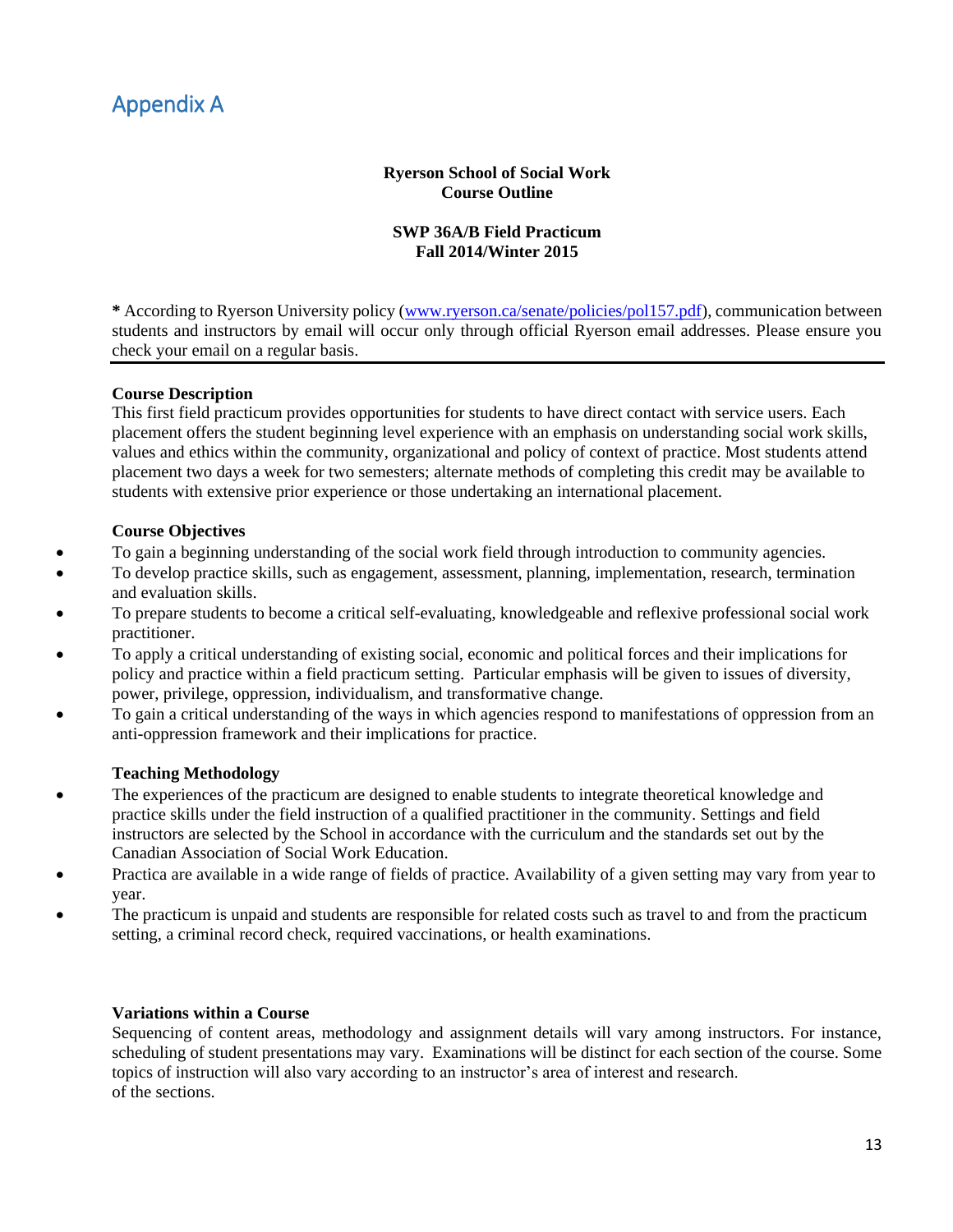#### **Role of Faculty Consultant**

The person teaching your section (your instructor) is your faculty consultant. The teaching responsibilities of faculty consultants for this course fall within the CASWE's requirement for the "activities of coordination, liaison and instruction" (CASWE Accreditation Standards SB6.13.5). These responsibilities include being available to students, field instructors and Field Education Office as needed for those activities related to any student's placement. These responsibilities of the Faculty Consultant are required to "maintain close, reciprocal and ongoing relationships with field instructors, exchange important information, monitor the students educational experience in the classroom and consult and collaborate with the field instructor and student regarding student progress or problems" (CASWE Accreditation Standards: SB6.12.3). Such responsibilities may be conducted through any combination of phone, online (e.g. email) and in person (e.g. field visit) contact with students and/or field instructors, including attendance at Field Instructor workshops as appropriate. **It is expected that the Faculty Consultant will visit each student in placement at least once during the placement.** Additional visits may be required to address issues that arise in field placements. The need for additional visits may be identified by the Faculty Consultant, Field Instructor, or Student.

#### **Attendance Policy**

All full-time *Third Year* students are in their Field Practicum, usually on Tuesday and Thursday of each week, throughout the full school year, 7 hours per day including, when necessary, some individual meeting time with the faculty consultant for a total of *364 practicum hours.* The actual days of placement may vary according to practicum setting but the total number of hours remains 364 hours over the academic year.

#### **Academic Consideration and Appeals**

There will be no penalty for work missed for a justifiable reason. Students **need to inform the instructor of any situation that arises during the semester that may have an adverse affect on their academic performance**, and request any necessary considerations according to the policies and well in advance. **Failure to do so will jeopardize any academic appeals.**

Except in cases of accommodations for disabilities, where documentation is handled directly by the Access Centre, students must fill out an Academic Consideration form and **submit it to their own program office: School of Social Work, Student Affairs Co-ordinator, EPH 200, Eric Palin Hall.** [http://www.ryerson.ca/content/dam/senate/forms/academic\\_consideration\\_document\\_submission.pdf](http://www.ryerson.ca/content/dam/senate/forms/academic_consideration_document_submission.pdf)

### *Medical Certificate Guidelines*

When a student formally requests academic consideration for medical grounds, Ryerson University requires that a Medical Certificate or letter from a physician be submitted

A certificate must be presented **within 3 working days** of missed or affected classes, tutorials, practica, labs, assignments, tests or examinations to receive consideration for that exam to the **School of Social Work**, **Student Affairs Co-ordinator, EPH200.** The program office will notify all instructors that the documents have been received. It is the student's responsibility to make arrangements with instructor for a make-up exam. (See policy details and forms for physician and department [http://www.ryerson.ca/senate/forms/medical.pdf\)](http://www.ryerson.ca/senate/forms/medical.pdf)

### *Religious, Aboriginal & Spiritual Observance*

As per the Senate policy on Accommodation of Student Religious, Aboriginal and Spiritual Observance at [http://www.ryerson.ca/senate/policies/pol150.pdf,](http://www.ryerson.ca/senate/policies/pol150.pdf) students must complete a form for alternate arrangements needed with respect to due dates for assignments, exams or absence from placement due to religious observance. Requests for accommodation of specific religious or spiritual observance must be presented **to the program office** no later than two weeks prior to the conflict in question (in the case of final examinations within two weeks of the release of the examination schedule). The student must submit a Request for Accommodation form [\(http://www.ryerson.ca/senate/forms/relobservforminstr.pdf\)](http://www.ryerson.ca/senate/forms/relobservforminstr.pdf) to their program office (**School of Social Work, Student Affairs Coordinator, EPH200**). The office will notify all instructors when they have received the request form.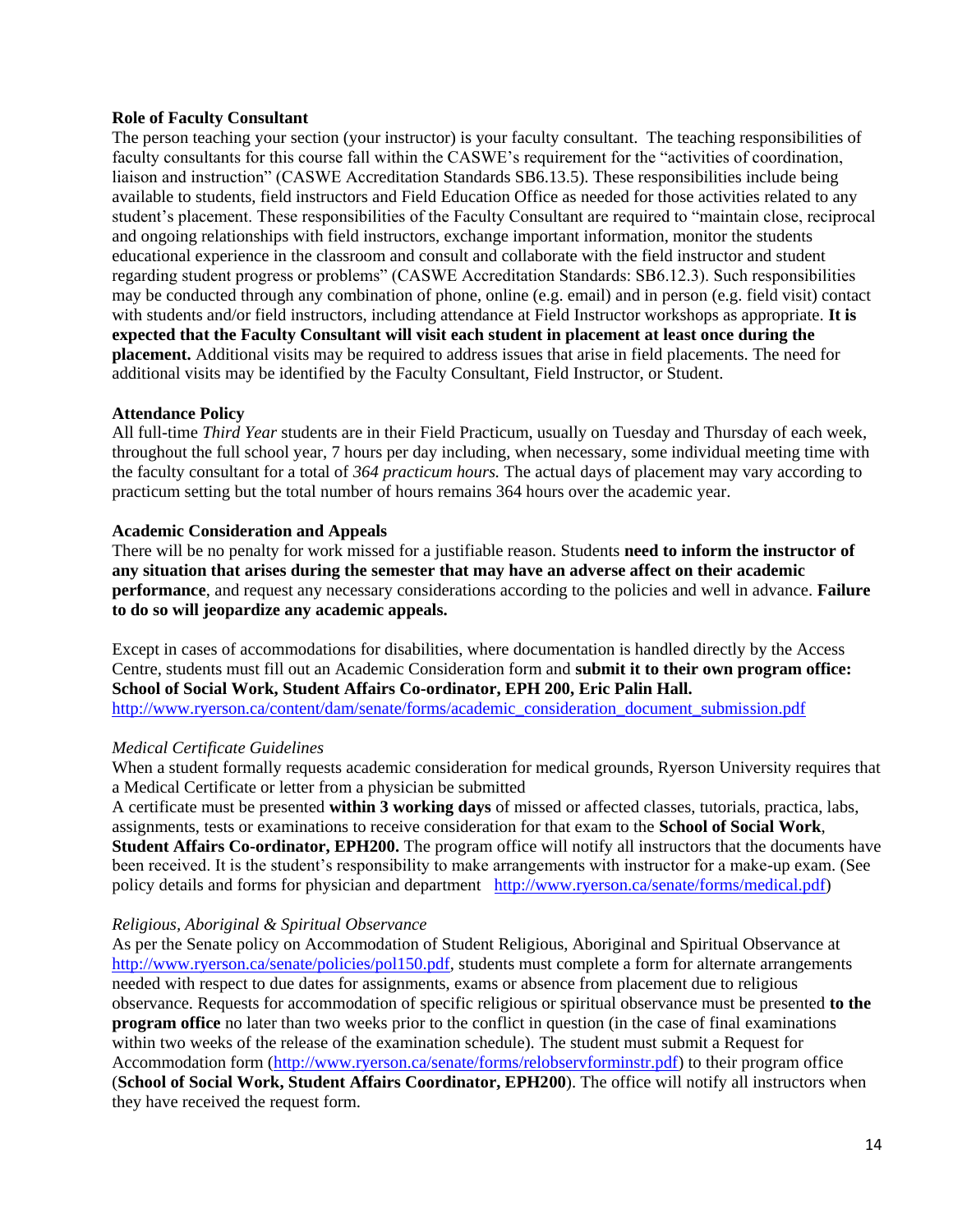*Other requests for Academic Consideration* which are not related to medical or religious observation must be submitted in writing together with the Academic Consideration form to the **School of Social Work**, **Student Affairs Co-ordinator, EPH200**. The letter must clearly state the reasons for the request and describe the events or circumstances that seriously impair the student's ability to meet their academic obligations, and that were beyond the student's control. When possible, supporting documentation must be attached to the letter. The office will notify the instructor when they have received the request.

### **Regrading of Work or Recalculation**

Students who believe that an assignment, test or exam, either in whole or part, has not been appropriately graded, or that there has been a miscalculation of a grade due to an omission, improper addition, etc., must contact the instructor to resolve the issue within ten (10) working days of the date when the graded work is returned to the class. Grades not questioned within this period will not be recalculated at a later date. Please see Senate Policy No. 134 for further details.<http://www.ryerson.ca/content/dam/senate/policies/pol134.pdf> **Students with Disabilities**

With respect to disability, we take a critical approach in this course. This means that, if for reasons of selfidentified health/mental health/madness/disability, students are not able to complete an assignment by the due date, be present physically or engaged intellectually in class, they are encouraged to contact me to discuss alternatives as soon as possible prior to any deadlines. These alternatives are open to discussion whether or not you are registered with the Access Centre. It also means that all students recognize such challenges in the classroom and in group work with peers.

In addition, students with disabilities or health concerns can register with the Access Centre at Ryerson, POD 61. Phone: 416-979-5094, TTY: 416-979-5274; accessfrontdesk@ryerson.ca. We welcome your feedback on accessibility issues related to this course. Please provide your feedback to your instructor or to the Associate Director, Undergraduate Program.

#### **Disruptions to course and office hours**

Pursuant to the University's commitment to accessibility for all students, you shall be notified of cancelled classes or any changes to the posted office hours or pre-arranged appointments with your instructor. You will receive such information by email, sent to your official Ryerson email address.

### **Plagiarism**

The Ryerson Student Code of Academic Conduct defines plagiarism and the sanctions against students who plagiarize. All students are strongly encouraged to go to the academic integrity website at [www.ryerson.ca/academicintegrity](http://www.ryerson.ca/academicintegrity) and complete the tutorial on plagiarism.

#### **Academic Integrity**

To preserve the academic integrity of this course, Ryerson University's regulations regarding academic misconduct will be strictly followed. This includes regulations concerning academic dishonesty, misrepresentation of personal performance, and aiding or abetting academic misconduct. Please see the Student Code of Academic Conduct for details of these regulations and the penalties for academic misconduct at [www.ryerson.ca/senate/policies/pol60.pdf.](http://www.ryerson.ca/senate/policies/pol60.pdf)

#### **Culture of Respect**

Consistent with the mission, policies and services of the University, the School of Social Work promotes a culture of respect for human diversity and collegiality among faculty, students, staff, field instructors and clients-consumers-people. Students are expected to familiarize themselves with the policies and procedures of the Student Code of Non-Academic Conduct at [www.ryerson.ca/senate/policies/pol61.pdf](http://www.ryerson.ca/senate/policies/pol61.pdf)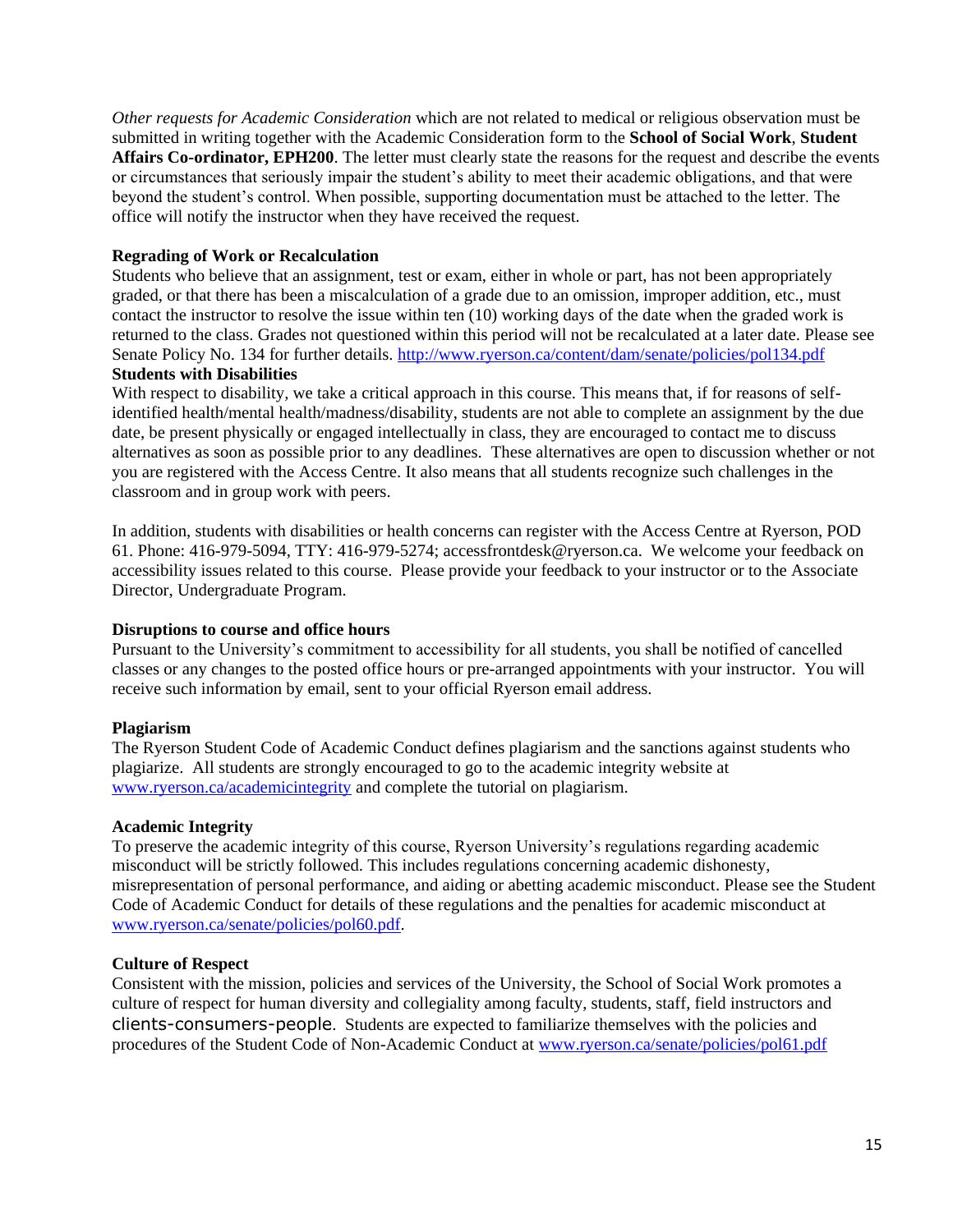### **Ryerson Academic Policies**

For more information on Ryerson's academic policies, visit the Senate website at [www.ryerson.ca/senate.](http://www.ryerson.ca/senate) Course Management Policy No. 145 Student Code of Academic Conduct No. 60 Student Code of Non-Academic Conduct No. 61 Examination Policy No. 135 Policy on Grading, Promotion, and Academic Standing Policy No. 46 Undergraduate Academic Consideration and Appeals Policy No. 134 Accommodation of Student Religious Observance Obligations Policy No. 150 Academic Accommodation of Students with Disabilities Policy 159

### **School of Social Work Assignment and Exam Policy**

- Students are expected to take responsibility for making sure that all assignments have been received by the faculty member.
- Students are expected to maintain rough notes and drafts of course work/ assignments.
- Students must keep a copy of each assignment on file until the original has been marked and returned.
- Unless otherwise notified, students' papers should reflect the guidelines defined in the current edition of Publication Manual of the American Psychological Association.
- In case of any delay in submitting assignments the faculty member should be notified. Late assignments will be downgraded by **2%** of the assignment grade per day *including weekends, holidays and Reading Week days*. There is a *seven-day maximum* limit by which to accept late assignments where the student has not asked for an extension. No late assignments will be accepted beyond this limit.
- In extenuating circumstance, it is recognized that some students may require extensions for assignments. Faculty will assign new due dates not later than two weeks from the beginning of the next semester courses . Extensions beyond these dates are only available under extenuating circumstances and need to be negotiated with the Associate Director, Undergraduate Program. If this negotiation does not take place any incomplete grades will convert to an F. It is the student's responsibility to follow up with the Faculty Member and Associate Director.
- There will be no penalty for work missed for a justifiable reason. Students need to inform the instructor of any situation that arises during the semester that may have an adverse affect on their academic performance, and request any necessary considerations according to the policies and well in advance.

### **Method of Posting Grades**

- Assignments will normally be returned within two weeks from the date of submission, and where the faculty member is unable to do so s/he will notify students in writing.
- All grades will be made known to students in class or on Blackboard.
- Students will receive their final course grades only from the Registrar.

### **Evaluation**

This course is graded on a "pass/fail" basis. A grade of pass or fail will be assigned only after all the requirements have been fulfilled and according to students' performance in placement as evaluated by the field instructor and the Ryerson instructor and recorded in the mid-term and final evaluations. The final grade is assigned by the Ryerson instructor.

### **Required components of this course:**

### *Placement Hours – 364 hours [To be completed over two terms (fall & winter- two days per week).*

 Students are expected to be in placement 14 hours per week. Placement hours are usually done on Tuesdays and Thursdays.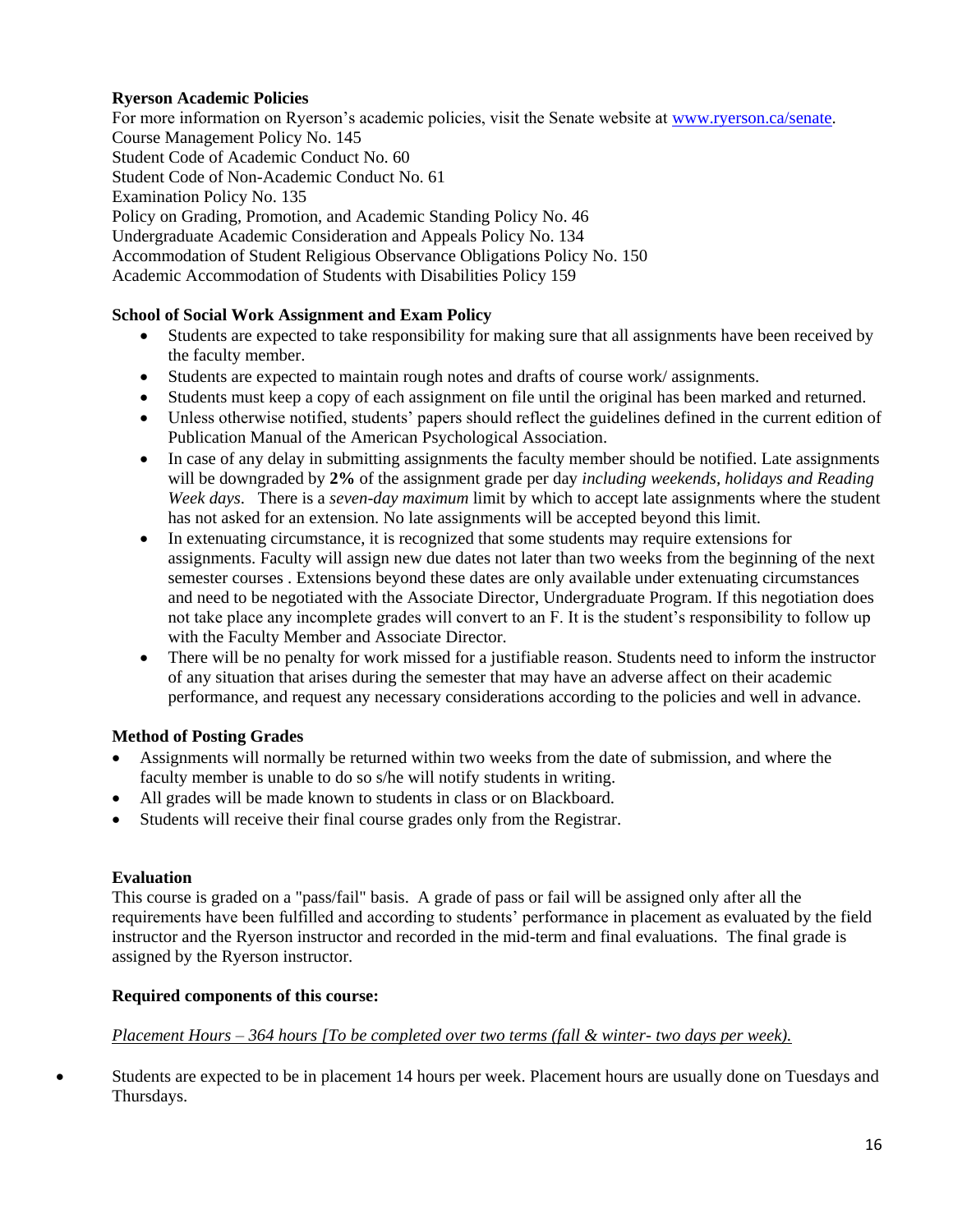- Placement can begin after the first practice class.
- Placement ends in early to mid-April and when students complete 364 hours.
- Students are not required to attend placement during the University exam periods (*Dates will be specified during the terms).*
- Students are expected to complete a minimum of two days of placement (i.e. 14 hours) in the period between the completion of fall term classes and the start of winter term classes.
- Students are not required to attend placement during reading weeks.
- The faculty consultant will conduct at least one field visit while students are completing their placement hours. Additional visits will be conducted as needed.
- The faculty consultant will keep in regular contact with field instructors as needed.
- Additional activities may be applied to "placement hours" as authorized by field instructors and/or faculty consultants (e.g. seminars, workshops, trainings, etc.).

International, block and late-start placement times and schedules are negotiated with your faculty consultant and placement supervisor; however, the requirement is that you complete 364 hours of placement.

### *Learning Plan (Due October 22, 2014)*

- The learning plan guides students' work in field placement. It is to be developed in conjunction with the field instructor, with guidance from the faculty consultant. Students are responsible for ensuring the learning plan is complete, has been signed by their field instructor, and is handed in on-time.
- A faculty consultant may ask for revisions to the learning plan in order to ensure all aspects of the curriculum are met in the context of each field placement. If a faculty consultant asks for revisions, students are responsible to re-engage the field instructor in a conversation about how to best satisfy the learning goals as set out in the School's curriculum in the context of the field placement.
- The faculty consultant is available for assistance as students and field instructors develop the learning plan.

# *Mid-term Evaluation (Due November 26, 2014 or at the mid-term examination)*

• The field instructor is responsible for completing this document and ensuring it is submitted on time. It is often useful for students to complete a self-evaluation as part of this process. It is acceptable for field instructors to ask students to deliver completed evaluations to the school. Students should have an opportunity to give input, to read and to discuss their evaluation with their field instructor before it is finalized.

### *Reflective Logs (Due September 24, October 29, January 28 and March 18)*

- These short written assignments involve student reflection on professional practice. A reflection log is a diary of an experience that students identify as a learning experience. The experience can be related to social work education and/or practice and should be one that raised questions and or challenged a student's understandings, drew attention to their actions, heightened or raised thoughts and feelings, and overall engaged the student. Exploring this experience through a reflection log can provide a better understanding and thereby enhance learning of oneself as a social worker.
- Each section of the course will have its own specific assignments. Instructors will distribute more information about these reflective logs in class.
- In total, four reflective logs are to be completed, with two in the first term and two in the second.
- Logs are to be 2-3 typed double-spaced pages in length.

### *Final Evaluation (Due on April 8, 2015 or at final examination)*

 The field instructor is responsible for completing this document and submitting it on time. It is often useful for students to complete a self-evaluation as part of this process. It is acceptable for field instructors to ask students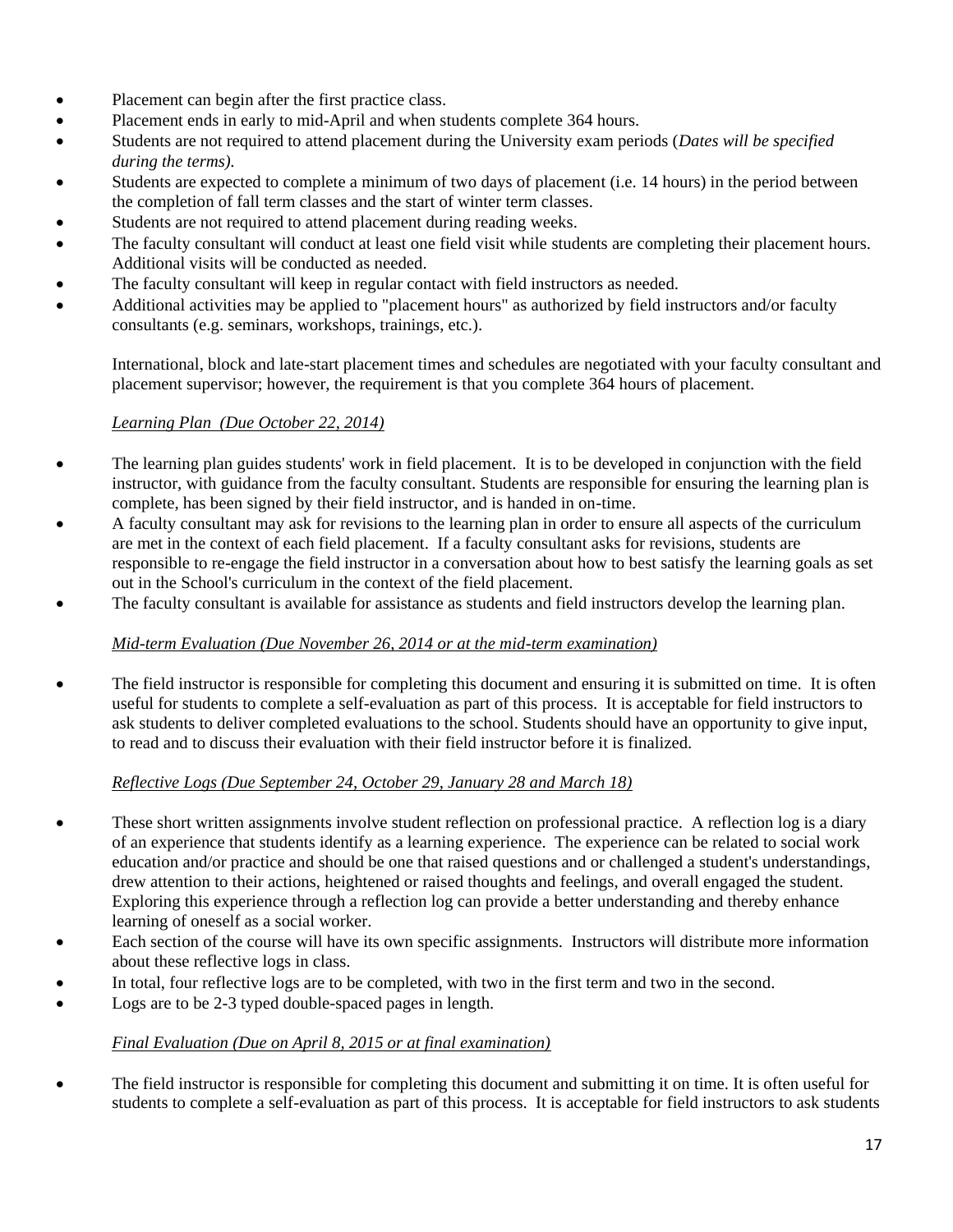to deliver completed evaluations to the school. Students should have an opportunity to give input, to read and to discuss their evaluation with their field instructor before it is finalized.

Final grades in this course cannot be assigned until the final evaluation form has been received.

# *Placement Evaluation by student (Due on April 8, 2015 or at final examination)*

• The student is responsible for completing this document and submitting it on time. This form allows students to give feedback about the strengths and challenges of both the placement setting and the specific supervisor. This evaluation will not be shared with the placement but will go directly to the Field Education Office. Final grades in this course cannot be assigned until this evaluation form has been received.

# **Alternate Due Dates/Assignments**

There may be some unique due dates/ assignments specific to students in the BSW program with Advanced Standing (including students in FNTI), in block placements or in international placements, given their unique placement schedules and learning goals. In addition, if you are starting placement late, due dates can be negotiated. Talk to the faculty member teaching your section.

# **Alternative Options**

Third Year Practicum Challenge Credit: Full-time students with a minimum of three years paid social work experience may be eligible to challenge their third year Field Practicum. The challenge examination consists of a written examination and a demonstration of practice skills involving an interview with a simulated client or client group. The challenge examination is reviewed by at least three Faculty members. Fourth Year practicum SWP 51A/B cannot be challenged.

All students are eligible to do an International Placement in a spring/summer block, in the same academic year in which they complete their practice seminar course. The faculty member in charge of international placements holds an information session in the Fall semester so students can be informed of what is involved in doing an international placement in time to make the appropriate request.

# **Required Readings**

In all sections of this course, required reading includes:

- BSW Field Education Manual
- All handouts regarding placement (including WSIB forms and instructions)
- A set of section specific readings which are drawn from a pool of common readings for this course. These readings will be grouped in a reprotext with the readings for SWP 31. This reprotext is available for purchase at the Ryerson University Bookstore.

# **Course Schedule: Fall 2014**

# **UNIT I – ORIENTATION & PREPARING FOR LEARNING**

# *Orientation*

Reading:

BSW Field Education Manual

# Discussion:

- Receive all field material
- Review course outline & course requirements and field manual
- Discuss safety in field, expectations about placement.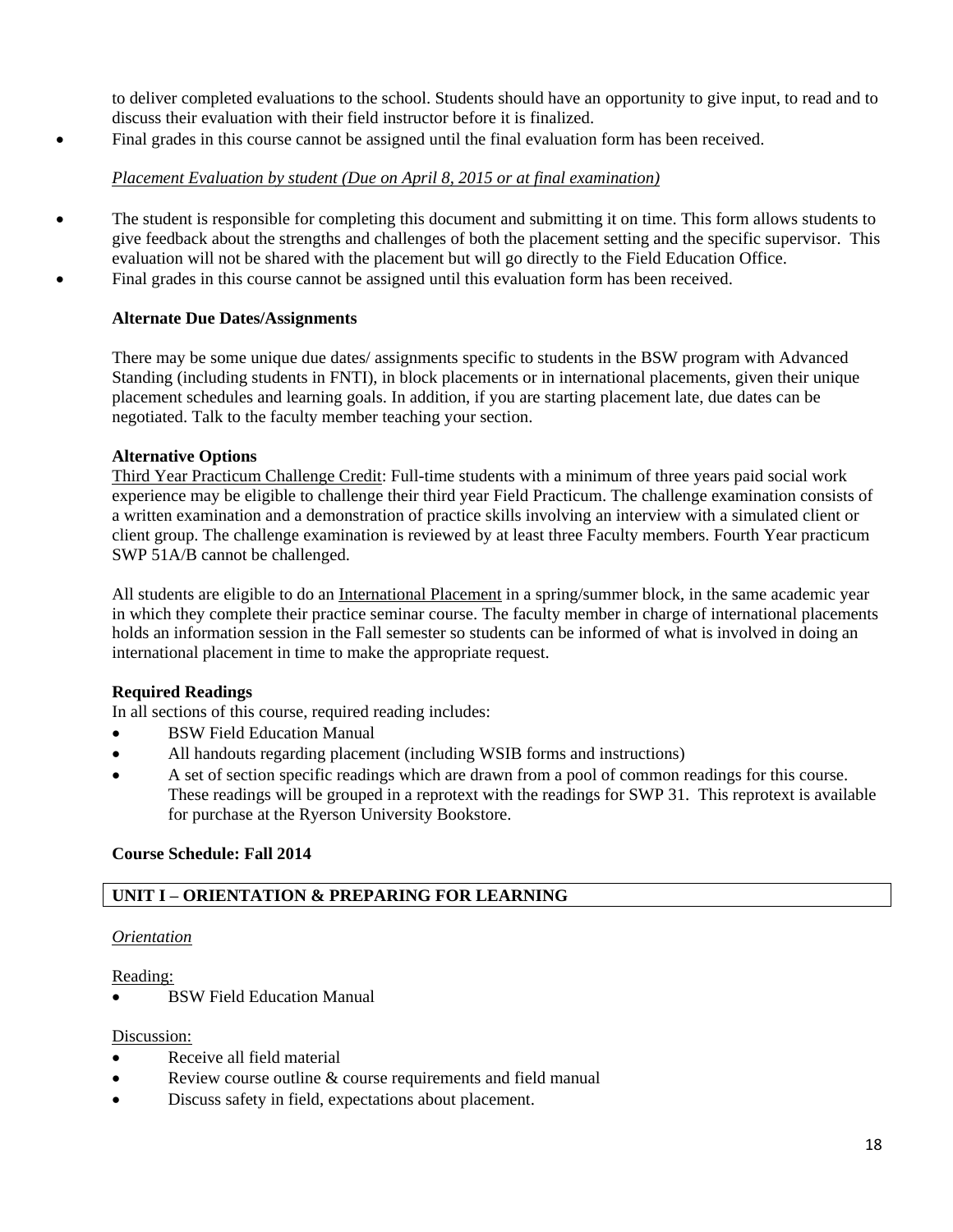### *Preparation for Learning*

### Reading:

Napier, L. (2010). Practicing critical reflection. In A.O'Hara, Z.Weber, and K. Levine (Eds.) *Skills for human service practice: Working with individuals, groups and communities*, pp.1-11*.* Toronto: Oxford University Press.

Bogo, M. and Vayda, E. (1998). The beginning phase. In *The practice of field instruction in social work: Theory and process*, (pp. 47-58). Toronto: University of Toronto Press.

Sidell, N. & Smiley, D. (2008). Communicating in supervision. In *Professional communication skills in social work* (pp. 82-99). Boston: Pearson Education Inc.

### Discussion:

- What does a  $3<sup>rd</sup>$  year placement look like, and what are your expectations?
- What are your hopes and activities in placement?
- Common learning goals in learning plan role, function and purpose.
- Developing your learning plan.

### *♦ Assignment:*

Learning Plan due (submit in practice class October 22, 2014).

### **Note: Regarding Placement Hours --Reading Weeks**

- Students are not expected to complete any placement hours during Reading Week.
- Students may negotiate with the field instructor to complete hours during this week to make up for earlier missed hours; students cannot complete hours during this week to finish the placement early
- Students should make sure their field instructors are informed about how their hours will be completed during this time period.

### **UNIT II – THEORIES THAT FRAME PRACTICE/UNDERSTANDING SELF / SUPERVISION**

### Reading:

O'Hara, A. (2010). Understanding and managing conflict. In A.O'Hara, Z.Weber, and K. Levine (Eds.) *Skills for human service practice: Working with individuals, groups and communities*, (pp. 183-198)*.* Toronto: Oxford University Press.

Blackstock, C. (2009). The occasional evil of angels: Learning from the experiences of Aboriginal peoples and social work. *First Peoples' Child and Family Review 4*(1), 28-37.

Irwin, J. (2010). Making the most of supervision. In A.O'Hara, Z.Weber, and K. Levine (Eds.) *Skills for human service practice: Working with individuals, groups and communities*, (pp. 30-43)*.* Toronto: Oxford University Press.

Mullaly, B. (2006). Working within (and against) the system: Radical humanism. In *The new structural social work, 3rd edition* (pp. 288-330). Oxford: Oxford University Press.

### Discussion:

Understanding your own learning needs and strengths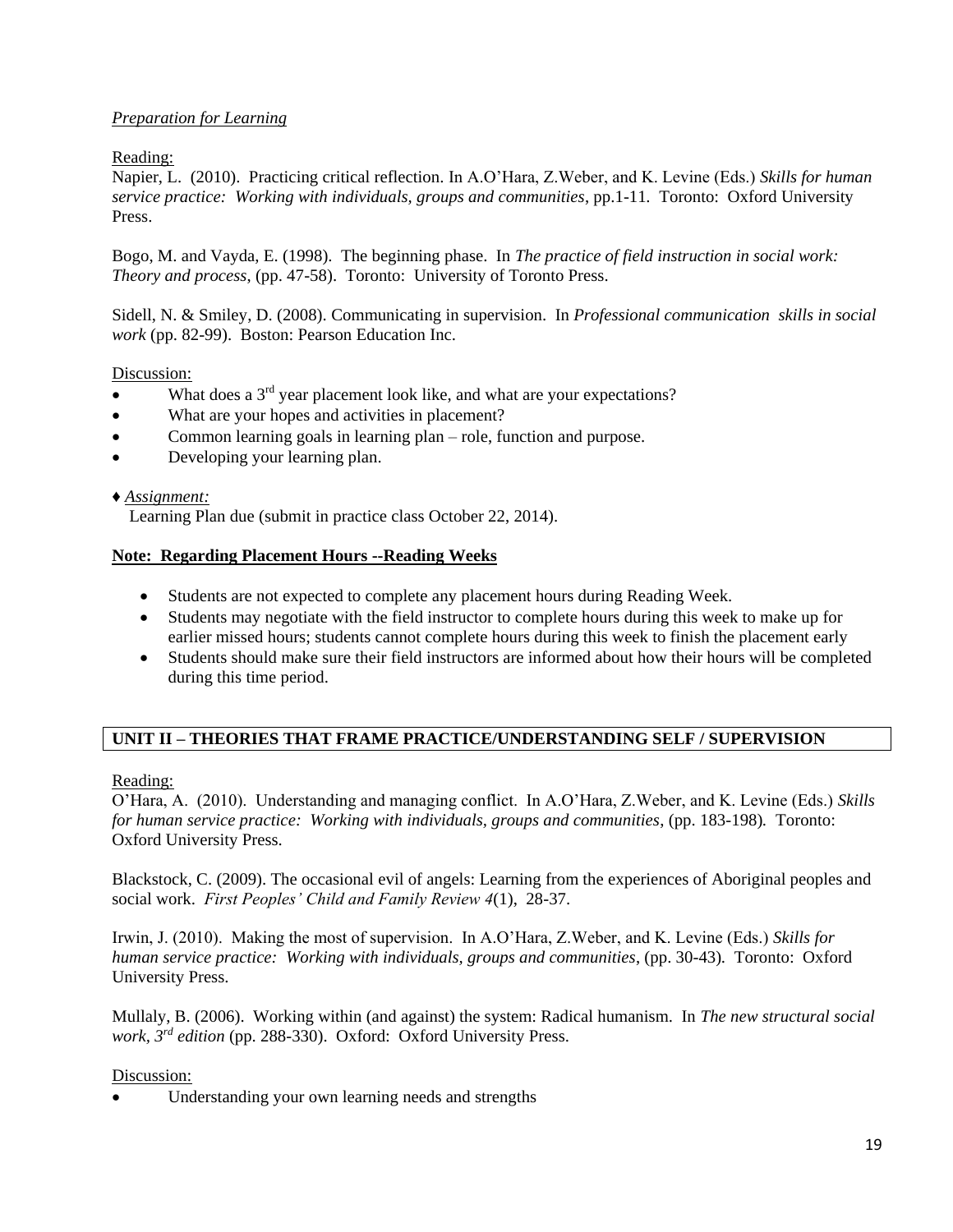- Communicating needs with supervisor
- How to balance being assertive and negotiating with supervisor.

#### *♦ Assignment:*

Reflective logs due

### **UNIT III – ASSESSMENTS AND EVALUATIONS**

#### Reading:

Strega, S. (2009) Anti-oppressive approaches to assessment, risk assessment and file recording. In S. Strega, S. and J. Carriere (Eds), *Walking this path together: Anti-racist and anti-oppressive child welfare practice,* (pp. 142-157) Toronto: Fernwood Press.

Smith, K. (2011). Occupied spaces: Unmapping standardized assessments in health and social service organizations. In In D. Baines, (Ed.) *Doing anti-oppressive practice: Social justice social work* (pp. 199-213). Halifax: Fernwood Press.

Discussion:

- How do you carry out assessments
- How are client assessments linked to your evaluation
- What is evaluation? What have your experiences been?
- Content and process of evaluation
- Formative and summative evaluation
- Review of mid-term evaluation form

### *♦ Assignment:*

Mid-Term Evaluation due (submit in last practice class in Term 1, or at Term 1 exam).

### **Note: Regarding Fall Term Placement Hours --**

- **Students are expected to complete 14 hours of placement between end of Fall term classes and start of Winter term classes, with no placement hours expected during the University exam period.**
- **Students should make sure their field instructors are informed about how their hours will be completed during this time period.**

### **Winter 2015**

### **UNIT IV – CULTURAL FRAMES/FEEDBACK/REFLECTIVE PRACTICE**

Reading:

Finch, J. B., Bacon, J., Klassen, D. and Wrase, B. (2003). Critical Issues in Field Instruction: Empowerment Principles and Issues of Power and Control. In W. Shera (Ed). *Emerging Perspectives In Anti-Oppressive Practice* (pp.431-446). Toronto: Canadian Scholar's Press.

Sakamoto, I. (2007). An anti-oppressive approach to cultural competence. *Canadian Social Work Review*, 24, (1), 105-114.

El-Lahib, Y., and Wehbi, S. (2012). Immigration and disability: Ableism in the policies of the Canadian state.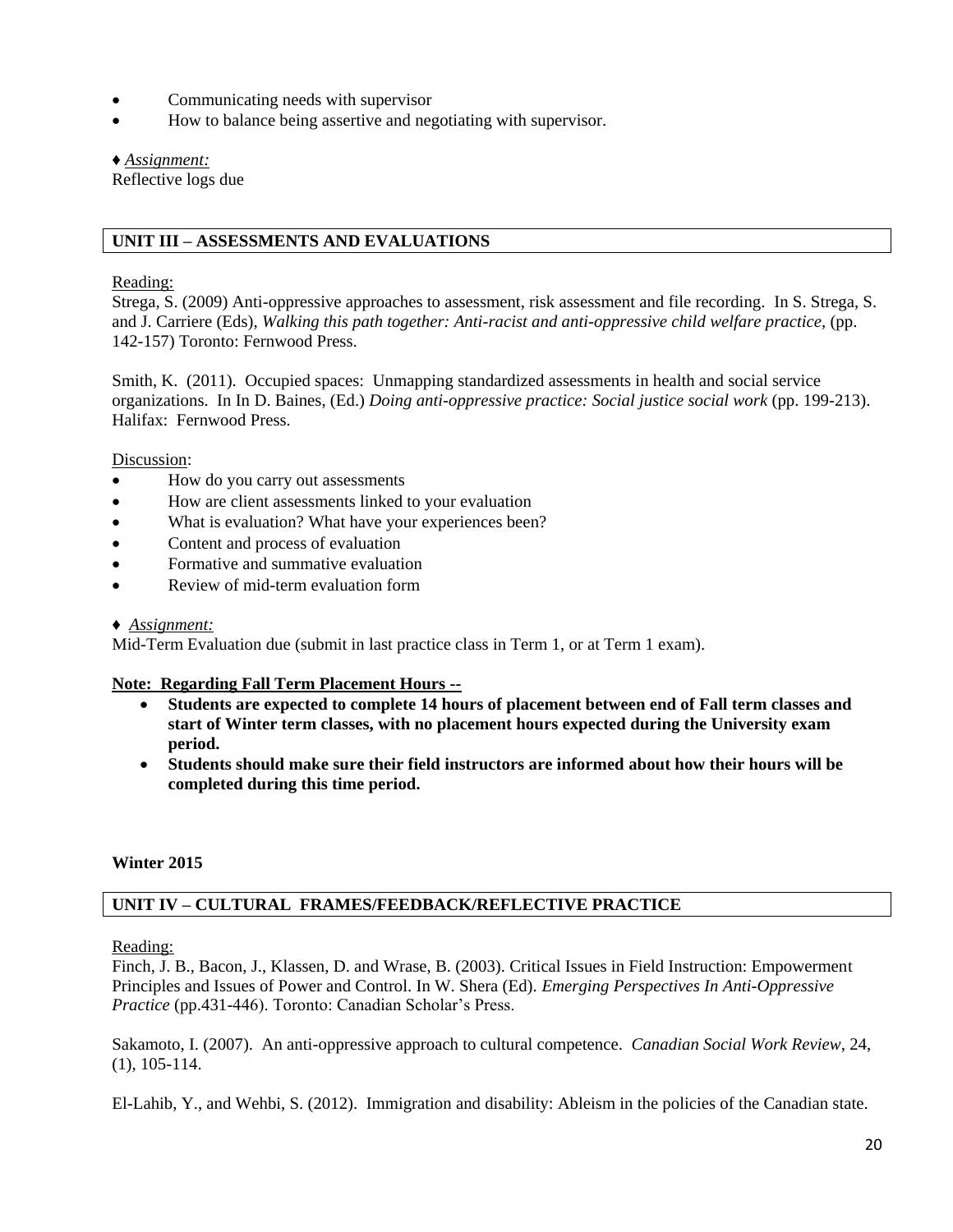*International Social Work 55*(1), 95-108.

Discussion:

- Have cultural approaches informed my practice
- What feedback have I received and from whom?
- What is my reaction to feedback?
- How can I learn from feedback and integrate it into my practice?
- What is praxis?
- Understanding critical reflection

*♦ Assignment:*

Reflective logs due

### **UNIT V – TERMINATION & TRANSITIONS**

### Reading:

Birkenmaier, J. & Berg-Weger, M. (2006). Termination: the beginning of an end (or the end of a beginning?). In *The Practicum Companion for Social Work: Integrating Class and Field Work* (2<sup>nd</sup> ed.) (pp. 251-284). Boston: Pearson Allyn & Bacon.

Bogo, M. and Vayda, E. (1998). Evaluation and ending. In *The practice of field instruction in social work: Theory and process*, (pp. 163-188). Toronto: University of Toronto Press.

Discussion:

- Saying good-bye
- $\bullet$  Using  $3<sup>rd</sup>$  year learning plan and evaluations to consider own learning needs
- Transitioning to  $4<sup>th</sup>$  year placement
- *♦ Assignment:*

Student Placement Evaluation Form (Due on the last day of class) Final Evaluation (Due on the last day of class or at the final exam)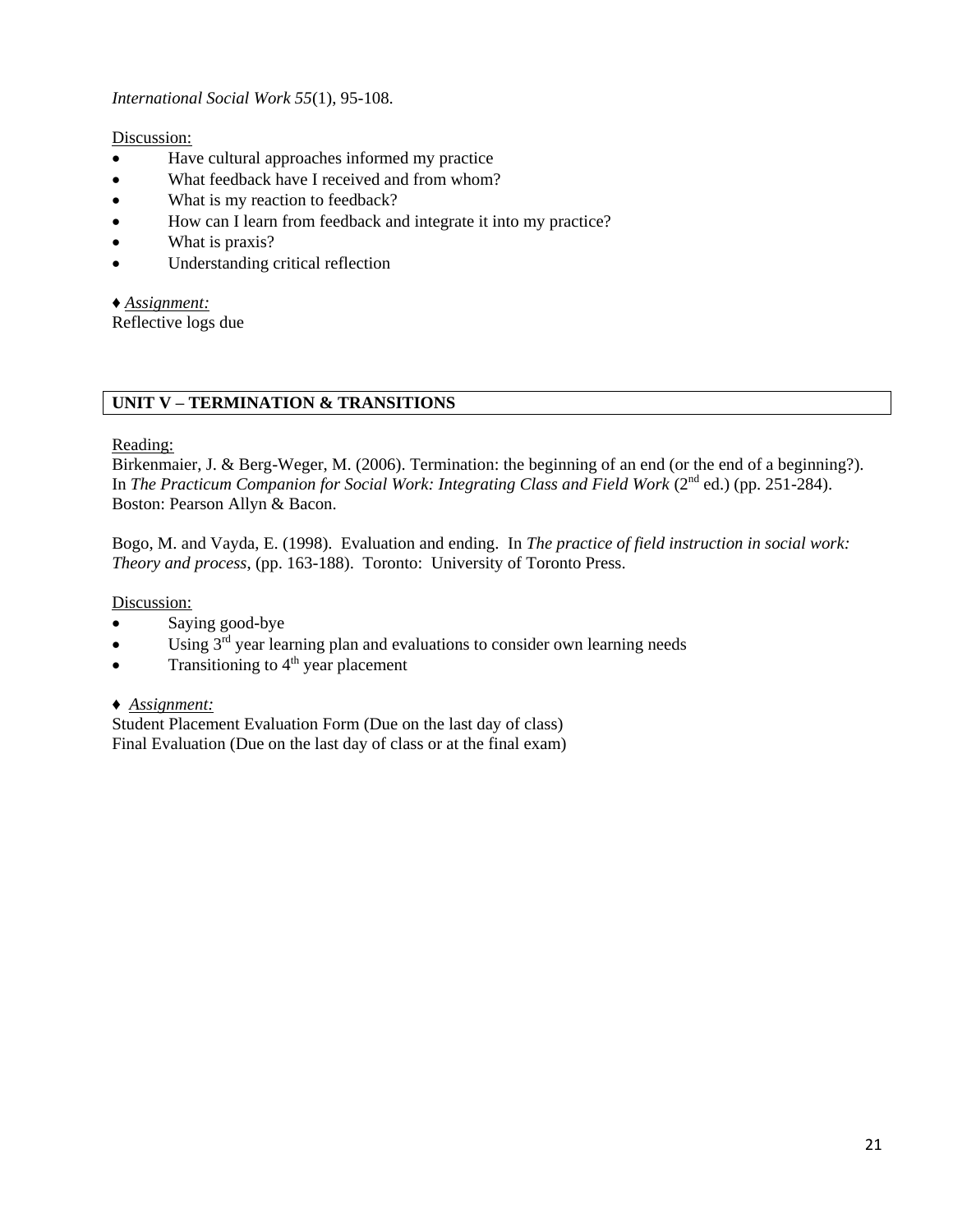# <span id="page-20-0"></span>Appendix B

# **Ryerson School of Social Work Course Outline SWP 331: SOCIAL WORK PRACTICE THEORIES (Section 011)**

# **Fall 2014**

### **Course Description**

This course explores theories that influence the practice of social work. These theories are examined within the context of anti-oppressive perspectives. Attention is given to the social and institutional arrangements that determine definitions of social problems and the social work responses to these problems. Students will critically analyze their social location, professional role and ethical responsibilities.

### **Course Objectives**

- 1. Students will develop an understanding of select theoretical perspectives that affect social work practice.
- 2. Students will develop a critical understanding of the social, institutional and professional contexts of social work practice
- 3. Students will critically examine different aspects of their social location, professional context and their implications for social work practice.
- 4. Students will link anti-oppressive as well as a wide variety of other social work approaches to practice.

### **Variations within a Course**

Sequencing of content areas, methodology, and assignment details will vary among instructors. Some topics of instruction will also vary according to instructors' areas of interest and research. Details for each section of the course are provided in the section-specific course outline for each of the sections.

### **Teaching Methodology**

A variety of classroom formats may be used, such as group discussion, lecture, role play, class presentation, videos and films, group presentation, guest speakers, debates, case studies and use of simulations. The course requires students to be involved in activities outside of the classroom and to complete tasks in preparation for class.

### **Attendance & Participation Policy**

Class attendance is essential not only to participation but to the development of collegial relationships that characterize learning, reflection and critical analysis of social work practice theories. Students are expected to attend all classes on time and remain for the duration of the class. In the event that a student cannot attend or remain in class, it is expected that the instructor will be notified by telephone or email **in advance** of the class.

### **Technology use policy**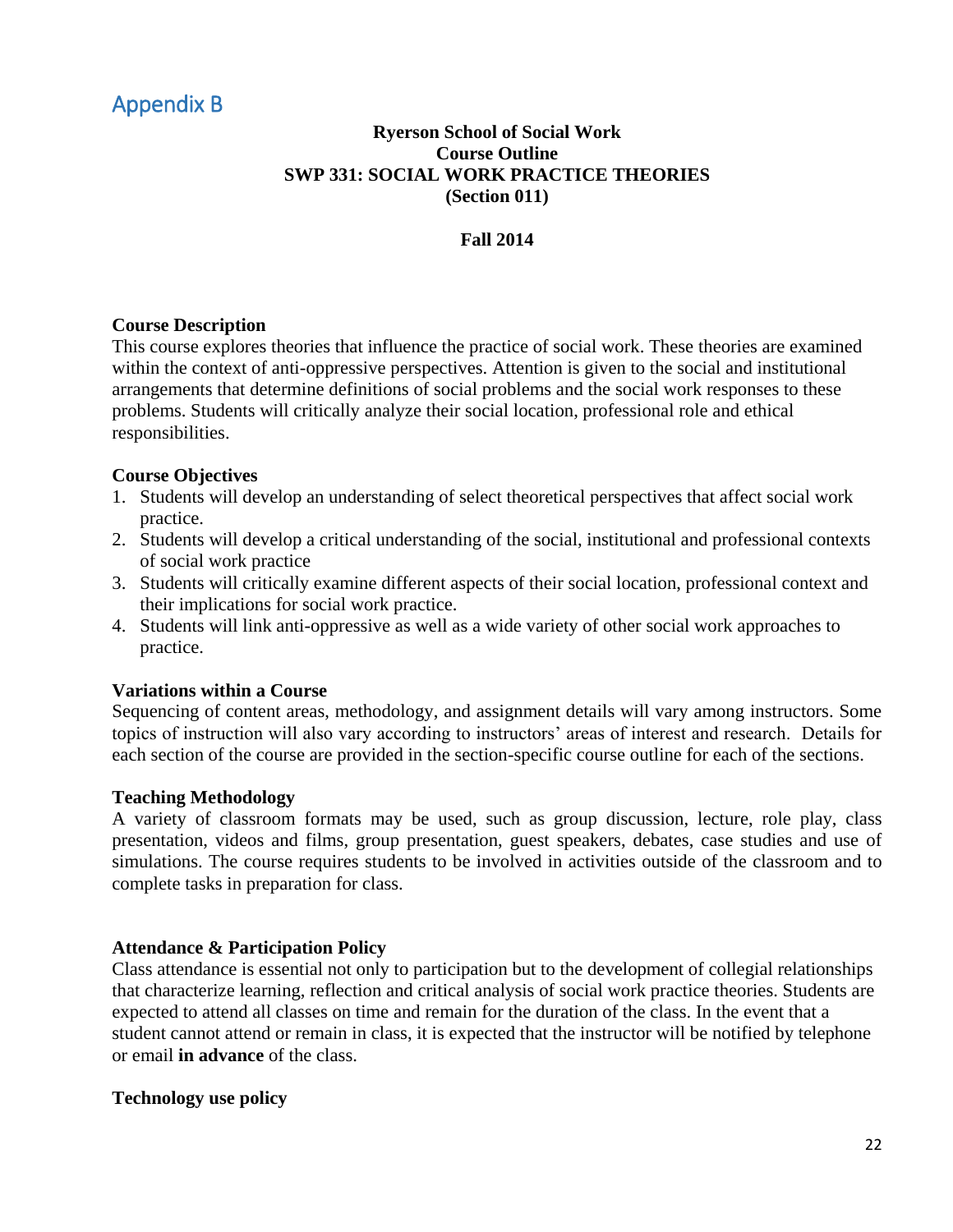Students are expected to refrain from using laptops, cell phones, smart phones and other electronic devices during class time. The reason for this expectation is that use of these devices is consistently found by students and instructors to pose distractions which interrupt our ability to attend to classroom lectures, discussions and other learning activities. Cell phones should be turned off except in cases of emergency or for parents who require access to their children or child care providers. If you must have your cell phone on during class, please discuss this with me at the beginning of class and set your phone to vibration mode. If you require electronic devices due to an accommodation arrangement or you are taking notes for someone, please discuss this with me at the beginning of the course.

# **Academic Considerations**

# *Religious, Aboriginal & Spiritual Observance*

As per the Senate policy on Accommodation of Student Religious, Aboriginal and Spiritual Observance at [http://www.ryerson.ca/senate/policies/pol150.pdf,](http://www.ryerson.ca/senate/policies/pol150.pdf) students must complete a form for alternate arrangements needed with respect to due dates for assignments, exams or absence from placement due to religious observance.

# *Medical Certificates*

A medical certificate is required, within 3 working days, for deadlines, tests and exams missed due to illness. See<http://www.ryerson.ca/senate/forms/medical.pdf> for the policy and certificate form.

# *Student Learning and Writing Supports*

There are many supports at Ryerson to help you learn how to write in an academic way (I even used something similar when I was an undergraduate!). Students can seek help with researching, critical reading and writing from:

1. The Learning Skills Strategists (LSC) & ESL: Reed Hilton-Eddy & Iram Khan (iram.khan@ryerson.ca & rhiltoneddy@ryerson.ca) LSC website: www.ryerson.ca/learningsuccess

2. The Library (LIB 2 nd floor) provides research workshops and individual assistance. Enquire at the Reference Desk or at [www.ryerson.ca/library/info/workshops.html](http://www.ryerson.ca/library/info/workshops.html)

3. The Writing Centre (LIB 272B) offers handouts (including one on APA format), workshops and one-on-one tutorial help with writing and workshops. <http://www.ryerson.ca/writingcentre/index.html>

4. The Learning Success Centre (VIC-B15) offers workshops, tutoring, individual and group sessions as well as resources covering various aspects of writing, and studying. <http://www.ryerson.ca/studentservices/learningsuccess/>

5. English Language Support (VIC B-17) offers workshops to improve overall communication skills[www.ryerson.ca/studentservices/els/](http://www.ryerson.ca/studentservices/els/)

6. Faculty of Community Services student support services offer individual appointments with a learning strategist and with an English language specialist. The site also offers information on awards and grants[-http://www.ryerson.ca/fcs/Students/](http://www.ryerson.ca/fcs/Students/)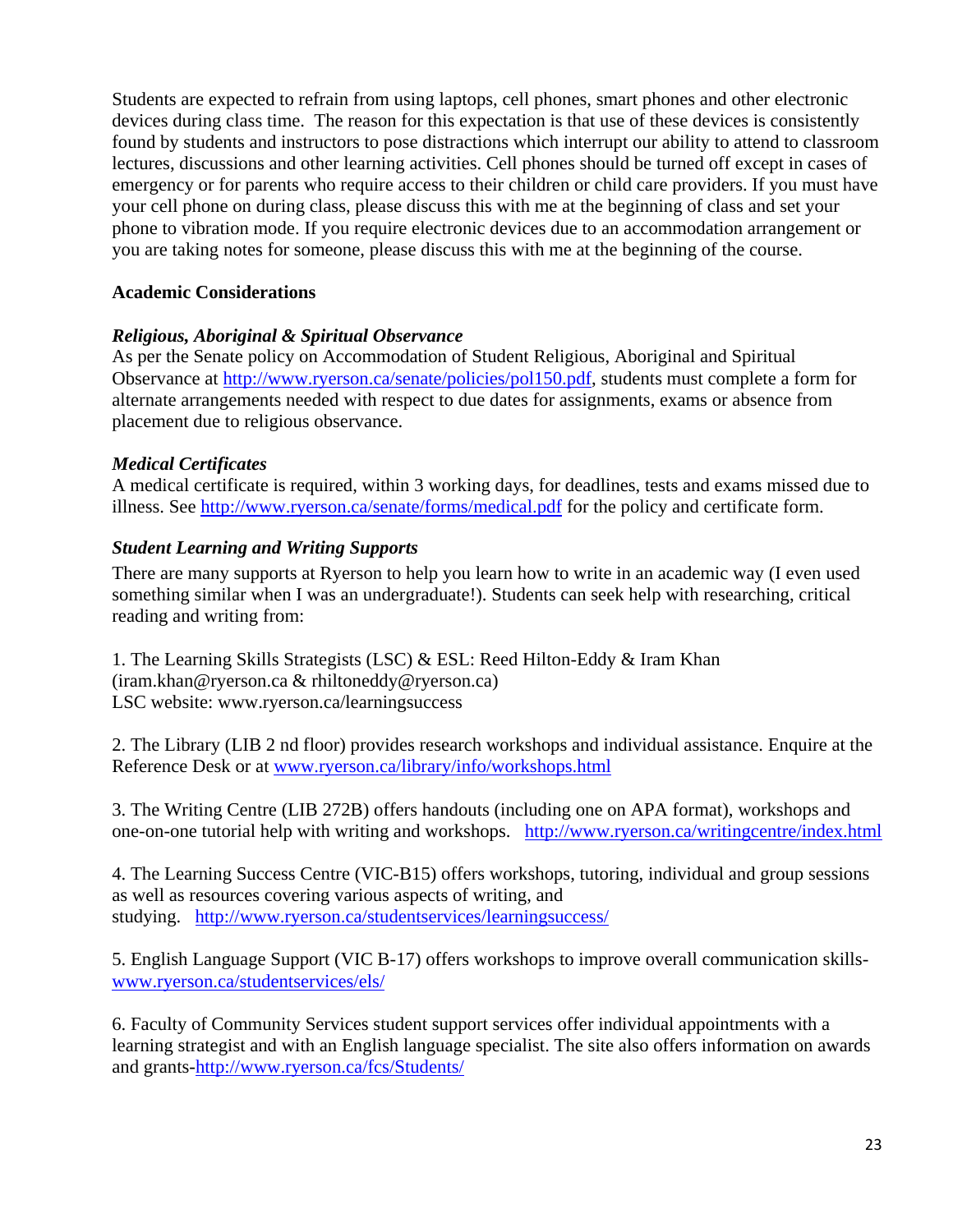7. The Tri mentoring program is a Ryerson wide mentoring program to support learning, leadership, and employment.<http://www.ryerson.ca/studentservices/trimentoring/index.html>

# *Accommodations & Accessibility*

With respect to disability, I take a critical approach. This means that, if for reasons of self-identified health/mental health/madness/disability, students are not able to complete an assignment by the due date or be present physically or engaged intellectually in class, they are encouraged to contact the instructor to discuss alternatives as soon as possible prior to any deadlines. It also means that all students recognize such challenges in the classroom. In addition, students with disabilities or health concerns can register with the Access Centre at Ryerson, POD 61. Phone: 416-979-5094, TTY: 416- 979-5274; accessfrontdesk@ryerson.ca.

We welcome your feedback on accessibility issues related to this course. Please provide your feedback to your instructor or to the Associate Director, Undergraduate Program.

# *Disruptions to course and office hours*

Pursuant to the University's commitment to accessibility for all students, you shall be notified of cancelled classes or any changes to the posted office hours or pre-arranged appointments with your instructor. You will receive such information by email, sent to your official Ryerson email address.

# *Culture of Respect*

Consistent with the mission, policies and services of the University, the School of Social Work promotes a culture of respect for human diversity and collegiality among faculty, students and staff. Students are expected to familiarize themselves with the policies and procedures of the Student Code of Non-Academic Conduct at [www.ryerson.ca/senate/policies/pol61.pdf.](http://www.ryerson.ca/senate/policies/pol61.pdf)

Within the classroom, a culture of respect stresses that all members of the class:

- Listen with an open mind to all that is presented and discussed by both the instructor and each other
- Not interrupt or speak when someone else is talking
- Think carefully before responding to anything that is presented
- Ask for clarity if something is unclear
- Challenge content in ways that lead to greater understanding for all
- Refrain from body language and voice tones that are dismissive (e.g. rolling of the eyes)
- Support one another by being on time and remaining attentive in the class room

# *Academic Integrity*

To preserve the academic integrity of this course, Ryerson University's regulations regarding academic misconduct will be strictly followed. This includes regulations concerning academic dishonesty, misrepresentation of personal performance, and aiding or abetting academic misconduct. Please see the Student Code of Academic Conduct for details of these regulations and the penalties for academic misconduct at [www.ryerson.ca/senate/policies/pol60.pdf.](http://www.ryerson.ca/senate/policies/pol60.pdf)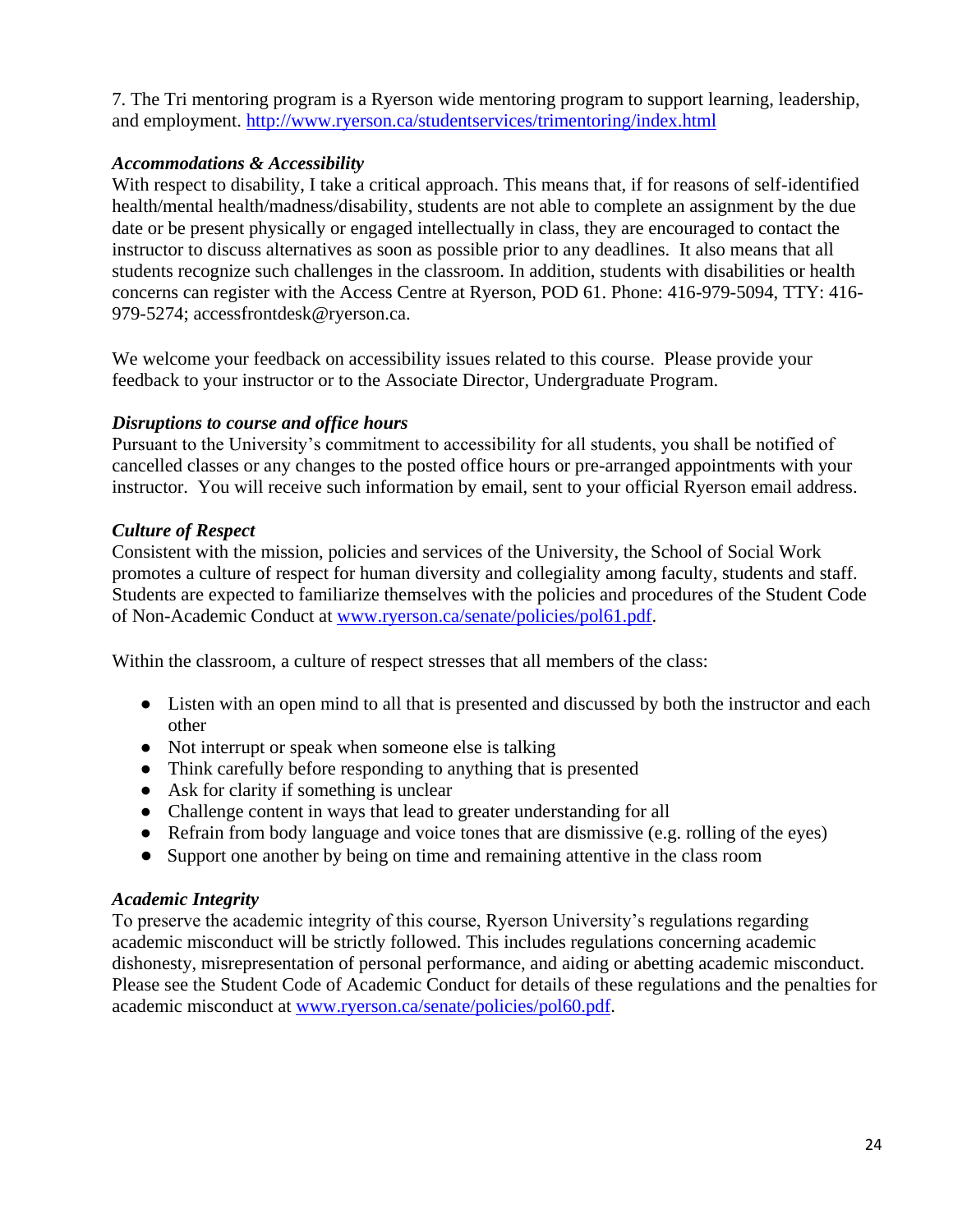# **Assignments and Grading**

- 1. Grand Theory assignment- 25%
- 2. Participation 15 %
- 3. Practice Theory Paper 30 %
- 4. Final Exam 30 % (Multiple Choice Questions To be held during the examination period)

### *Grand Theory Assignment – Due October 06, 2014 at beginning of class*

For this first assignment, students will seek out an example of a 'grand' theory as discussed in classes two and three (e.g. modernism, structuralism). An example may be a short sample of **text** that reflects the central ideas of the grand theory/philosophy (from a journal article, funding proposal, web site, song, story or other source) or a **photo** of a building, space, action, piece of art or other representation that visually incorporates the grand theory's tenets. Along with a copy of the example, students will submit a double spaced, 4 page reflection (not including title page and possible reference page) that responds to the following questions:

- a. Which grand theory/philosophy does your example represent?
- b. How does it do this? (hint: go back to the slides in week 2)
- c. Why did this example appeal to you?

Students should include a cover page and details about where the example came from such as the writer, artist, publisher, magazine or web site. Students should double space and edit their work as well as use a 12 point font. No additional references (from journals or books) are necessary, but if you do include references, be sure to use proper APA formatting!

### *Practice Theory Paper – Due November 24, 2014 at the beginning of class*

For this assignment, students will submit a 5-6 page paper (in addition to a reference page) with at least 7 references from journals or books, with at least 4 of these from the course readings. The paper will have an additional cover page, be printed in a 12 point font, be double-spaced and use APA format for referencing. In terms of the content, students will:

- a. Choose and describe a theory of practice such as:
	- Task-centred Approach
	- Systems Theory
	- The Strengths Perspective
	- A Feminist Perspective
	- Anti-Oppressive Practice
	- Critical Race Theory
	- Narrative Therapy
	- Oueer Theory
	- Trans Theory
- b. Outline which grand theory/philosophy (e.g. post conventialism) the selected practice theory is linked to and describe why / how you believe it to be so.
- c. Discuss: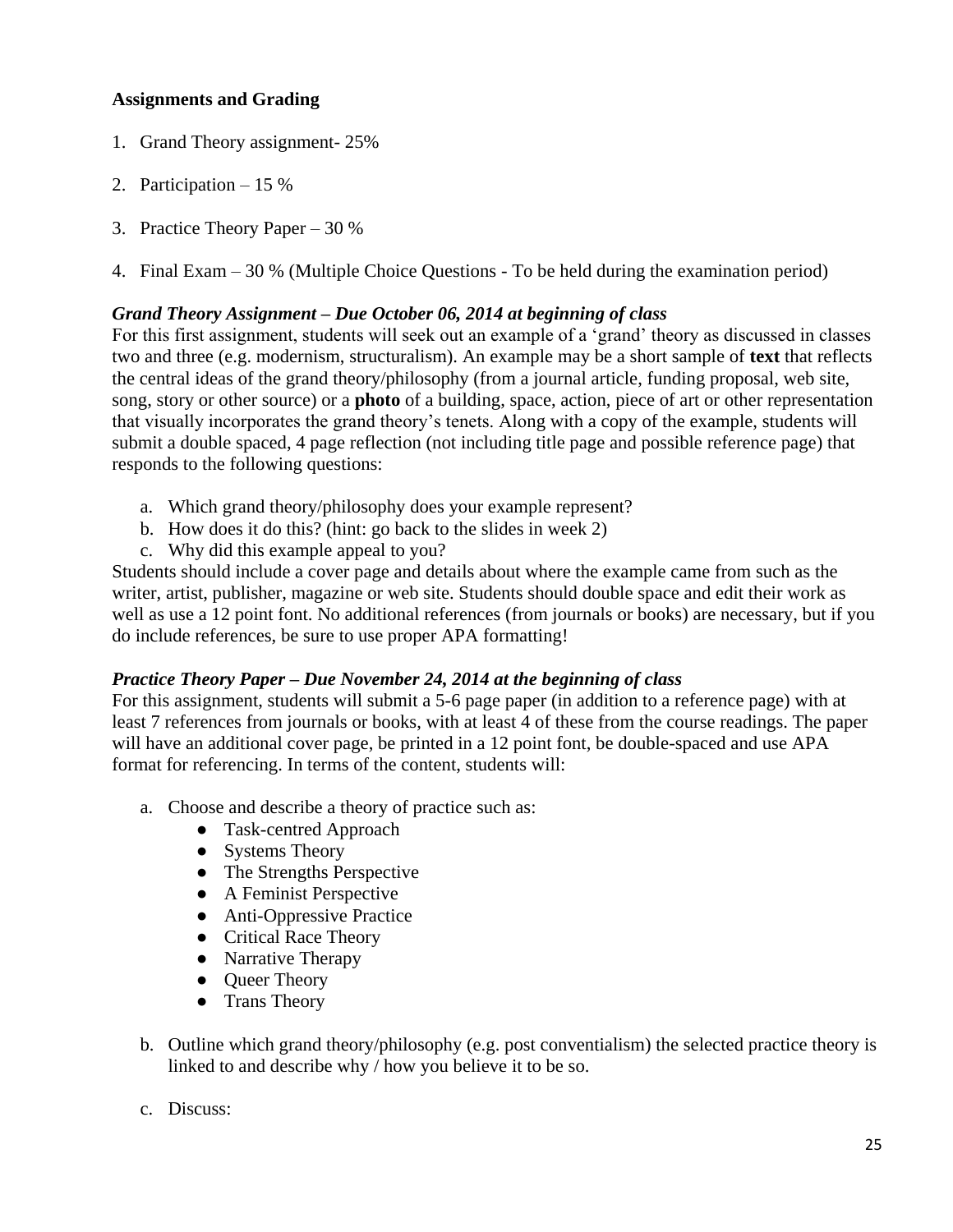- How you would use this practice theory (i.e. Critical Race Theory) to respond to a group/issue close to your heart (i.e. imagine yourself using it to work with women from racialized communities who are depressed for example and reflect on what may or may not work)
- d. End the paper by reflecting on where you now position yourself theoretically. (i.e. with respect to your preferred grand and social work practice theory, who are you, how will you describe yourself and what are you still struggling with?)

# **Participation**

We will be looking for and grading you on all kinds of participation including your in-class work as well as your assignments. We will also be asking you to do periodic in-class reflections and exercises that will count towards your participation grade.

Expectations with regard to class participation include all of the following:

- Attendance at all classes.
- Come to the class prepared (i.e. read the required readings prior to class, bring questions and/or reflections on the reading) and demonstrate this preparedness in class discussions.
- Participate actively and frequently in class discussions, without dominating.
- Be engaged in class by making attempts to answer questions asked and raising questions about the material being discussed.
- Demonstrate leadership in class (i.e example, by asking critical questions which push dialogue forward, by adding to or building upon previous discussions, or by bringing relevant material from outside class into class discussions).
- Contribute effectively to class discussions (i.e, share comments that keep discussion focused, are relevant to class, and respond to what others have said; offer differing viewpoints in a respectful manner; share material that is relevant to the subject that is being discussed).
- Ensure your contributions in class demonstrate critical analysis of required readings.
- Contribute effectively during all class exercises (i.e, take a leadership role in small group work, engage with the exercises and the material).
- Actively listen to the professor and to your peers and stay focused on what is happening in class.
- Arrive on time and stay for the duration of class.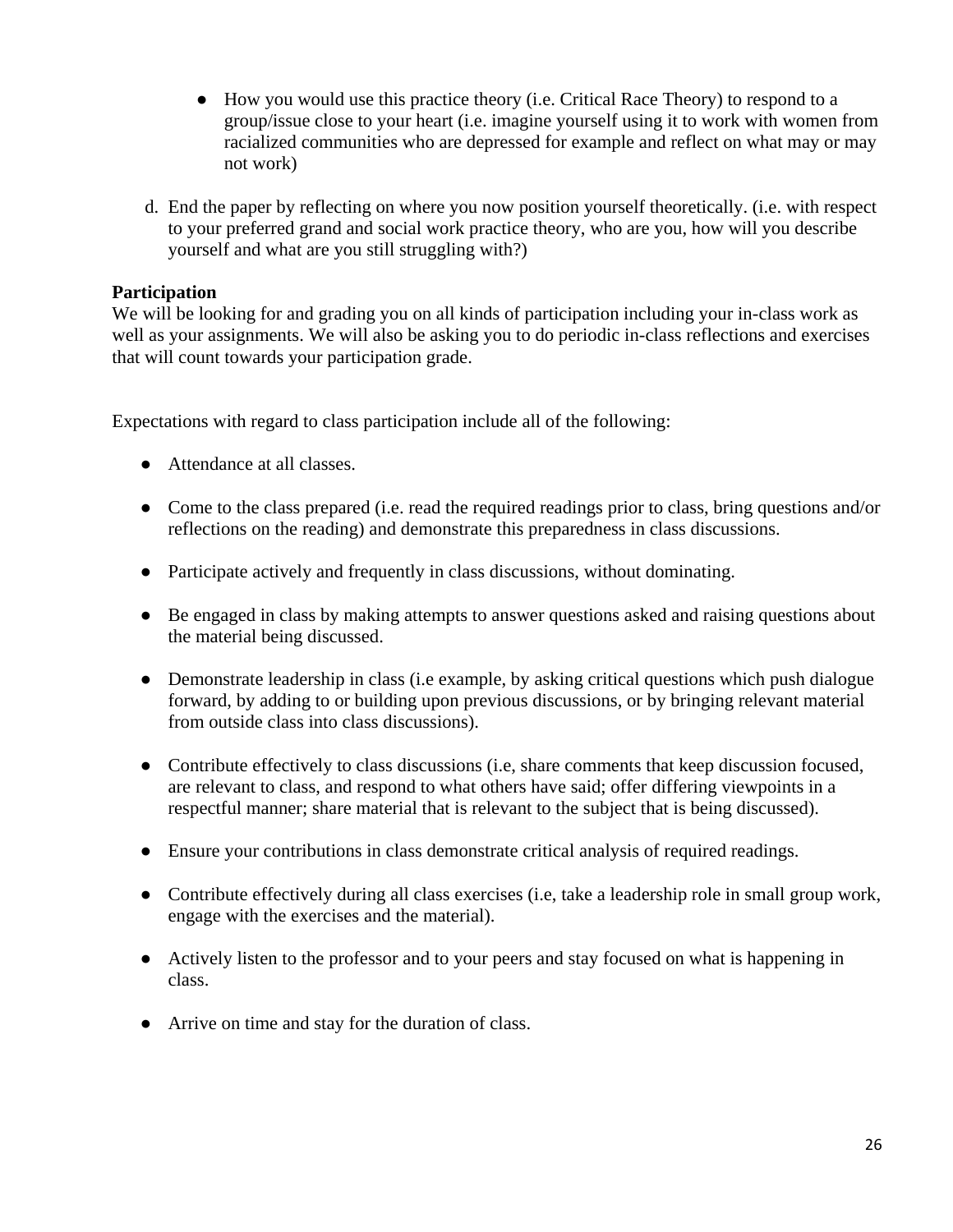# **Assignment Policy**

# *Please note that a detailed description of each assignment will be provided on blackboard.*

- Students are expected to take responsibility for making sure that assignments have been received by the faculty member.
- Students are expected to maintain rough notes and drafts of course work/ assignments.
- Only the original copy of an assignment is acceptable for submission. Students must keep a copy of each assignment on file until the original has been marked and returned.
- In case of any delay in submitting assignments the faculty member should be notified. Late assignments will be downgraded by **2%** of the assignment grade per day including weekends, holidays and Study Week days. There is a seven-day maximum limit by which to accept late assignments where the student has not asked for an extension. No late assignments will be accepted beyond this limit.
- A request for an extended deadline for an assignment or rescheduled exam will be given only on medical or compassionate grounds. If a request for an extension is required, the faculty member must be informed and a Request for Extension Date for an Assignment form must be submitted **before** the due date. Failure to submit this form will result in "0" grade for that assignment. The form is available from the School's website: <http://www.ryerson.ca/socialwork/extension%20forms/>. Please note that if you request more than one extension in the same semester, you will be required to meet with the Associate Director, Undergraduate Program to discuss this situation.
- Faculty will assign new due dates not later than January 15th for Fall semester courses and May 8th for Winter semester courses. Extensions beyond these dates are only available under extenuating circumstances and need to be negotiated with the Associate Director, Undergraduate Program.
- If there is a concern that the assignment has not been appropriately graded, the faculty member should be approached within 10 working days of the date of return of the graded assignment. If you wish to pursue a request for regarding, please contact the Associate Director, Undergraduate Program for procedures to follow.
- Unless otherwise notified, students' papers should reflect the guidelines defined in the current edition of *Publication Manual of the American Psychological Association*.

# **Examination Policy**

# *Student Accommodations for Exam*

In the case of emergency situations, the faculty member must be contacted and a *Request to Reschedule an Examination* form must be submitted within *three days* of the missed examination date. The form is available from [http://www.ryerson.ca/socialwork/extension%20forms/.](http://www.ryerson.ca/socialwork/extension%20forms/)

# **Method of Posting Grades**

- Assignments will be returned within two weeks from the date of submission.
- All grades will be made known to students in class or on Blackboard.
- Students will receive their final course grades only from the Registrar.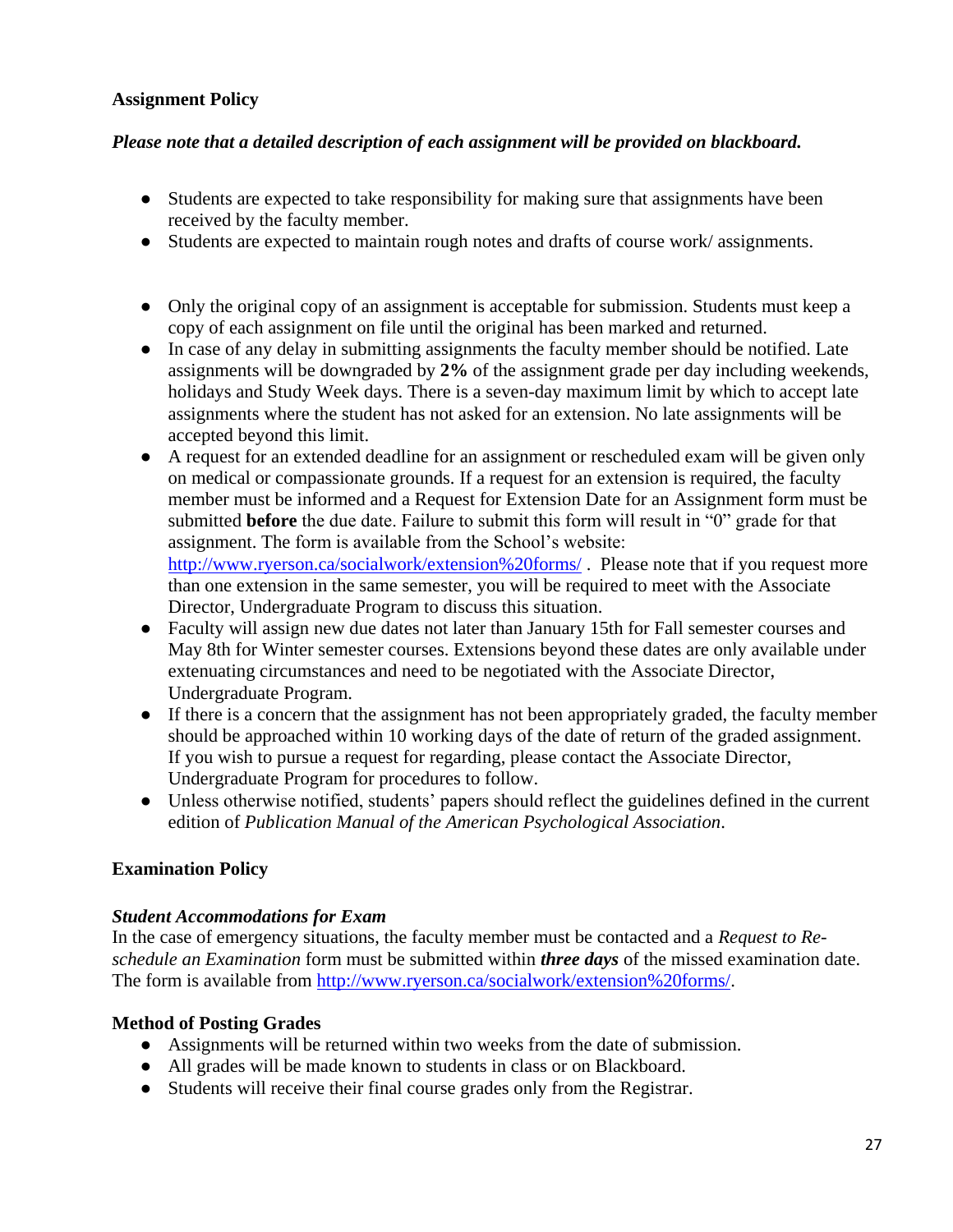### **E-mail contact**

According to Ryerson University policy [\(http://www.ryerson.ca/senate/policies/pol157.pdf\)](http://www.ryerson.ca/senate/policies/pol157.pdf) communication with you by e-mail will occur through your official Ryerson address only.

# **Required and Recommended Readings**

Required text book: Healy, Karen. (2005). *Social work theories in context: Creating frameworks for practice*. New York: Palgrave. (available through Ryerson bookstore)

Other recommended readings will be made available on the course Blackboard site.

### **Class Schedule**

| Sept 08 | <b>Introduction to the Course</b><br>Overview of the course outline, assignments, class culture                                                                                                                                       |
|---------|---------------------------------------------------------------------------------------------------------------------------------------------------------------------------------------------------------------------------------------|
| Sept 15 | The Context and Philosophical Foundations of Social Work:<br><b>Approaching Theory Reflexively</b><br>Required readings:<br>Healy, K. (2005). Chapters 1 and 5                                                                        |
| Sept 22 | Philosophical Foundations 2: Aboriginal / Indigenous Ways of Knowing and<br><b>Decolonization</b><br>Required readings:                                                                                                               |
|         | Green, J. (2009). The Complexity of Indigenous Identity Formation and<br>$\bullet$<br>Politics in Canada: Self-Determination and Decolonisation. <i>International</i><br>Journal of Critical Indigenous Studies, $2(2)$ , $36 - 46$ . |
|         | St. Denis, V. (2007). Aboriginal education and anti-racist education:<br>Building alliances across cultural and racial identity. Canadian Journal of<br><i>Education, 30(4), 1068-1092.</i>                                           |
|         | http://www.congress2013.ca/blog/changing-subject-teacher-education-<br>indigenous-diasporic-and-settler-colonial-relationsx                                                                                                           |
| Sept 29 | <b>From Philosophy to Practice Theories:</b>                                                                                                                                                                                          |
|         | 1) Problem Solving Approaches                                                                                                                                                                                                         |
|         | Required reading:<br>Healy, K. (2005). Chapter 6.                                                                                                                                                                                     |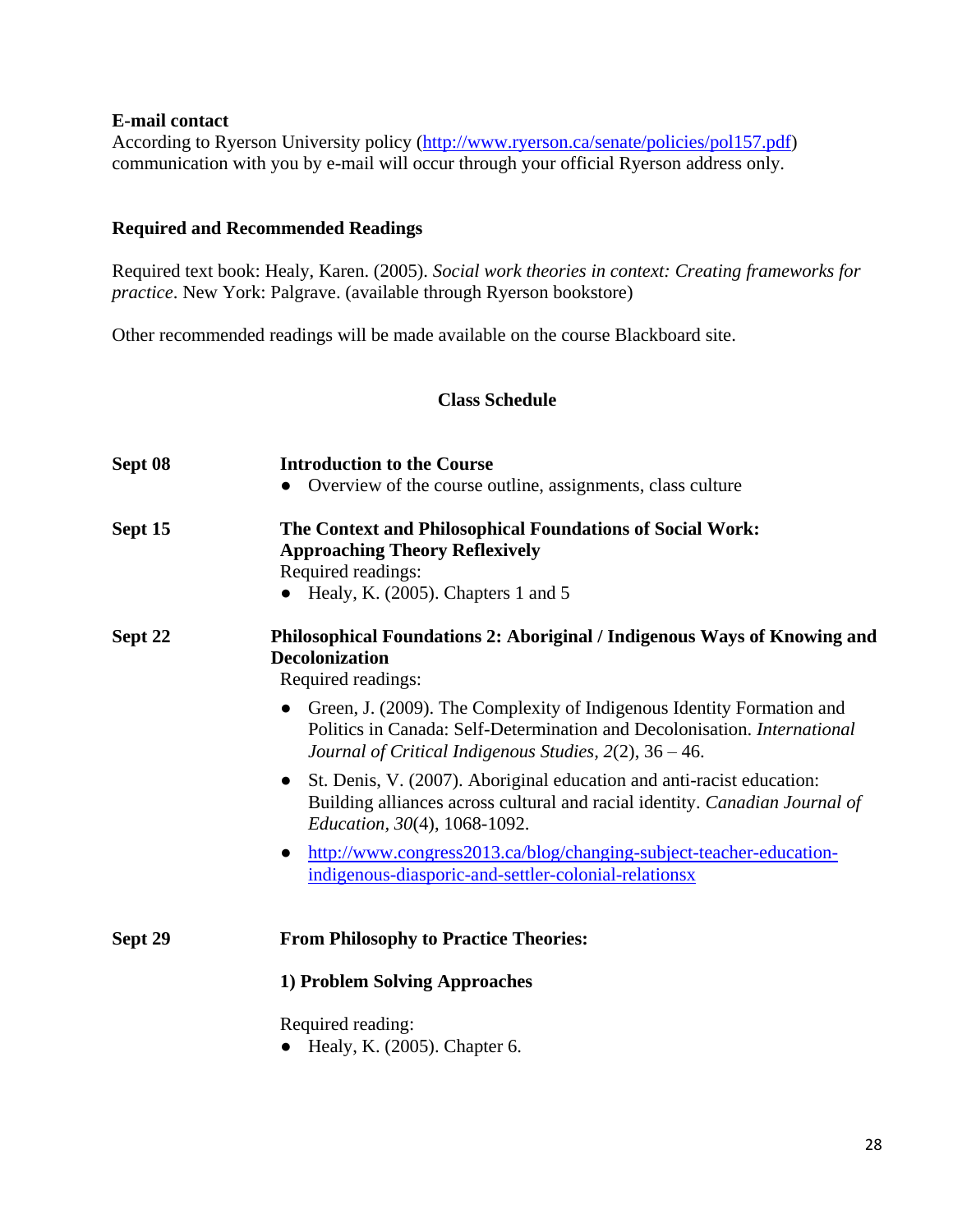| <b>Oct 06</b> | 2) "How to Find": Everything You Need to Know for Finding<br>Materials in the Library, both Online and in Print!                                                                                                                                                                                                                                                                                                                                                |
|---------------|-----------------------------------------------------------------------------------------------------------------------------------------------------------------------------------------------------------------------------------------------------------------------------------------------------------------------------------------------------------------------------------------------------------------------------------------------------------------|
|               | <b>Guest Lecturer: Diane Granfield</b>                                                                                                                                                                                                                                                                                                                                                                                                                          |
|               | First assignment due at the beginning of class                                                                                                                                                                                                                                                                                                                                                                                                                  |
| Oct 13        | <b>READING WEEK - No classes scheduled</b>                                                                                                                                                                                                                                                                                                                                                                                                                      |
| <b>Oct 20</b> | 3) The Strengths Perspective and Systems Theory: Three<br><b>Waves</b>                                                                                                                                                                                                                                                                                                                                                                                          |
|               | Required readings:<br>Healy, K. (2005). Chapter 7.<br>Parrish, M., Burry, C. & Pabst, M. (2003). Providing comprehensive case<br>management services to urban women with HIV/AIDS and their families.<br>Affilia-Journal of Women and Social Work, 18(3): 302-315. (on-line)<br>$\bullet$ Healy, K. (2005). Chapter 8.<br>Oko, J. (2006). Evaluating alternative approaches to social work: A critical<br>review. Families in Society; 87(4): 601-611 (on-line) |
| <b>Oct 27</b> | 4) Critical Anti-Oppressive Approaches<br>Required readings:<br>$\bullet$ Healy, K. (2005). Chapter 9<br>Strega, S. (2007). Anti-oppressive practice in child welfare. In <i>Doing anti-</i><br>oppressive practice: Building transformative politicized social work.<br>Halifax: Fernwood: 67-82. (on reserve)                                                                                                                                                 |
| <b>Nov 03</b> | 5) Anti-Racism / Critical Race Theory Approaches<br>Gosine, K. & Pon, G. (2011). On the front lines: The voices and experiences<br>of racialized child welfare workers in Toronto, Canada. Journal of<br>Progressive Human Services, 22: 135-159.<br>• Duhaney, P. (2010-In press). Why Is Our Education System Still Guilty Of<br>Whiteness? Canadian Social Work Journal. (on-line)                                                                           |
| Nov $10$      | 6) Feminist Approaches<br>Required readings:<br>Deepak, A. C. (2014). A postcolonial feminist social work perspective on<br>global food insecurity. Affilia, 29(2): 153-164 (on-line)                                                                                                                                                                                                                                                                           |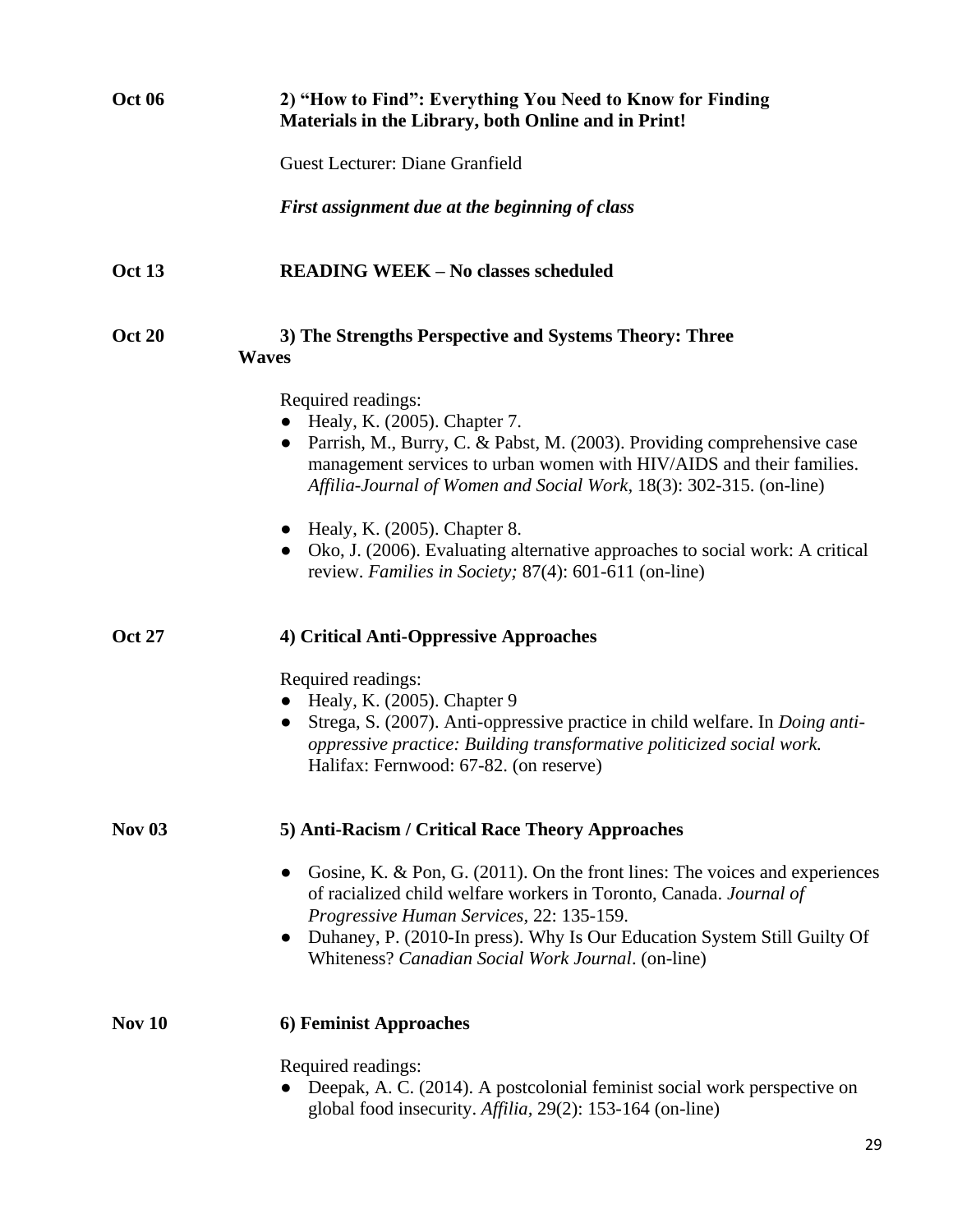|               | • Munch, S. (2006). The women's health movement: Making policy, 1970-<br>1995. Social Work in Health Care, 43(1):17-32. (on-line)<br>Black. C. (2003). Creating curative communities: Feminist group work with<br>women with eating disorders. Australian Social Work, 56(2): 127-140. (on-<br>line)                    |
|---------------|-------------------------------------------------------------------------------------------------------------------------------------------------------------------------------------------------------------------------------------------------------------------------------------------------------------------------|
|               | Recommended reading:<br>• hooks, bell. (1988). Straightening our hair. Z Magazine (on-line)                                                                                                                                                                                                                             |
|               | Note: We will review the Final Assignment Grading Guide this week                                                                                                                                                                                                                                                       |
| <b>Nov 17</b> | 7) Postconventional Approaches                                                                                                                                                                                                                                                                                          |
|               | Required readings:<br>$\bullet$ Healy, K. (2005). Chapter 10<br>• Todd, S. & Burns, A. (2007). Beyond structural practice in child protection.<br>Canadian Social Work Review, 24 (1): 23-37<br>• Carr, A. (1998). Michael White's narrative therapy. Contemporary Family<br><i>Therapy</i> , 20(4), 485-503. (on-line) |
| <b>Nov 24</b> | 8) Queer and Trans approaches<br>Required readings:                                                                                                                                                                                                                                                                     |
|               | Willis, P. (2007). "Queer Eye" for social work: Rethinking pedagogy and<br>$\bullet$<br>practice with same-sex attracted young people. Australian Social Work, 60(2):<br>181-196.                                                                                                                                       |
|               | Burdge, B. (2007). Bending gender, ending gender: Theoretical foundations for<br>$\bullet$<br>social work practice with the transgender community.                                                                                                                                                                      |
|               | Practice Theory Paper due at the beginning of class.                                                                                                                                                                                                                                                                    |
| Dec 01        | <b>Exam Review / Wrap-up</b>                                                                                                                                                                                                                                                                                            |

# **FINAL EXAM – SEE EXAMINATION SCHEDULE**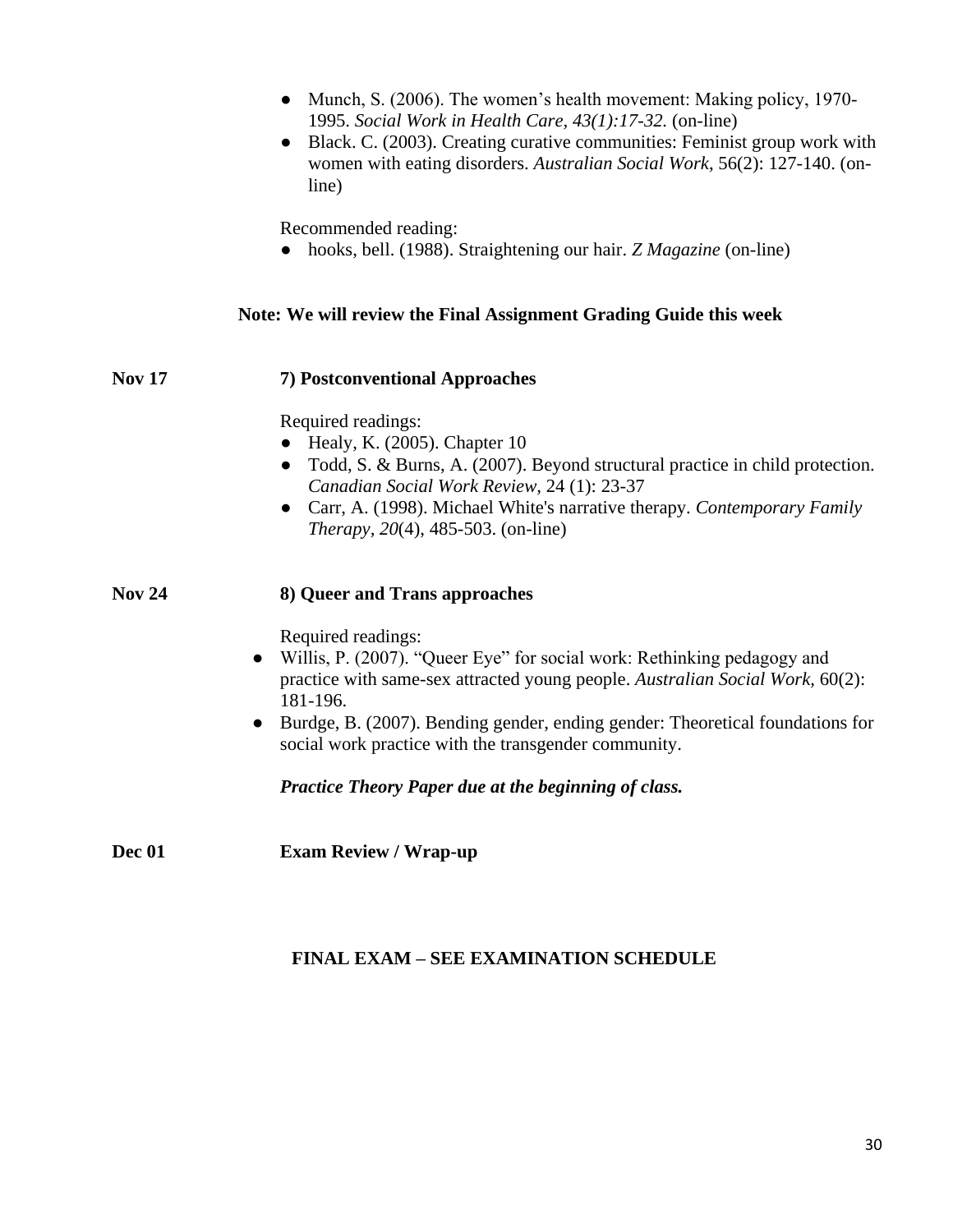# **Additional Recommended Readings**

Arnd-Caddigan, M. & Pozzuto, R. (2008). Types of knowledge, forms of practice. *The Qualitative Report, 13 (1): 61-77.* 

Baines, D. (Ed.) (2007). Chapter 1. *Doing anti-oppressive practice: Building transformative politicized social work.* Halifax: Fernwood; pages 1-30

Besley, A. C. T. (2002). Foucault and the turn to narrative therapy. *British Journal of Guidance & Counselling, 30*(2), 125-143

Brown, C. (1993). Feminist contracting: Power and empowerment in therapy. In *Consuming passions: Feminist approaches to weight preoccupation and eating disorders.* Toronto: Second Story Press. Pages: 176-194.

D'Cruz, H. Gillingham, P. and Melendez, S. (2007). Reflexivity, its meanings and relevance for social work: A critical review of the Literature. *British Journal of Social Work (2007)* 37, 73–90.

Dominelli, Lena. (2002). *Feminist Social Work Theory and Practice*, Hampshire, UK: Palgrave Macmillan.

Graveline, F.J. (1998). *Circle works: Transforming Eurocentric Consciousness*. Halifax: Fernwood.

Greene, G., Kondrat, D., Lee, M., Clement, J. et al. (2006). A solution-focused approach to case management and recovery with consumers. *Families in Society;* 87(3):339-350.

Houston, S. (2005). Philosophy, theory and method in social work: Challenging empiricism's claim on evidence-based practice**.** *Journal of Social Work*, 5(1): 7 - 20.

Jeffrey, D. (2007). Radical problems and liberal selves: Professional subjectivity in the anti-oppressive social work classroom. *Canadian Social Work Review, 24 (2): 125-139.*

Murray, C. (2006). Controversy, constraints, and context: Understanding family violence through family systems theory. *The Family Journal: Counseling and Therapy for Couples and Families,* 14(3): 234-239.

Pazaratz, D. (2000). Task-centered child and youth care practice in residential treatment. *Residential Treatment for Children & Youth*. 17(4): 1-16.

Payne, M. (1997). *Modern social work theory. 2nd Edition*. Chicago: Lyceum Books.

Penna, S. (2004). On the perils of applying theory to practice. *Critical Social Work*, 5(1): 1-6.

Rossiter, Amy. (2005). Discourse analysis in critical social work: From apology to question. *Critical Social Work, 6(*1).

[Spence, M.](http://search1.scholarsportal.info/ids70/p_search_form.php?field=au&query=spence+marcia+francis&log=literal&SID=8cc9e63e2aedfe0720c68dc5131fd8f1) & [Goldstein, B.](http://search1.scholarsportal.info/ids70/p_search_form.php?field=au&query=goldstein+beverley+prevatt&log=literal&SID=8cc9e63e2aedfe0720c68dc5131fd8f1) (1995). Managing the tension between being task-centered and being antioppressive. Groupwork, 8 (2): 205-216.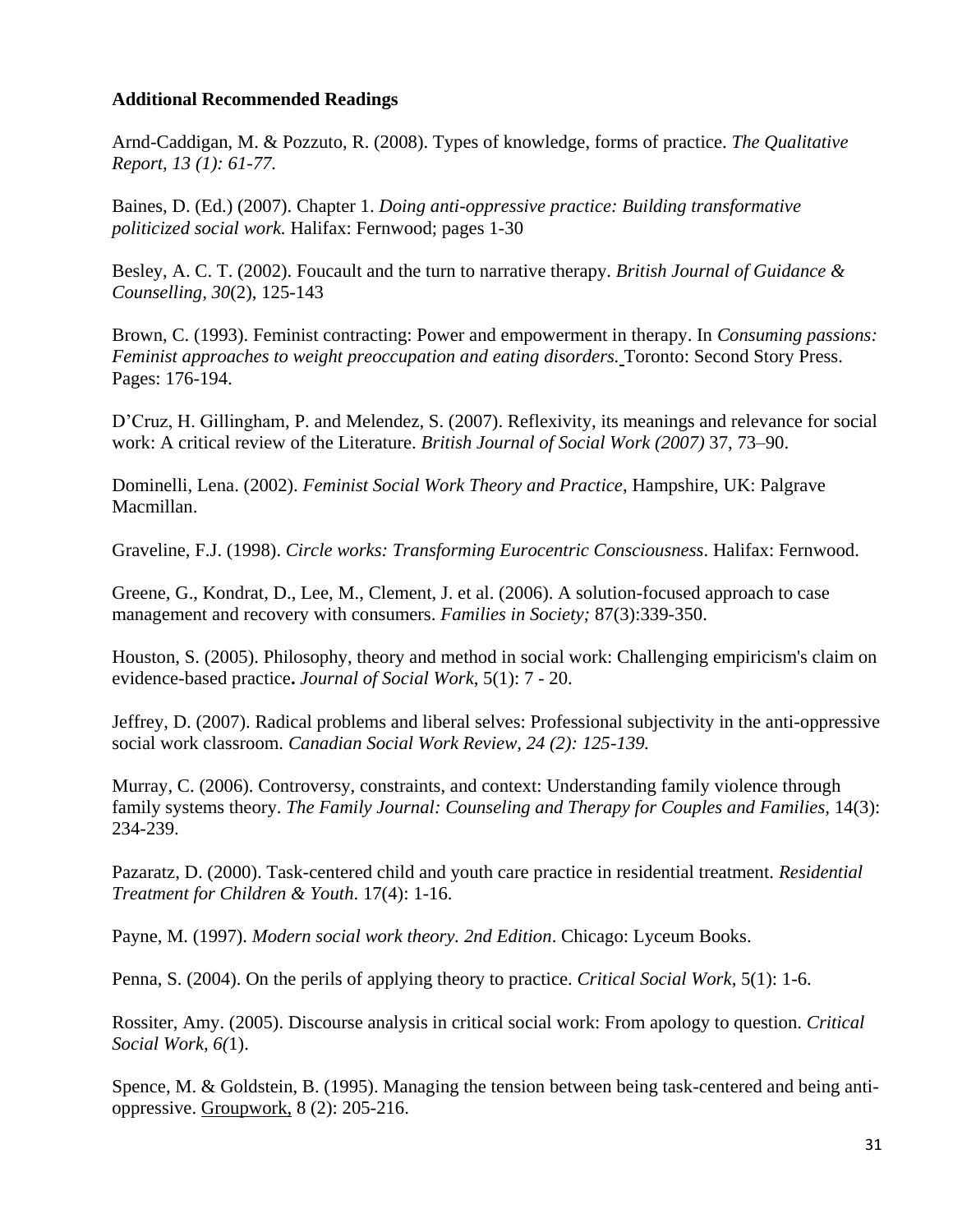Taylor, C. & White, S. (2006). Knowledge and reasoning in social work: Educating for humane judgement. *British Journal of Social Work, 36(6)*: 937-954.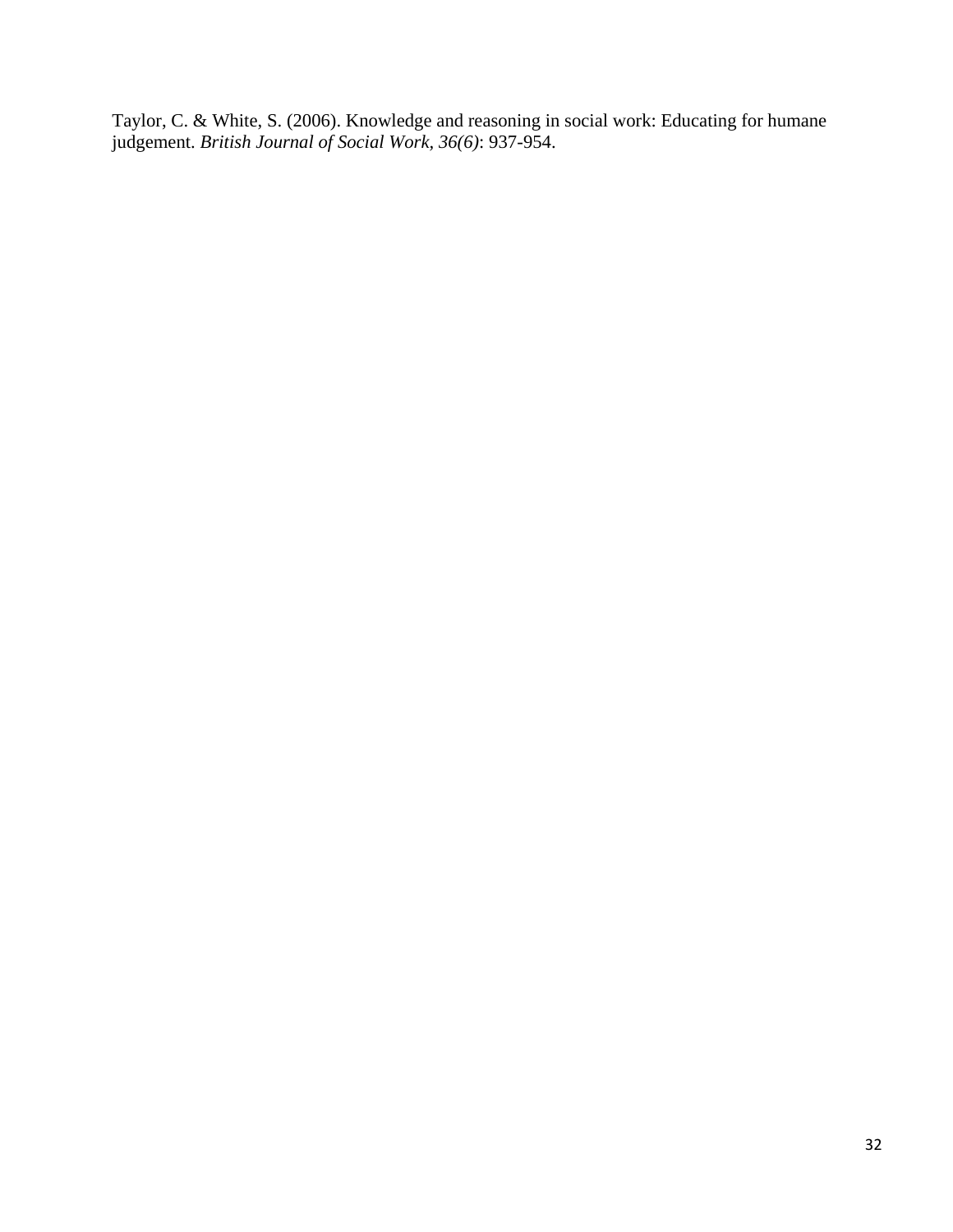### **BASIS OF ADMISSION (BOA) RYERSON & OTHER ONTARIO INSTITUTIONS (Level 1 + Direct Entry) / TRANSFER CREDIT (All Admit Levels) / ADVANCED STANDING (Above Level 1, non-Direct Entry)**

| <b>SURNAME:</b>        | <b>GIVEN NAME:</b> |                   |                            | Date Revised: |             |
|------------------------|--------------------|-------------------|----------------------------|---------------|-------------|
| <b>RYERSON NUMBER:</b> | PROGRAM/PLAN:      | SW001 (BOA Lvl 3) | 1159<br><b>ADMIT TERM:</b> | Scanned:<br>╌ | Jpdated bv. |

|                     |                             | BOA Coding by UAR only; TC/AS coding by TC Unit Only        |                            |                                                                                         |                                |                         |                                                                                                                                                                 |              |                         |                                    |                                          |                |                                               |
|---------------------|-----------------------------|-------------------------------------------------------------|----------------------------|-----------------------------------------------------------------------------------------|--------------------------------|-------------------------|-----------------------------------------------------------------------------------------------------------------------------------------------------------------|--------------|-------------------------|------------------------------------|------------------------------------------|----------------|-----------------------------------------------|
| <b>BOA</b><br>(A/B) | <b>TC/AS</b><br>(C)         |                                                             | <b>HOST INSTITUTION 1*</b> | <b>EXTERNAL 2*</b><br>ORG ID                                                            | <b>EXT</b><br>TERM 2*<br>F/W/P | TERM 2*<br>YR           | (A) SCHOOL SUBJECT & COURSE NBR 1*<br>OR PROGRAM OF STUDY                                                                                                       |              | GROUP 3*                | (B) RYERSON 3*<br>COURSE           | <b>GRADE</b><br>Letter 1*<br><b>ONLY</b> | RULE 3*<br>Y/N | <b>EXPIRY</b><br>DATE 3*<br>(if rule<br>only) |
|                     | $\mathsf C$                 |                                                             | Name of College            | 9 Digit Col ID                                                                          |                                |                         | Name of Diploma/Credential                                                                                                                                      |              |                         | SWP 36B                            | <b>PSD</b>                               |                | $5/10$                                        |
|                     |                             |                                                             |                            |                                                                                         |                                |                         | <b>BOA999</b>                                                                                                                                                   |              |                         | <b>POL 101</b>                     | <b>PSD</b>                               |                | $5/10$                                        |
|                     |                             |                                                             |                            |                                                                                         |                                |                         |                                                                                                                                                                 |              |                         | <b>POL 102</b>                     | <b>PSD</b>                               |                | $5/10$                                        |
|                     |                             |                                                             |                            |                                                                                         |                                |                         |                                                                                                                                                                 |              |                         | <b>PSY 102</b>                     | <b>PSD</b>                               |                | $5/10$                                        |
|                     |                             |                                                             |                            |                                                                                         |                                |                         |                                                                                                                                                                 |              |                         | <b>PSY 202</b>                     | <b>PSD</b>                               |                | $5/10$                                        |
|                     |                             |                                                             |                            |                                                                                         |                                |                         |                                                                                                                                                                 |              |                         | SOC 111                            | <b>PSD</b>                               |                | $5/10$                                        |
|                     |                             |                                                             |                            |                                                                                         |                                |                         |                                                                                                                                                                 |              |                         | <b>SOC 112</b>                     | <b>PSD</b>                               |                | $5/10$                                        |
|                     |                             |                                                             |                            |                                                                                         |                                |                         |                                                                                                                                                                 |              |                         | <b>SWP 132</b>                     | <b>PSD</b>                               |                | $5/10$                                        |
|                     |                             |                                                             |                            |                                                                                         |                                |                         |                                                                                                                                                                 |              |                         | <b>GEN LLS</b>                     | <b>PSD</b>                               |                | $5/10$                                        |
|                     |                             |                                                             |                            |                                                                                         |                                |                         |                                                                                                                                                                 |              |                         |                                    |                                          |                | $5/10$                                        |
|                     |                             |                                                             |                            |                                                                                         |                                |                         |                                                                                                                                                                 |              |                         |                                    |                                          |                | $5/10$                                        |
|                     |                             |                                                             |                            |                                                                                         |                                |                         |                                                                                                                                                                 |              |                         |                                    |                                          |                | $5/10$                                        |
|                     |                             |                                                             |                            |                                                                                         |                                |                         |                                                                                                                                                                 |              |                         |                                    |                                          |                | $5/10$                                        |
|                     |                             |                                                             |                            |                                                                                         |                                |                         |                                                                                                                                                                 |              |                         |                                    |                                          |                | $5/10$                                        |
|                     |                             |                                                             |                            |                                                                                         |                                |                         | (A) COURSE DIRECTIVES (e.g. CDID151 / 152 / 251 / 252 = IRN100)                                                                                                 |              |                         |                                    |                                          |                |                                               |
|                     | Coding by CA/SR Only        |                                                             |                            |                                                                                         |                                |                         |                                                                                                                                                                 |              |                         |                                    |                                          |                |                                               |
|                     | <b>RYERSON CE</b><br>COURSE | <b>GRADE</b>                                                | <b>DEGREE</b><br>COURSE    | <b>RYERSON CE</b><br><b>COURSE</b>                                                      | <b>GRADE</b>                   | <b>DEGREE</b><br>COURSE | <b>RYERSON CE</b><br>COURSE                                                                                                                                     | <b>GRADE</b> | <b>DEGREE</b><br>COURSE | <b>RYERSON CE</b><br><b>COURSE</b> | GRADE                                    |                | <b>DEGREE</b><br>COURSE                       |
|                     |                             |                                                             |                            |                                                                                         |                                |                         |                                                                                                                                                                 |              |                         |                                    |                                          |                |                                               |
|                     |                             |                                                             |                            |                                                                                         |                                |                         |                                                                                                                                                                 |              |                         |                                    |                                          |                |                                               |
|                     |                             |                                                             |                            |                                                                                         |                                |                         |                                                                                                                                                                 |              |                         |                                    |                                          |                |                                               |
|                     |                             |                                                             |                            |                                                                                         |                                |                         |                                                                                                                                                                 |              |                         |                                    |                                          |                |                                               |
|                     |                             |                                                             |                            |                                                                                         |                                |                         |                                                                                                                                                                 |              |                         |                                    |                                          |                |                                               |
|                     |                             | DEPARTMENT AUTHORIZATION:                                   |                            | <b>SIGNATURE:</b>                                                                       |                                |                         |                                                                                                                                                                 |              |                         |                                    |                                          |                |                                               |
|                     |                             | (PLEASE PRINT NAME)                                         |                            |                                                                                         |                                |                         |                                                                                                                                                                 |              |                         |                                    |                                          |                |                                               |
|                     |                             |                                                             |                            |                                                                                         |                                |                         | NOTE: Department authorization only required when establishing a Transfer Credit Rule or granting an exception. If Expiry Date not circled, default is 10 years |              |                         |                                    |                                          |                |                                               |
|                     |                             |                                                             |                            |                                                                                         |                                |                         | ADMISSIONS AUTHORIZATION: Ryan Dearing DATE ISSUED:                                                                                                             |              |                         |                                    |                                          |                |                                               |
|                     |                             | * DEFINITION: 1* All 2* All Excluding Ryerson 3* TC/AS only |                            |                                                                                         |                                |                         | RYERSON UNIVERSITY                                                                                                                                              |              |                         |                                    |                                          |                |                                               |
|                     |                             |                                                             |                            | S:\Shared_Admissions\ADMISSIONS\Admissions Officers\BOA TC CD FORM And Instructions.Doc |                                |                         | Undergraduate Admissions and Recruitment<br>April 2010                                                                                                          |              |                         |                                    |                                          |                |                                               |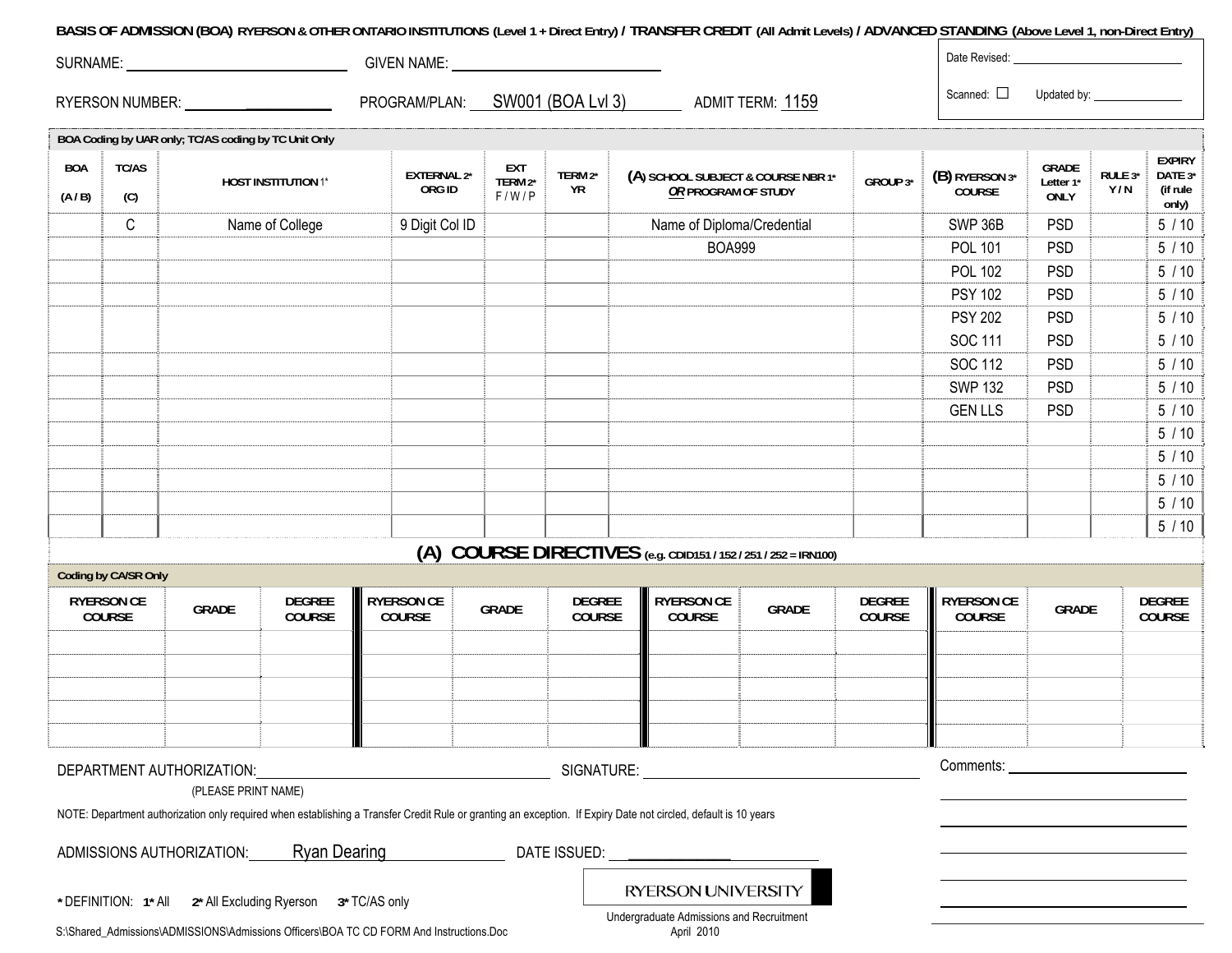# **Ryerson School of Social Work**

# **Common Course Outline**

# <span id="page-32-0"></span>**SWP341: Transformative Social Work Practices**

# **Winter 2015**

# **COURSE DESCRIPTION**

Building upon theoretical and conceptual frameworks that inform social work practice, the course develops strategies, approaches and skills that reflect an anti-oppression perspective. Specific attention is given to centering the person in all intervention approaches; addressing issues of difference and power; drawing on people's strengths and understandings; solidarity building; addressing resistance; and developing critical consciousness. Specific skills will include: active listening, reframing, openended questions, advocacy, and reflexivity.

# **COURSE OBJECTIVES**

- 1) To acquire a comprehensive understanding of the diverse contexts in which social work practices are situated.
- 2) To develop an awareness of one's personal social location, to include positions of power and powerlessness, and privilege and oppression as these impact your role as a social worker.
- 3) To develop an awareness of one's personal agency, to include strengths, assets and resilience as these impact your role as a social worker.
- 4) To develop a capacity for critical reflexivity in relation to practice situations that requires active listening, empathy and care.
- 5) To acquire a beginning understanding of the process of problem solving, to focus on assessment, and strategies for engagement and advocacy.

# **TEACHING METHODOLOGY**

A variety of classroom formats may be used, such as simulations, discussion, lecture, role play, class seminar, audio/videotape, group presentation, guest speakers. It is important that students are prepared to engage in critical discussions of the assigned readings. In addition to reading the assigned weekly material, students may be asked to complete specific tasks and additional readings in preparation for class.

# **VARIATIONS WITHIN A COURSE**

Sequencing of content areas, methodology, and assignment details will vary among instructors. Some topics of instruction will also vary according to instructors' areas of interest and research. Details for each section of the course are provided in the section-specific course outline for each of the sections. Additional readings may be assigned in each section.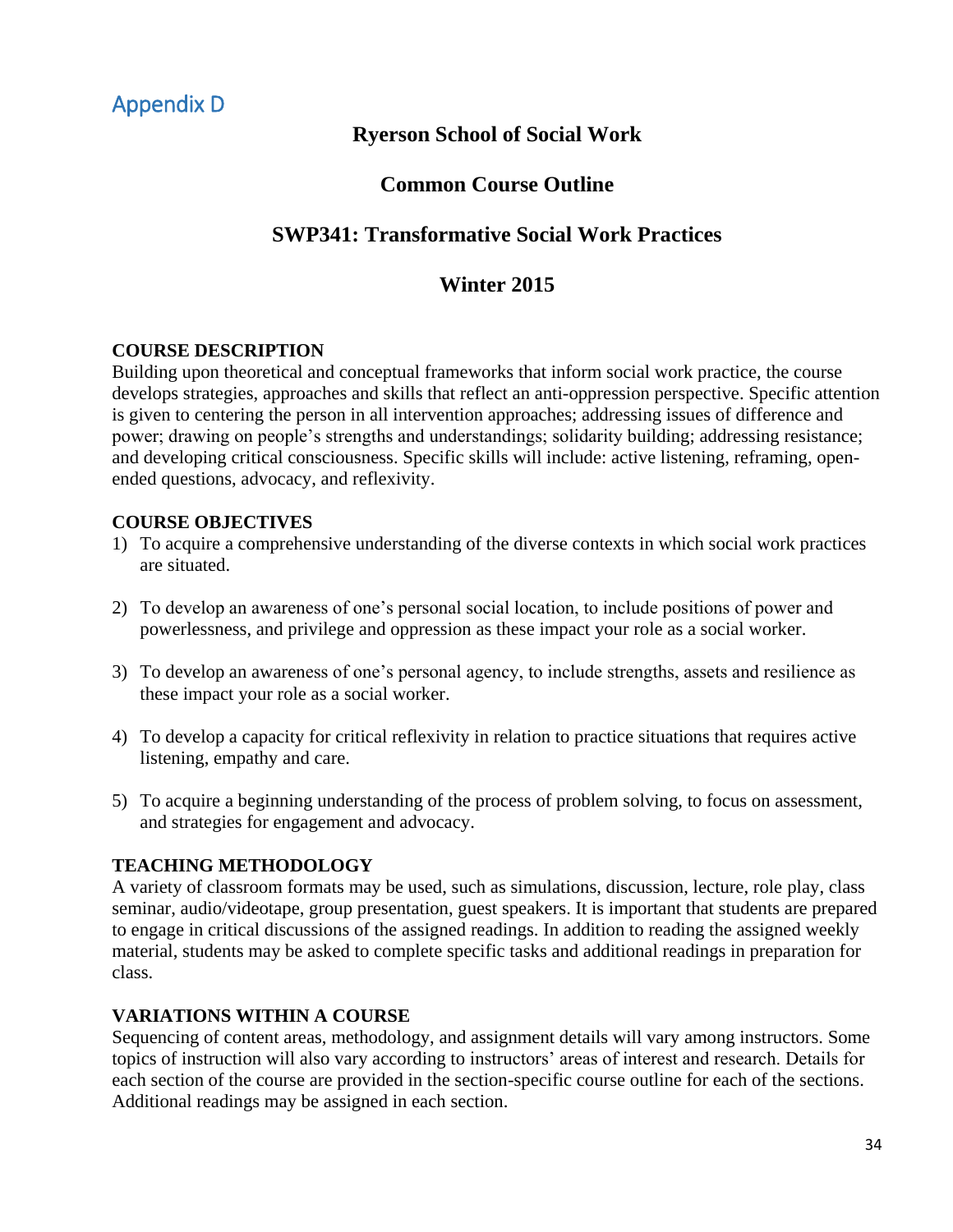# **ATTENDANCE & PARTICIPATION POLICY**

Class attendance is essential to understand concepts and engage in critical discussion. Participation is necessary for the development of self-reflexivity and critical responsible practice. Students are expected to attend classes on time and remain for the class duration. As a courtesy, students are asked to inform the instructor in advance that they cannot make it to class. Note that there is a participation grade in this course, as detailed in the Assignments and Grading section of this course outline. While the grade is not assigned based on attendance, given the interactive and experiential nature of the course, and the connection of all assignments to classroom experiences, low attendance will significantly hamper full participation in the course.

# **TECHNOLOGY AND SOCIAL MEDIA USE POLICY**

Cell phone use is not allowed in the classroom. You are expected to be respectful and use laptops for note-taking and course-related research only. The instructor reserves the right to discontinue laptop use. Laptop use will not be permitted during in-class exercises, group work and other activities specified by the instructor. All laptop users need to sit in the back row.

Unless social media use is part of the class (as instructed by the faculty member and included elsewhere in this course outline), students shall not share information and materials obtained in the class through any form of social media.

# **DISRUPTIONS TO COURSE AND OFFICE HOURS**

Pursuant to the University's commitment to accessibility for all students, you shall be notified of cancelled classes or any changes to the posted office hours or pre-arranged appointments with your instructor. You will receive such information by email, sent to your official Ryerson email address.

# **ACADEMIC CONSIDERATIONS AND APPEALS**

There will be no penalty for work missed for a justifiable reason. Students **need to inform the instructor of any situation that arises during the semester that may have an adverse affect on their academic performance**, and request any necessary considerations according to the policies and well in advance. **Failure to do so will jeopardize any academic appeals.**

Except in cases of accommodations for disabilities, where documentation is handled directly by the Student Learning Support – Academic Accommodation Support - students must fill out an Academic Consideration form and **submit it to their own program office: School of Social Work, Student Affairs Co-ordinator, EPH 200, Eric Palin Hall.**

[http://www.ryerson.ca/content/dam/senate/forms/academic\\_consideration\\_document\\_submission.pdf](http://www.ryerson.ca/content/dam/senate/forms/academic_consideration_document_submission.pdf)

Supplemental material is required in addition to the Academic Consideration form (see Medical Certificate Guidelines, Religious Observance and Other Requests).

# *Medical Certificate Guidelines*

When a student formally requests academic consideration for medical grounds, Ryerson University requires that a Medical Certificate or letter from a physician be submitted.

A certificate must be presented **within 3 working days** of missed or affected classes, tutorials, practica, labs, assignments, tests or examinations to receive consideration for that exam to the **School of Social Work**, **Student Affairs Co-ordinator, EPH 200.** The program office will notify all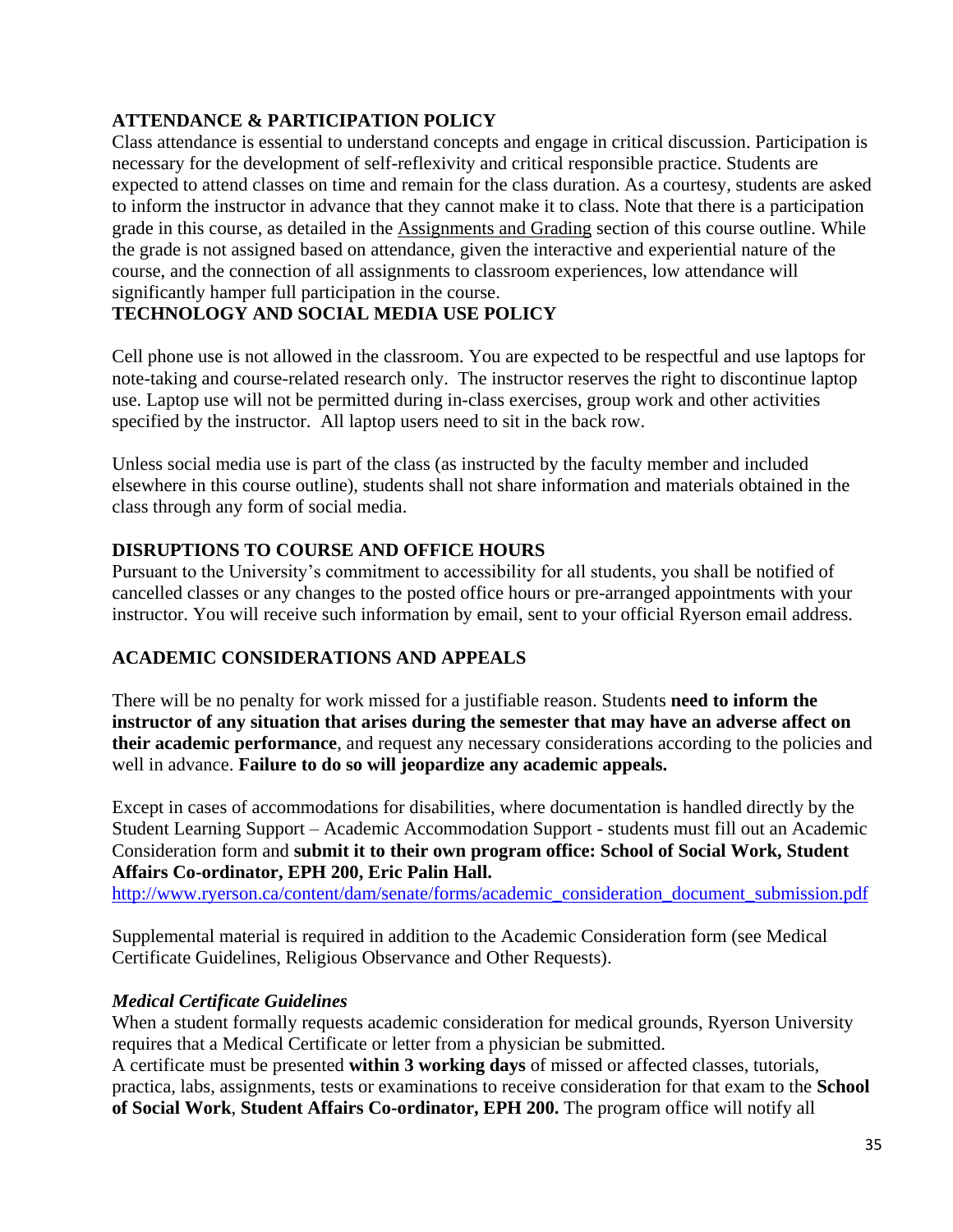instructors that the documents have been received. It is the student's responsibility to make arrangements with instructor for a make-up exam. (See policy details and forms for physician and department *<http://www.ryerson.ca/senate/forms/medical.pdf>*)

# *Religious Observance*

Requests for accommodation of specific religious or spiritual observance must be presented to the **School of Social Work**, **Student Affairs Co-ordinator, EPH 200** no later than two weeks prior to the conflict in question (in the case of final examinations within two weeks of the release of the examination schedule). The student must submit a Request for Accommodation form [\(http://www.ryerson.ca/senate/forms/relobservforminstr.pdf\)](http://www.ryerson.ca/senate/forms/relobservforminstr.pdf) to their program office (**School of Social Work, Student Affairs Coordinator, EPH 200**). The office will notify all instructors when they have received the request form.

# *Other Requests*

Other requests for academic consideration which are not related to medical or religious observation must be submitted in writing together with the Academic Consideration form to the **School of Social Work**, **Student Affairs Co-ordinator, EPH 200**. The letter must clearly state the reasons for the request and describe the events or circumstances that seriously impair the student's ability to meet their academic obligations, and that were beyond the student's control. When possible, supporting documentation must be attached to the letter. The office will notify the instructor when they have received the request.

# *Regrading of Work or Recalculation*

Students who believe that an assignment, test or exam, either in whole or part, has not been appropriately graded, or that there has been a miscalculation of a grade due to an omission, improper addition, etc., must contact the instructor to resolve the issue within ten (10) working days of the date when the graded work is returned. Grades not questioned within this period will not be recalculated at a later date. Please see Senate Policy No. 134 for further details. *<http://www.ryerson.ca/content/dam/senate/policies/pol134.pdf>*

# **STUDENT LEARNING SUPPORT (FORMERLY KNOWN AS ACCESS CENTRE)**

With respect to disability, we take a critical approach in this course. This means that, if for reasons of self-identified health/mental health/madness/disability, students are not able to complete an assignment by the due date, be present physically or engaged intellectually in class, they are encouraged to contact the instructor to discuss alternatives as soon as possible prior to any deadlines. It also means that all students recognize such challenges in the classroom and in group work with peers. Please note that this critical approach does not apply to other courses outside the School of Social Work. We welcome your feedback on accessibility issues related to this course. Please provide your feedback to your instructor or to the Associate Director, Undergraduate Program.

Of course, students with disabilities or health concerns can register with Student Learning Support – Academic Accommodation and **are encouraged to do so if your accommodations extend to courses outside of the School of Social Work.** Student Learning Support offers assistance related to Academic Accommodation for students living with disabilities looking for help with academic accommodations. Student Learning Support also offers English Language, Study Skills and Transition, Writing and Math supports. Please visit [www.ryerson.ca/studentlearningsupport.](http://www.ryerson.ca/studentlearningsupport) To contact Academic Accommodation Support email *[accessfrontdesk@ryerson.ca](mailto:accessfrontdesk@ryerson.ca)* or call 416-979-5290.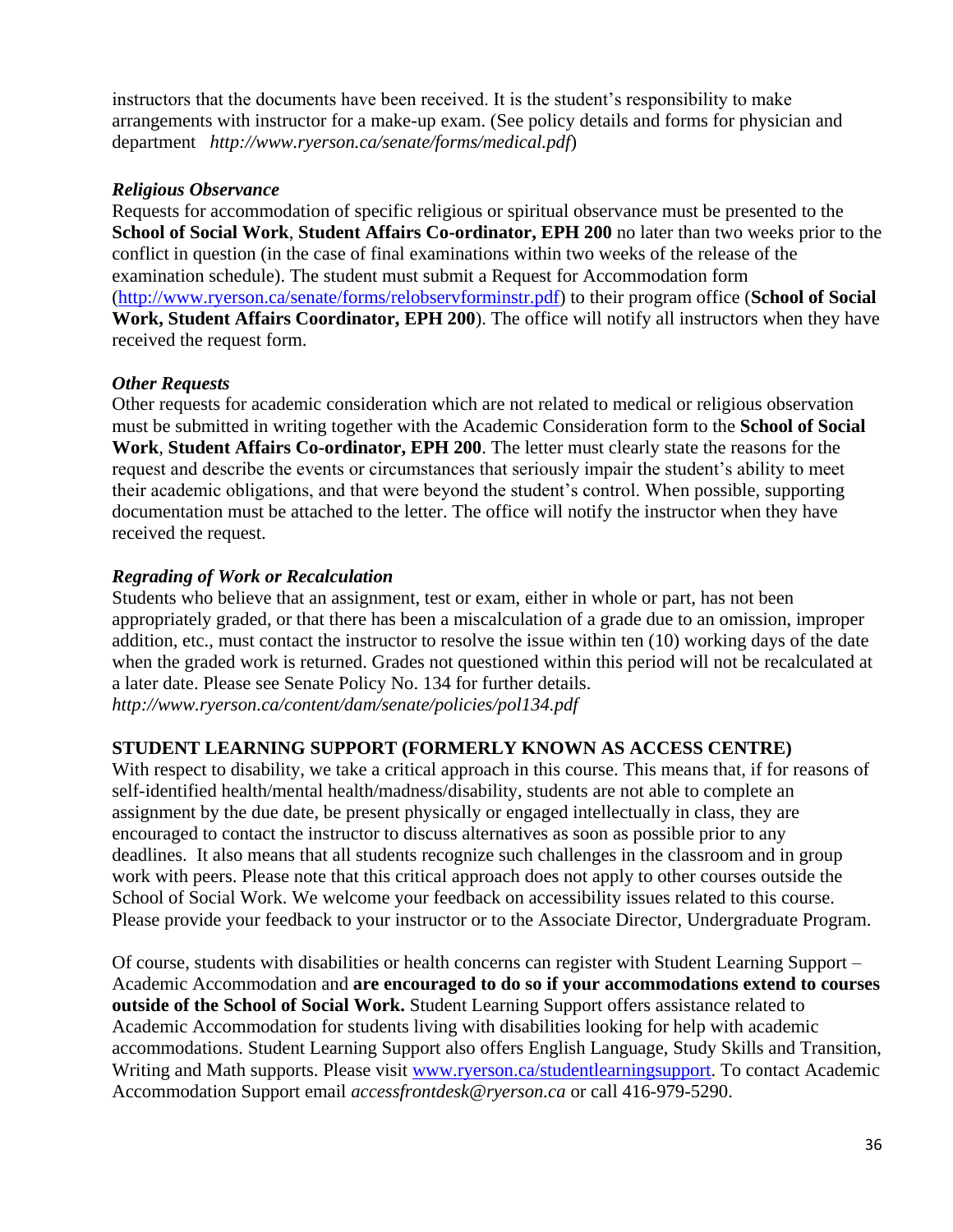# **ACADEMIC INTEGRITY**

To preserve the academic integrity of this course, Ryerson University's regulations regarding academic misconduct will be strictly followed. This includes regulations concerning academic dishonesty, misrepresentation of personal performance, and aiding or abetting academic misconduct. Please see the Student Code of Academic Conduct for details of these regulations and the penalties for academic misconduct at [www.ryerson.ca/senate/policies/pol60.pdf](http://www.ryerson.ca/senate/policies/pol60.pdf)

# **PLAGIARISM**

The Ryerson Student Code of Academic Conduct defines plagiarism and the sanctions against students who plagiarize. All students are strongly encouraged to go to the academic integrity website at [www.ryerson.ca/academicintegrity](http://www.ryerson.ca/academicintegrity) and complete the tutorial on plagiarism.

# **CULTURE OF RESPECT**

Consistent with the mission, policies and services of the University, the School of Social Work promotes a culture of respect for human diversity and collegiality among faculty, students and staff. Students are expected to familiarize themselves with the policies and procedures of the Student Code of Non-Academic Conduct at [www.ryerson.ca/senate/policies/pol61.pdf.](http://www.ryerson.ca/senate/policies/pol61.pdf)

# **E-mail contact**

According to Ryerson University policy [\(http://www.ryerson.ca/senate/policies/pol157.pdf\)](http://www.ryerson.ca/senate/policies/pol157.pdf) communication with you by e-mail will occur through your official Ryerson address only.

# **RYERSON ACADEMIC POLICIES:**

For more information on Ryerson's academic policies, visit the Senate website at *[www.ryerson.ca/senate](http://www.ryerson.ca/senate)*.

Course Management Policy No. 145 Student Code of Academic Conduct No. 60 Student Code of Non-Academic Conduct No. 61 Examination Policy No. 135 Policy on Grading, Promotion, and Academic Standing Policy No. 46 Undergraduate Academic Consideration and Appeals Policy No. 134 Accommodation of Student Religious Observance Obligations Policy No. 150 Academic Accommodation of Students with Disabilities Policy 159

# **SCHOOL OF SOCIAL WORK ASSIGNMENT AND EXAM POLICY**

- Students are expected to take responsibility for making sure that assignments have been received by the faculty member.
- Students are expected to maintain rough notes and drafts of course work/ assignments.
- Students must keep a copy of each assignment on file until the original has been marked and returned.
- Unless otherwise notified, students' papers should reflect the guidelines defined in the current edition of *Publication Manual of the American Psychological Association*.
- In case of any delay in submitting assignments the faculty member should be notified. Late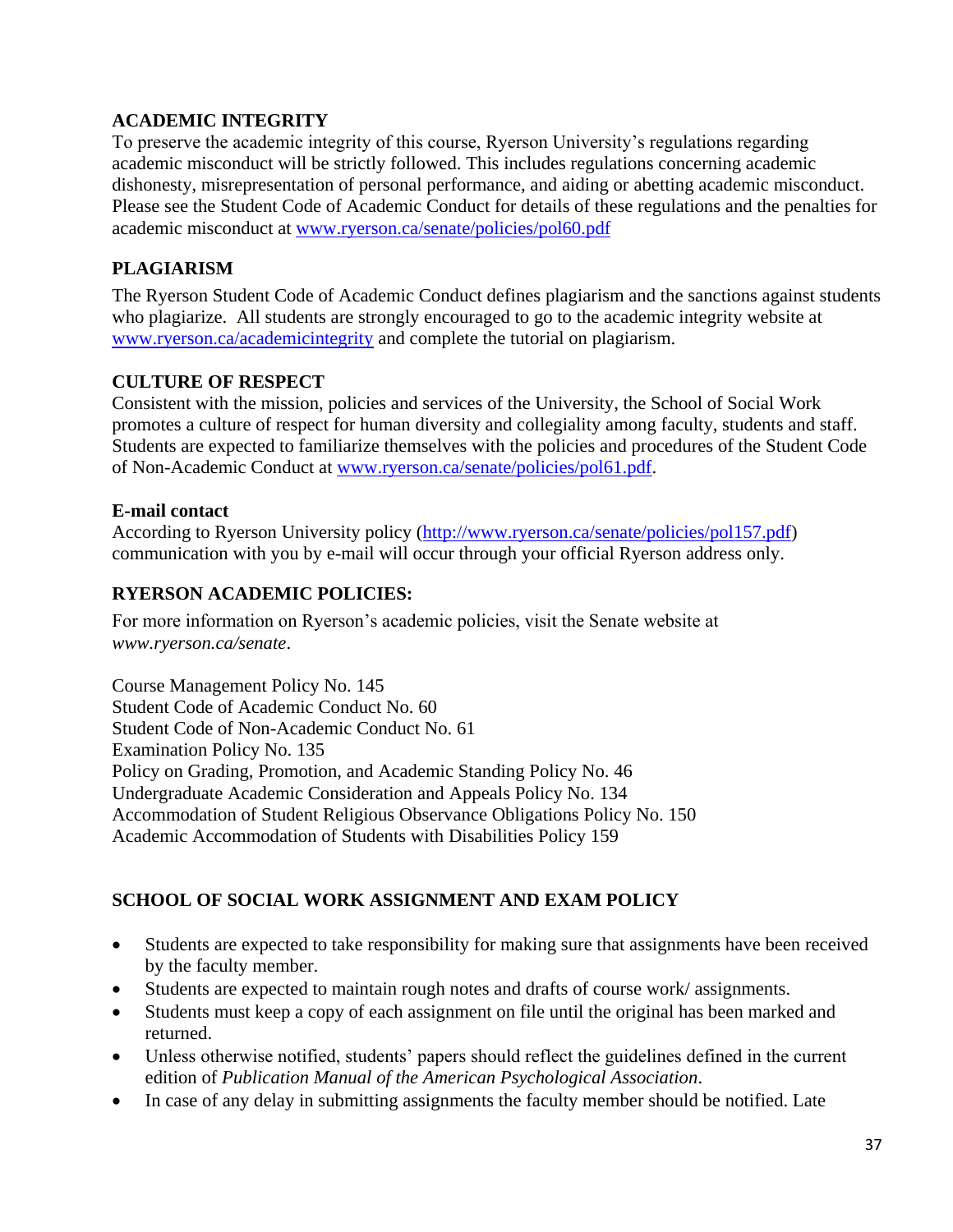assignments will be downgraded by **2%** of the assignment grade per day including weekends, holidays and Study Week days. There is a seven-day maximum limit by which to accept late assignments where the student has not asked for an extension. No late assignments will be accepted beyond this limit and will result in a grade of "0" for that assignment.

 In extenuating circumstance, it is recognized that some students may require extensions for assignments. Faculty will assign new due dates not later than two weeks from the beginning of the next semester courses. Extensions beyond these dates are only available under extenuating circumstances and need to be negotiated with the Associate Director, Undergraduate Program. If this negotiation does not take place any incomplete grades will convert to an F. It is the student's responsibility to follow up with the Faculty Member and Associate Director.

# **METHOD OF POSTING GRADES**

- Assignments will normally be returned within two weeks from the date of submission, and where the faculty member is unable to do so s/he will notify students in writing.
- All grades will be made known to students in class or on Blackboard.
- Students will receive their final course grades only from the Registrar.

### **REQUIRED & RECOMMENDED READINGS**

Required readings are noted in the class schedule below. All course readings are available in class or on Blackboard. Note that the course readings are heavily concentrated early in the semester, so we can focus more on the simulation experiences as the course proceeds.

# **EVALUATION: ASSIGNMENTS AND GRADING**

### *Assignment Details*

There are four forms of evaluation in this course: class participation (10%), simulation documentation/observation analysis essays (30%), simulation debriefing group presentation (30%), and simulation critical self-reflection essay (30%). Brief details are provided below; full assignment details will be provided in the first class. All assignments draw from the in-class simulations. In groups of 6, (i.e. 5 groups), students participate in a simulation in a social worker role. The simulation is not graded. All students are required to participate. Assignments are based on either being a participant in or an observer of simulations as detailed below.

# *(1) Class Participation* **(10% of total grade)**

The focus of this second year course (SWP 341) is the application of theory and research within the context of classroom/seminar learning. Class attendance and participation are essential to the development of collegial relationships that characterize learning, reflection and critical analysis within social work practice. *Attendance* is necessary for participation in simulations and role plays and for assignment completion. *Participation* is necessary to the clarification of personal and professional values and their relationship to knowledge development and practice efficacy. *Participation in this course means* active involvement in class discussions, contribution to the reflective process in simulations, review of the articles in the discussion of issues, participation in the simulations and other activities assigned in class.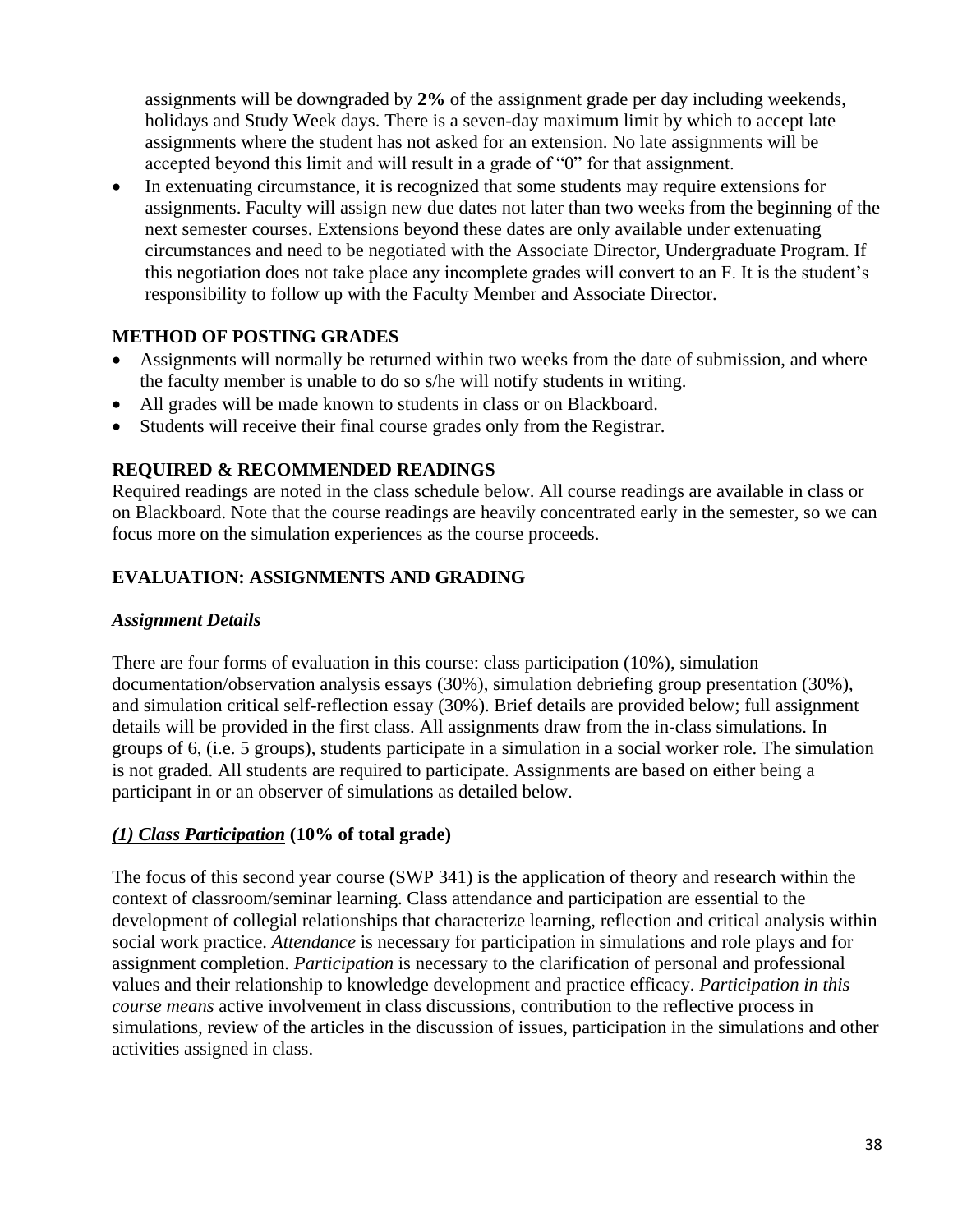# *(2) Simulation Documentation/Observation Analysis Essays* **(30% of total grade)**

Students will complete **two** short papers based on observation and analysis of a simulation in class, other than the one where they participate. The essay focuses on critical self reflexivity based on observation of a simulation. Each essay is 1000-1200 words. In this assignment you are to demonstrate your ability to critically engage in a theoretical reflexive understanding of anti-oppressive practice in a practice simulation. Five references are required. Grading will be based partly on documentation of the simulation, and mostly on the analysis/reflection of the simulation. The assignment is due before / at the start of the class immediately following the class when the simulation occurred.

# *(3) Simulation Debriefing Group Presentation* **(30% of total grade)**

Each simulation group will facilitate a class discussion that will explore, critique, and reflect upon the previous week's simulation with the rest of the class. This assignment provides an opportunity for the group and the class to explore the strengths and barriers pertaining to the previous week's simulation as well as deliberate possible options and solutions for anti-oppressive social work practice. References may be helpful to this presentation. Grading will be based partly on the presentation style and mostly on the analysis/reflection/response to the simulation experience and to the class discussion. The presentation occurs in the first half of the class the week following their simulation. A group grade is assigned.

# *(4) Simulation Critical Self Reflection Essay* **(30% of total grade)**

Following the simulation where you participate in a social work role, you will write a critical self reflection essay. You will document what occurred in the simulation, and then explore what happened in your social worker role, examining your strengths and gaps in the context of anti-oppressive social work practice. This assignment requires you to consider how social work knowledge, skills and values intersect, alongside your social location/subject position and the context of the simulation. The essay is 8 pages maximum and must include a minimum of 5 references. Grading will be based partly on the documentation of the simulation and mostly on your critical self-reflection about the experience. The assignment is due before / at the start of the class immediately following the class when your group facilitated the debriefing group presentation.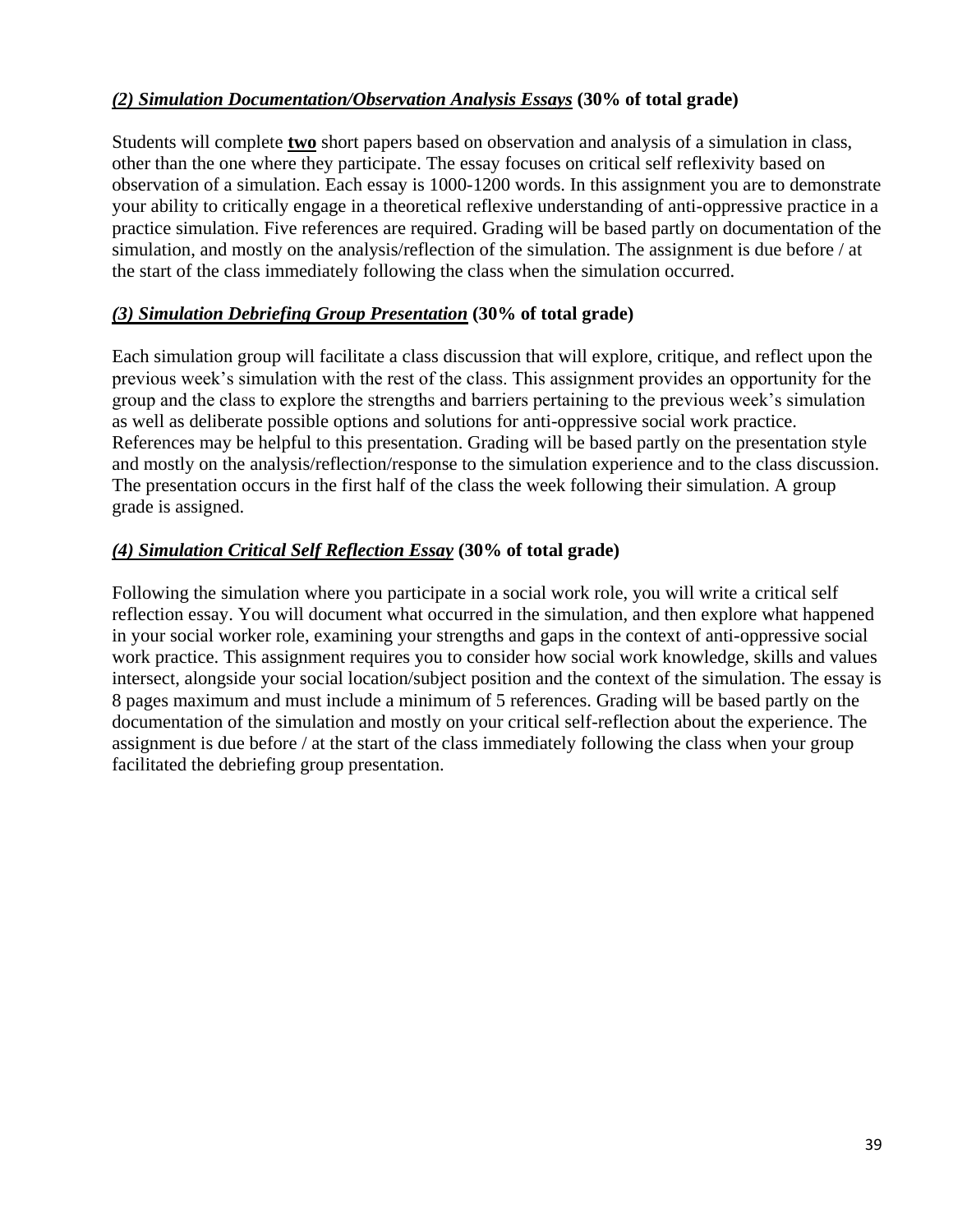# <span id="page-38-0"></span>Appendix E

# **Ryerson School of Social Work Course Outline**

# **SWP435: ABORIGINAL APPROACHES TO SOCIAL WORK- SECTION 61**

### **WINTER 2015**

**\*** According to Ryerson University policy [\(www.ryerson.ca/senate/policies/pol157.pdf\)](http://www.ryerson.ca/senate/policies/pol157.pdf), communication between students and instructors by email will occur only through official Ryerson email addresses. Please ensure you check your email on a regular basis. Instructors will make their best efforts to respond to e-mail and voice mail from students within two working days. E-mail is the preferred method of communication when personal discussion is not possible.

### **COURSE DESCRIPTION**

The course introduces students to issues confronted by contemporary Aboriginal peoples in Canada. Aboriginal perspectives on the origins of these issues and their resolution will be examined in the context of aboriginal self-determination. Students will examine the importance of world views, identity, and values of Aboriginal peoples and themselves in the provision of services. Aboriginal perspectives on the role of "helper", "healer", and "ally" will be addressed.

# **PREREQUISITES AND/OR EXCLUSIONS**

SWP132 and SWP331

# **COURSE OBJECTIVES/LEARNING OUTCOMES**

- To connect institutional and structural oppression to the history and current impacts of colonization upon Aboriginal Peoples and communities
- To encourage the student to gain an understanding of Indigenous knowledges and worldviews as applied to the helping professions
- To provide opportunities for students to apply critical thinking and dialogue on what colonization and Indigenous knowledges mean to them as social workers and Canadian citizens
- To assist the student in self–exploration around the impact of identity and values for both themselves and Aboriginal Peoples within a social work relationship

### **TEACHING METHODS**

A variety of classroom formats may be used, such as discussion, lecture, simulation, class presentation, un-graded reflections, and small group discussion.

# **VARIATIONS WITHIN A COURSE**

Sequencing of content areas, methods, and assignment details will vary among instructors. Some topics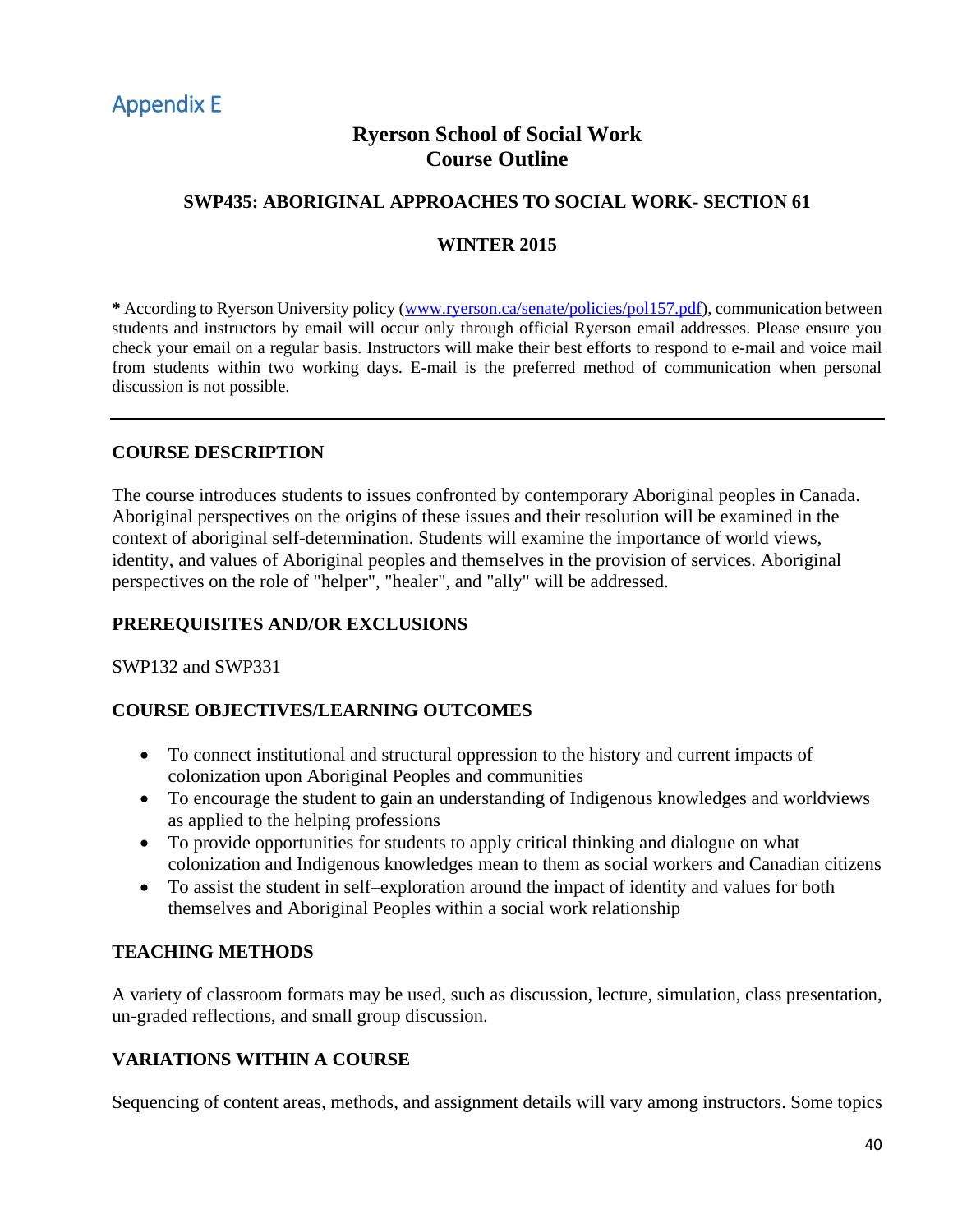of instruction will also vary according to instructors' areas of interest and research. Details for each section of the course are provided in the section-specific syllabus. There is a core reading being used across sections and each section will have no more than one additional reading per week that will differ across sections.

# **TECHNOLOGY AND SOCIAL MEDIA USE POLICY**

Cell phone use in not allowed in the classroom. You are expected to be respectful and use laptops for note-taking and course-related research only. The instructor reserves the right to discontinue laptop use. Laptop use will not be permitted during in-class exercises, group work and other activities specified by the instructor.

Unless social media use is part of the class (as instructed by the faculty member and included elsewhere in this course outline), students shall not share information and materials obtained in the class through any form of social media.

# **DISRUPTIONS TO COURSE AND OFFICE HOURS**

Pursuant to the University's commitment to accessibility for all students, you shall be notified of cancelled classes or any changes to the posted office hours or pre-arranged appointments with your instructor. You will receive such information by email, sent to your official Ryerson email address.

# **ACADEMIC CONSIDERATIONS AND APPEALS**

There will be no penalty for work missed for a justifiable reason. Students **need to inform the instructor of any situation that arises during the semester that may have an adverse affect on their academic performance**, and request any necessary considerations according to the policies and well in advance. **Failure to do so will jeopardize any academic appeals.**

Except in cases of accommodations for disabilities, where documentation is handled directly by the Student Learning Support – Academic Accommodation Support - students must fill out an Academic Consideration form and **submit it to their own program office: School of Social Work, Student Affairs Co-ordinator, EPH 200, Eric Palin Hall.**

[http://www.ryerson.ca/content/dam/senate/forms/academic\\_consideration\\_document\\_submission.pdf](http://www.ryerson.ca/content/dam/senate/forms/academic_consideration_document_submission.pdf)

Supplemental material is required in addition to the Academic Consideration form (see Medical Certificate Guidelines, Religious Observance and Other Requests).

# **Medical Certificate Guidelines**

When a student formally requests academic consideration for medical grounds, Ryerson University requires that a Medical Certificate or letter from a physician be submitted.

A certificate must be presented **within 3 working days** of missed or affected classes, tutorials, practica, labs, assignments, tests or examinations to receive consideration for that exam to the **School of Social Work**, **Student Affairs Co-ordinator, EPH200.** The program office will notify all instructors that the documents have been received. It is the student's responsibility to make arrangements with instructor for a make-up exam. (See policy details and forms for physician and department [http://www.ryerson.ca/senate/forms/medical.pdf\)](http://www.ryerson.ca/senate/forms/medical.pdf)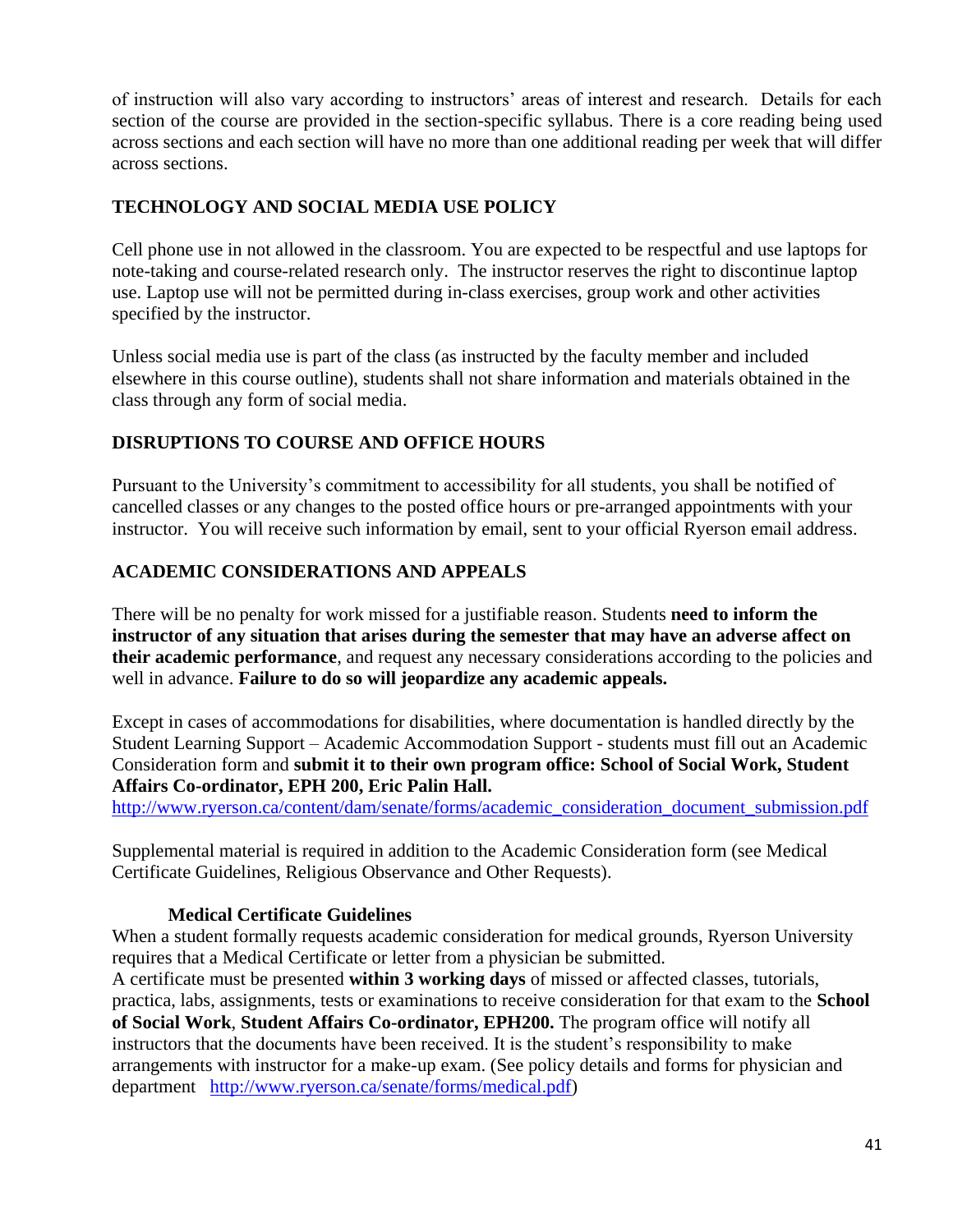### **Religious Observance**

Requests for accommodation of specific religious or spiritual observance must be presented to the **School of Social Work**, **Student Affairs Co-ordinator, EPH200** no later than two weeks prior to the conflict in question (in the case of final examinations within two weeks of the release of the examination schedule). The student must submit a Request for Accommodation form [\(http://www.ryerson.ca/senate/forms/relobservforminstr.pdf\)](http://www.ryerson.ca/senate/forms/relobservforminstr.pdf) to their program office (**School of Social Work, Student Affairs Coordinator, EPH200**). The office will notify all instructors when they have received the request form.

### **Other Requests**

Other requests for academic consideration which are not related to medical or religious observation must be submitted in writing together with the Academic Consideration form to the **School of Social Work**, **Student Affairs Co-ordinator, EPH200**. The letter must clearly state the reasons for the request and describe the events or circumstances that seriously impair the student's ability to meet their academic obligations, and that were beyond the student's control. When possible, supporting documentation must be attached to the letter. The office will notify the instructor when they have received the request.

### **Regrading of Work or Recalculation**

Students who believe that an assignment, test or exam, either in whole or part, has not been appropriately graded, or that there has been a miscalculation of a grade due to an omission, improper addition, etc., must contact the instructor to resolve the issue within ten (10) working days of the date when the graded work is returned. Grades not questioned within this period will not be recalculated at a later date. Please see Senate Policy No. 134 for further details. <http://www.ryerson.ca/content/dam/senate/policies/pol134.pdf>

### **STUDENT LEARNING SUPPORT (FORMERLY KNOWN AS ACCESS CENTRE)**

With respect to disability, we take a critical approach in this course. This means that, if for reasons of self-identified health/mental health/madness/disability, students are not able to complete an assignment by the due date, be present physically or engaged intellectually in class, they are encouraged to contact the instructor to discuss alternatives as soon as possible prior to any deadlines. It also means that all students recognize such challenges in the classroom and in group work with peers. Please note that this critical approach does not apply to other courses outside the School of Social Work. We welcome your feedback on accessibility issues related to this course. Please provide your feedback to your instructor or to the Associate Director, Undergraduate Program.

Of course, students with disabilities or health concerns can register with Student Learning Support – Academic Accommodation and **are encouraged to do so if your accommodations extend to courses outside of the School of Social Work.** Student Learning Support offers assistance related to Academic Accommodation for students living with disabilities looking for help with academic accommodations. Student Learning Support also offers English Language, Study Skills and Transition, Writing and Math supports. Please visit [www.ryerson.ca/studentlearningsupport.](http://www.ryerson.ca/studentlearningsupport) To contact Academic Accommodation Support email [accessfrontdesk@ryerson.ca](mailto:accessfrontdesk@ryerson.ca) or call 416-979-5290.

# **PLAGIARISM**

The Ryerson Student Code of Academic Conduct defines plagiarism and the sanctions against students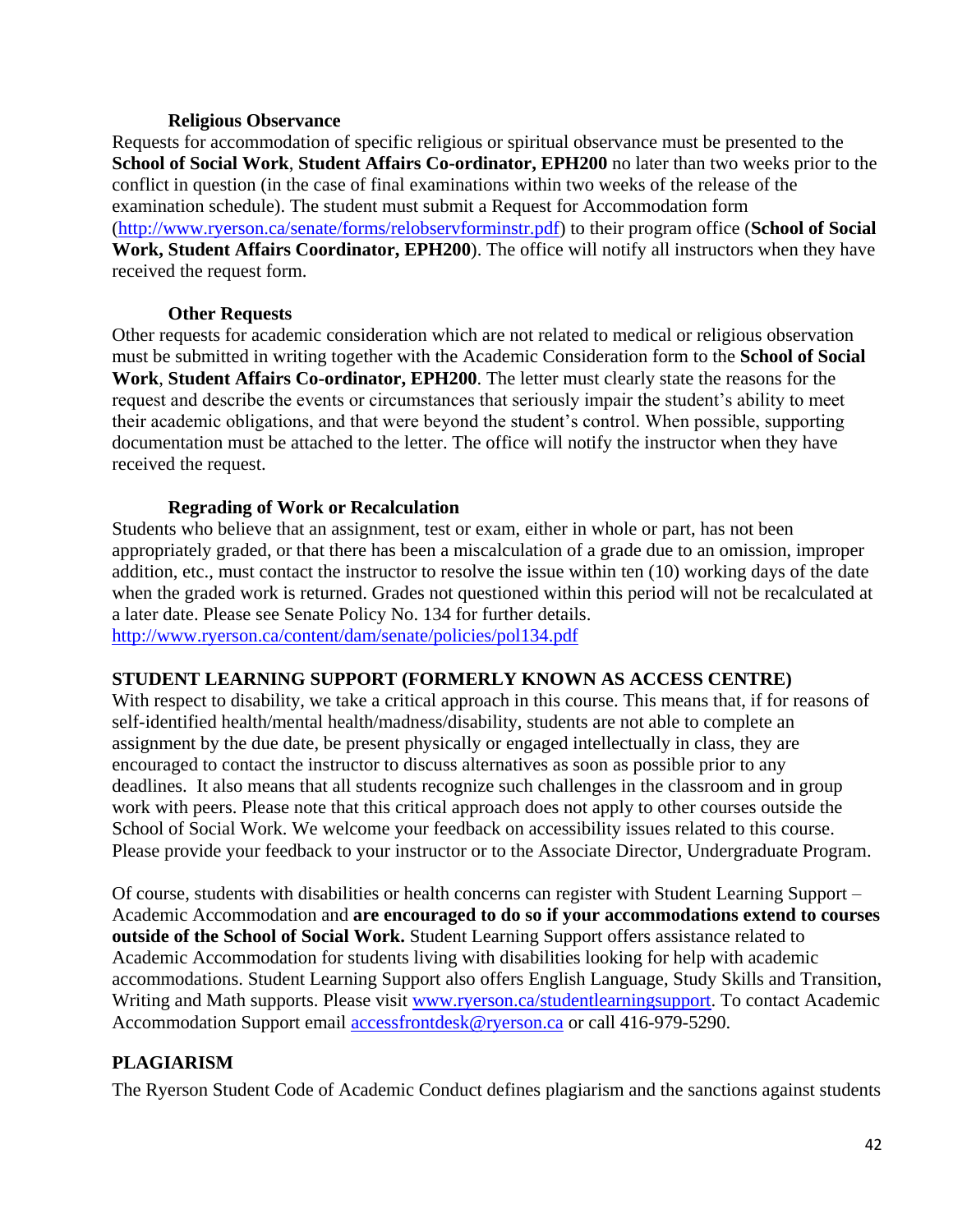who plagiarize. All students are strongly encouraged to go to the academic integrity website at [www.ryerson.ca/academicintegrity](http://www.ryerson.ca/academicintegrity) and complete the tutorial on plagiarism.

# **RYERSON ACADEMIC POLICIES:**

For more information on Ryerson's academic policies, visit the Senate website at [www.ryerson.ca/senate.](http://www.ryerson.ca/senate)

Course Management Policy No. 145 Student Code of Academic Conduct No. 60 Student Code of Non-Academic Conduct No. 61 Examination Policy No. 135 Policy on Grading, Promotion, and Academic Standing Policy No. 46 Undergraduate Academic Consideration and Appeals Policy No. 134 Accommodation of Student Religious Observance Obligations Policy No. 150 Academic Accommodation of Students with Disabilities Policy 159

# **SCHOOL OF SOCIAL WORK ASSIGNMENT AND EXAM POLICY**

- Students are expected to take responsibility for making sure that assignments have been received by the faculty member.
- Students are expected to maintain rough notes and drafts of course work/ assignments.
- Students must keep a copy of each assignment on file until the original has been marked and returned.
- Unless otherwise notified, students' papers should reflect the guidelines defined in the current edition of *Publication Manual of the American Psychological Association*.
- In case of any delay in submitting assignments the faculty member should be notified. Late assignments will be downgraded by **2%** of the assignment grade per day including weekends, holidays and Study Week days. There is a seven-day maximum limit by which to accept late assignments where the student has not asked for an extension. No late assignments will be accepted beyond this limit and will result in a grade of "0" for that assignment.
- In extenuating circumstance, it is recognized that some students may require extensions for assignments. Faculty will assign new due dates not later than two weeks from the beginning of the next semester courses . Extensions beyond these dates are only available under extenuating circumstances and need to be negotiated with the Associate Director, Undergraduate Program. If this negotiation does not take place any incomplete grades will convert to an F. It is the student's responsibility to follow up with the Faculty Member and Associate Director.

# **METHOD OF POSTING GRADES**

- Assignments will normally be returned within two weeks from the date of submission, and where the faculty member is unable to do so s/he will notify students in writing.
- All grades will be made known to students in class or on Blackboard.
- Students will receive their final course grades only from the Registrar.

**EVALUATION** (see last three pages of course outline for details on each assignment)

| 1. Media Report | 30% of Final Grade       |
|-----------------|--------------------------|
| Due date        | Week of January 26, 2015 |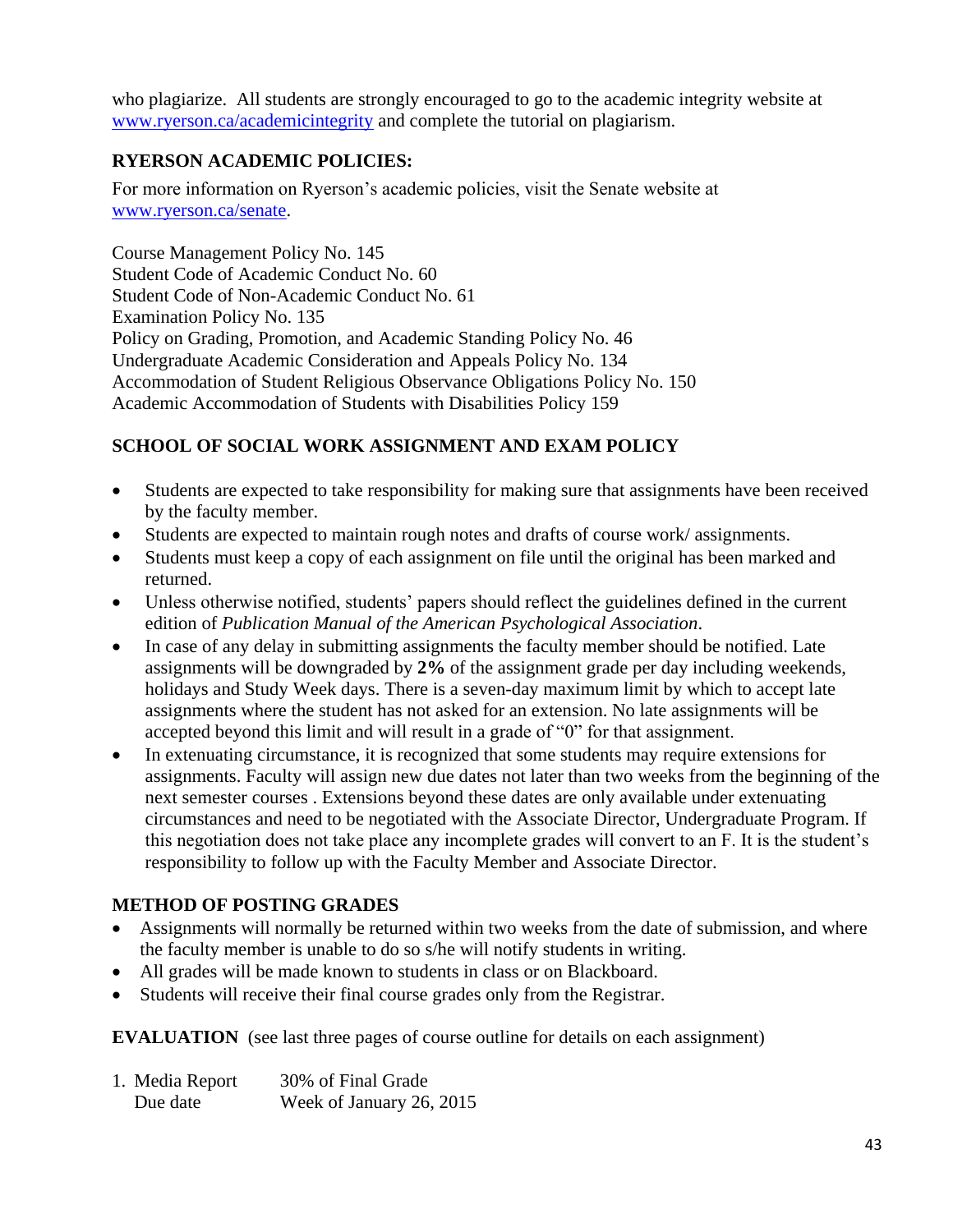| Purpose           | Demonstrate critical assessment of current issues                                                  |
|-------------------|----------------------------------------------------------------------------------------------------|
| 2. Simulation     | 30% of Final Grade                                                                                 |
| Due dates         | March $23^{rd}$ or March $30^{th}$ (one week after your involvement in the simulation)             |
| Purpose           | Demonstrate ability to apply social work skills with Aboriginal peoples                            |
|                   | 3. Group Assignment 30% of Final Grade – Three classes each worth 10%                              |
| Due Date          | Week of: January 28 <sup>th</sup> , February 23 <sup>rd</sup> and March 9 <sup>th</sup>            |
| Purpose           | Demonstrate knowledge and critical understanding of course readings                                |
| 4. Participation: | 10% of Final Grade                                                                                 |
| Purpose           | Demonstrate critical understanding of in-class discussions                                         |
|                   | A total of fire usflections will be completed in class of weappeninged times throughout the course |

A total of five reflections will be completed in class at unannounced times throughout the course. Students must be present to hand in their reflections.

# **REQUIRED & RECOMMENDED READINGS**

Baskin, C. (2011). *Strong helpers' teachings: The value of Indigenous knowledges in the helping professions.* Toronto: Canadian Scholars' Press.

Other readings on e-reserve as outlined in the syllabus.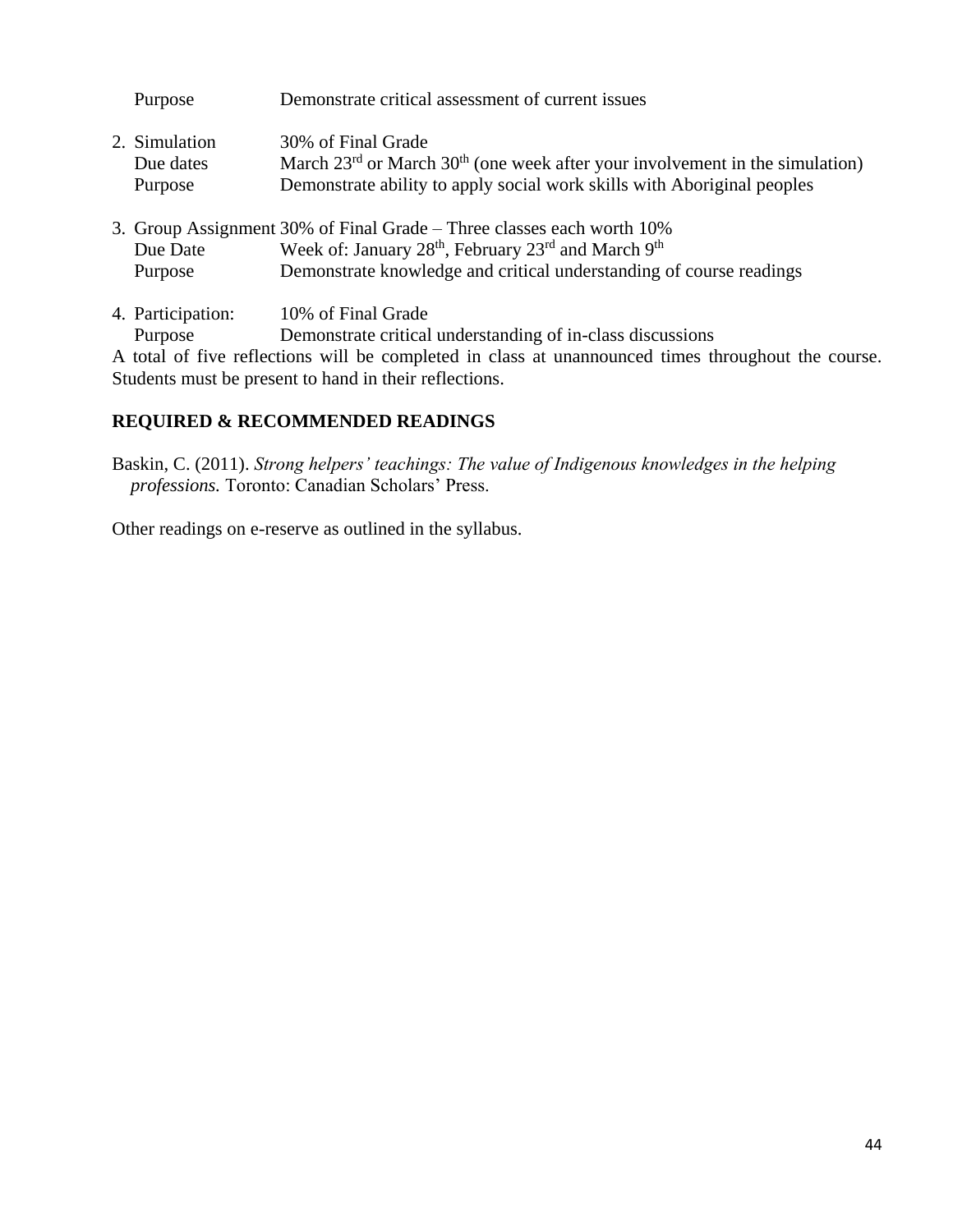# **CLASS SCHEDULE/SYLLABUS**

 $\mathbf{r}$ 

| <b>DATE</b>           | <b>TOPIC</b>                         | <b>READINGS AND ACTIVITIES</b>                                                                                    |
|-----------------------|--------------------------------------|-------------------------------------------------------------------------------------------------------------------|
| Week of               | Opening,                             | Introductions                                                                                                     |
| Jan $12th$            | Introductions<br>Orientation         | Review Readings/Assignments                                                                                       |
|                       |                                      | Video: Kanehsatake: 270 Years of Resistance                                                                       |
| Week of<br>Jan $19th$ | History, Values and<br>Terminology   | <b>Teaching: Seven Fires Prophecies</b>                                                                           |
|                       |                                      | Reading: Terminology Guide                                                                                        |
|                       |                                      | Retrieve from:                                                                                                    |
|                       |                                      | http://www.naho.ca/publications/topics/terminology/                                                               |
|                       |                                      | Reading: Borrows, J. (2008). Seven Generations, Seven<br>Teachings: Ending The Indian Act. Research Paper for the |
|                       |                                      | National Centre for First Nations Governance.                                                                     |
|                       |                                      | Video: Angaangaq: one Earth - one Race                                                                            |
| Week of               | Colonization &                       | <b>** Media Assignment Due</b>                                                                                    |
| Jan $26th$            | <b>Contemporary Issues</b>           |                                                                                                                   |
|                       |                                      | Reading: Baskin, C. Chapter 1                                                                                     |
|                       |                                      | Reading: Baskin, C. Chapter 2                                                                                     |
|                       |                                      | Reading: Hart, M. (2007). Indigenous knowledge and                                                                |
|                       |                                      | research: The míkiwáhp as a symbol for reclaiming our                                                             |
|                       |                                      | knowledge and ways of knowing. First Peoples Child &                                                              |
|                       |                                      | Family Review. 3(1), 83-90.                                                                                       |
|                       |                                      | Group Work                                                                                                        |
| Week of               | <b>Social Work Theories</b>          | Reading: Baskin, C. Chapter 3                                                                                     |
| Feb 2nd               | and Models                           | Reading: Baskin, C. Chapter 4                                                                                     |
|                       | Self-Reflexivity                     |                                                                                                                   |
| Week of<br>Feb 9th    | <b>Values and Ethics</b><br>Research | Reading: Baskin, C. Chapter 5                                                                                     |
|                       |                                      | Reading: Baskin, C. Chapter 12                                                                                    |
| Week of<br>Feb 16th   | <b>READING WEEK - NO CLASS</b>       |                                                                                                                   |
| Week of               | <b>Holistic Approaches</b>           | Reading: Baskin, C. Chapter 6                                                                                     |
| Feb 23rd              | Spirituality                         | Reading: Baskin, C. Chapter 8                                                                                     |
|                       |                                      | Reading: Tse, S., Lloyd, C., Petchkovsky, L. & Manaia,                                                            |
|                       |                                      | W. (2005). Exploration of Australian and New Zealand                                                              |
|                       |                                      | indigenous people's spirituality and mental health.                                                               |
|                       |                                      | Australian Occupational Therapy Journal. 52, pp.181-187.                                                          |
|                       |                                      | Video: The World We Want – Mary Simon                                                                             |
|                       |                                      | Group Work                                                                                                        |
| Week of               | Community                            | Reading: Baskin, C. Chapter 7                                                                                     |

٦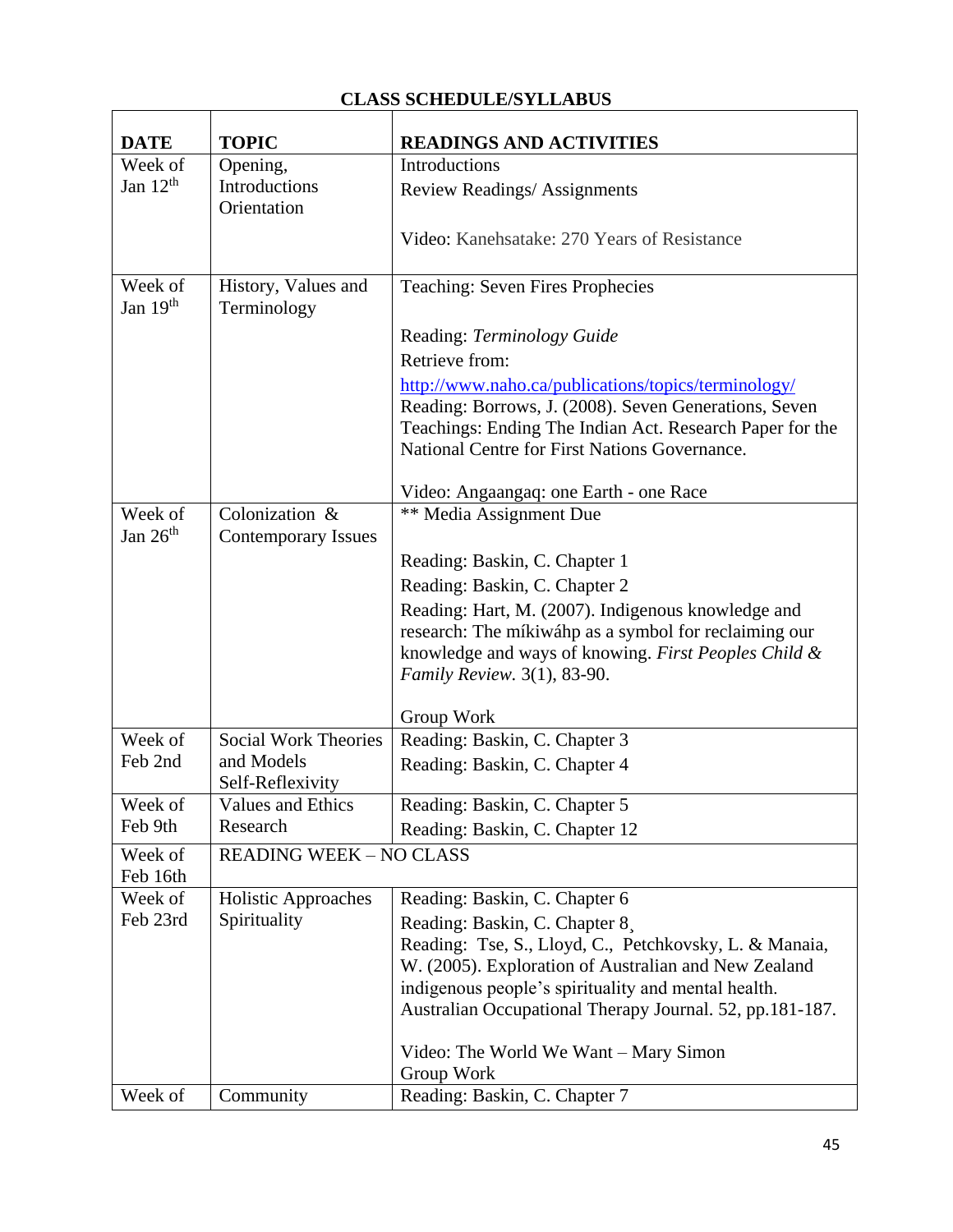| Mar 2nd             | Justice             | Reading: Baskin, C. Chapter 9<br>Reading: Stenning, P. & Roberts, J. (2001). Empty<br>Promises: Parliament, The Supreme Court, and the<br>Sentencing of Aboriginal Offenders. Saskatchewan Law<br>Review. 64, 137-168.<br>Video: Honouring our Elders - Pinehouse 2010: The gift of<br>language and culture.                                                                                                      |
|---------------------|---------------------|-------------------------------------------------------------------------------------------------------------------------------------------------------------------------------------------------------------------------------------------------------------------------------------------------------------------------------------------------------------------------------------------------------------------|
| Week of<br>Mar 9th  | <b>Family Focus</b> | Reading: Baskin, C. Chapter 10<br>Reading: Manitoba Métis Federation and Métis Child and<br>Family Services Authority. (2013). Métis Children and<br>Families, and the Child Welfare System: An Urban<br>Winnipeg Perspective. Prepared for the Commission of<br>Inquiry into the Circumstances Surrounding the Death of<br>Phoenix Sinclair.<br>Video: Fostering and Aboriginal Perspective - NAHO<br>Group Work |
| Week of<br>Mar 16th | <b>Simulations</b>  |                                                                                                                                                                                                                                                                                                                                                                                                                   |
| Week of             |                     | ** Reflection on simulation from previous week due                                                                                                                                                                                                                                                                                                                                                                |
| Mar 23rd            | <b>Simulations</b>  |                                                                                                                                                                                                                                                                                                                                                                                                                   |
| Week of             | End or New          | ** Reflection on simulation from previous week due                                                                                                                                                                                                                                                                                                                                                                |
| Mar 30th            | Beginning?          |                                                                                                                                                                                                                                                                                                                                                                                                                   |
|                     |                     | Reading: Baskin, C. Chapter 14                                                                                                                                                                                                                                                                                                                                                                                    |
| Week of<br>Apr 6th  | Into the Future     | Closing remarks and Outstanding Topics<br>Closing Ceremony: Pot luck feast                                                                                                                                                                                                                                                                                                                                        |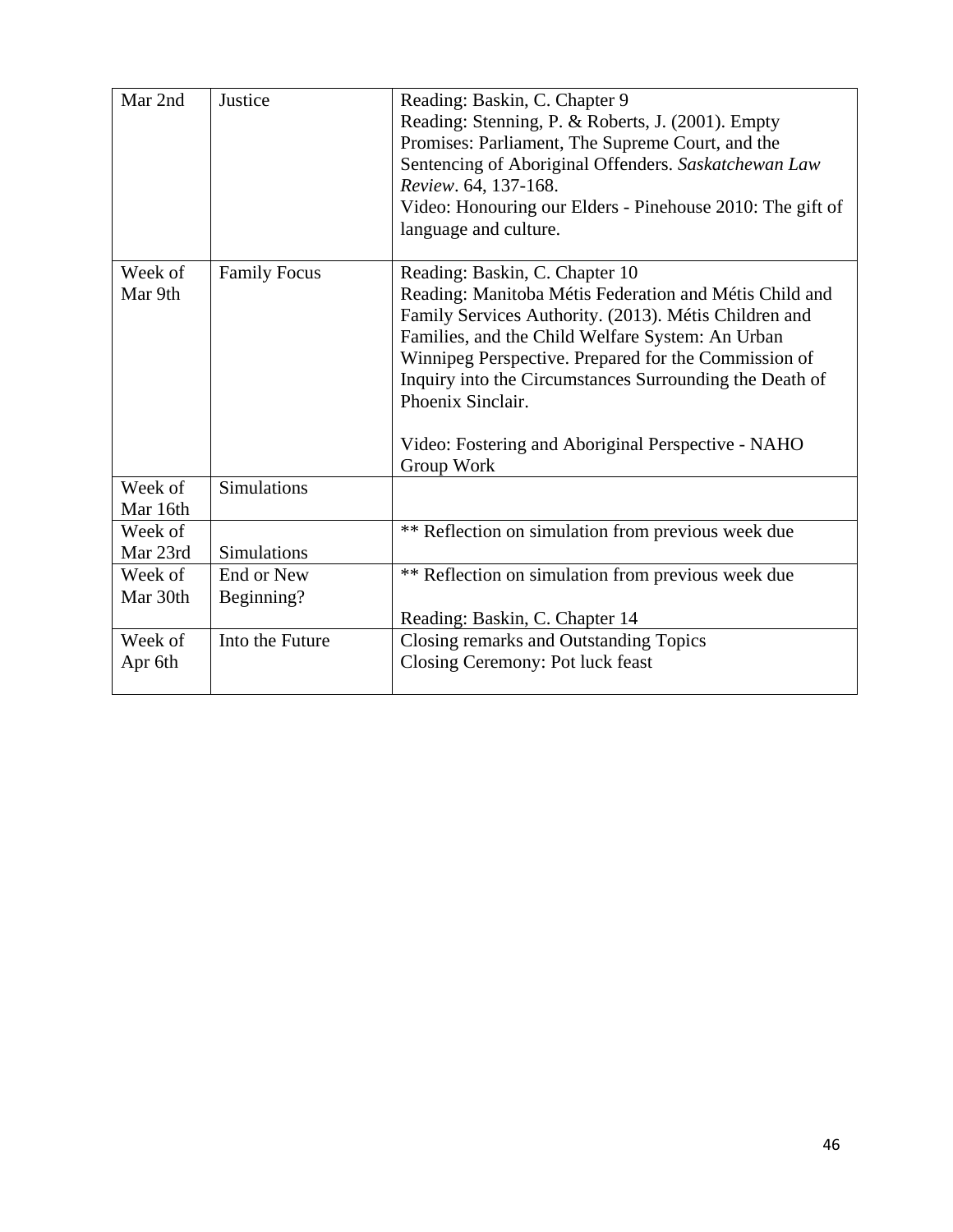# **INSTRUCTIONS AND EVALUATION OF MEDIA REPORT (30%)**

Choose a current news piece (no further back than September 2014) from the media that focuses on Aboriginal Peoples/communities/issues. Media includes both "mainstream" (eg. CBC, the Toronto Star, etc.) and "alternative" (eg. APTN, Windspeaker, etc.) sources. Your choice can come from newspapers, television, radio, magazines, etc. Write a 3 page report about the news piece addressing the topics noted below.

Include a copy of the news piece or the link to it if it is only available online with your report. Please include the following in our report:

### A) INTRODUCTION

• Brief synopsis of what you will be writing about

# B) DISCUSSION AND ANALYSIS

- Who wrote the piece?
- How informative is it?
- Whose voices are included and whose are left out?
- What are the underlying political positions/values/biases within the piece?
- What are your reactions to it?
- What questions come up for you?
- Logic of statements
- Inclusion of all applicable areas
- Critical thinking
- Explanations for critiques

### C) TERMINOLOGY

- Appropriate terms for Aboriginal Peoples and communities
- Appropriate capitalization of terms

### D) SUMMARY

- Conclusions
- Learning from assignment

Report will be graded with respect to organization and writing style, specifically:

- Logical development
- Spelling
- Grammar
- Punctuation
- Sentence structure
- $\bullet$  APA
- Terminology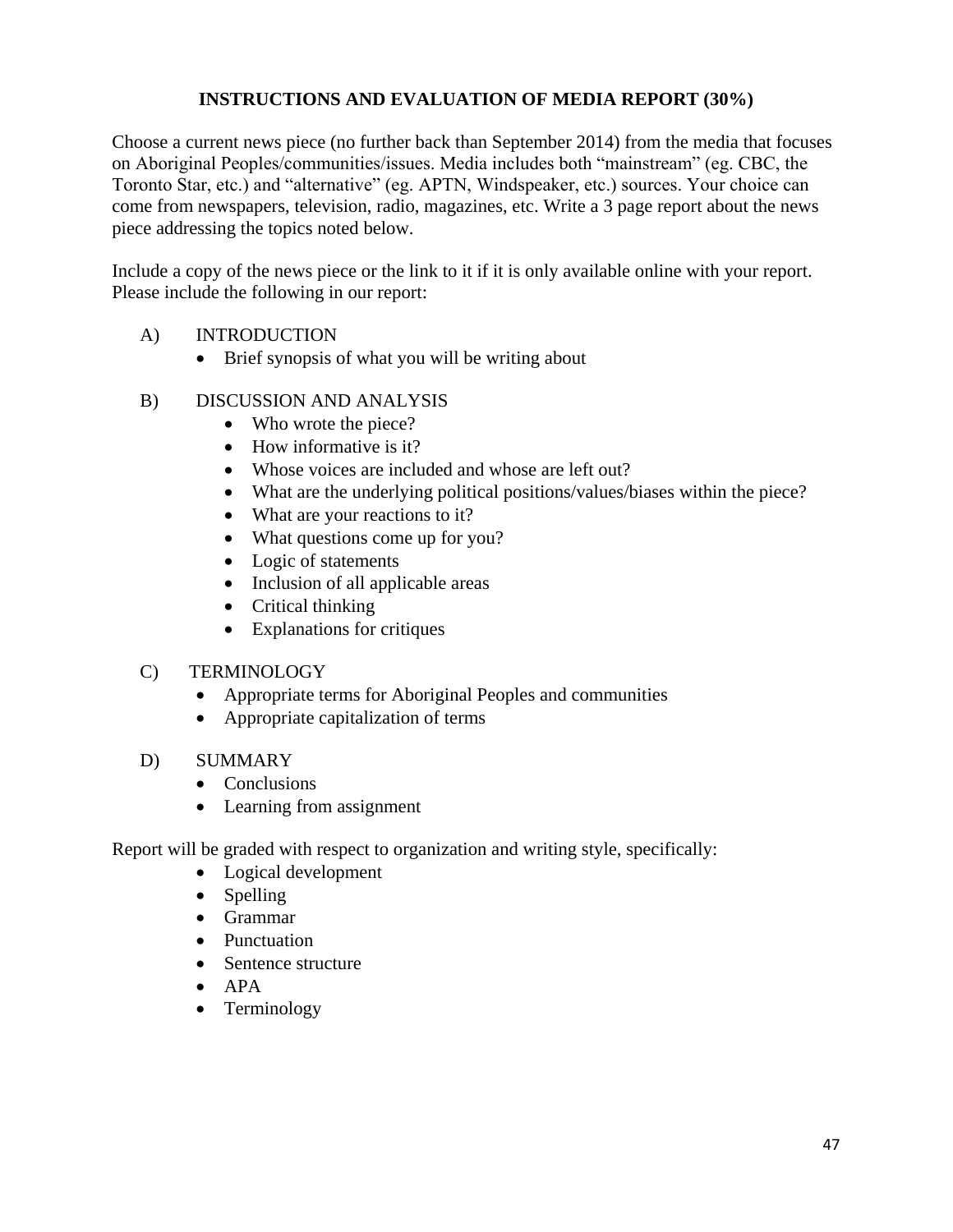# **INSTRUCTIONS AND EVALUATION OF SIMULATION (30%)**

**I**n class simulations will take place with an "Indigenous family." In small groups, students will be involved in the simulation putting into practice aspects of Indigenous worldviews learned in the course such as listening, use of silence, questioning, roles of family members, engagement, respect of knowledge and revealing strengths, as well as exploring possible impacts of colonization, experiences of personal and structural racism and stereotyping.

One week after participating in the simulation, students are expected to hand in a 4 page (individual) maximum (double spaced) reflection. Reflections are to include:

- What went well and how do you know?
- What was challenging and why?
- What did you learn about yourself/others?
- What do you want to work on in the future?

Students will be graded on their self-reflection, not on specific actions in the simulation. Further information about the family and their situation will be provided to students prior to the simulation.

# LEARNER GOALS WHILE PART OF THE SIMULATION:

- Make family feel comfortable
- Identify family's concerns
- Clarify needs
- Actively listen and allow for silence
- Allow for expression of feelings
- Ensure all family members have an opportunity to speak
- Express respect for family values, roles, relationships and responsibilities
- Acknowledge when you do not know something
- Assess significance of Aboriginal teachings and practices to the family members
- Assess strengths and supports
- Assess impacts of personal and structural colonialism/oppression upon family
- Gather information without many direct questions
- Answer the questions of the family members
- Appropriate self-disclosure

# LEARNER GOALS WHILE OBSERVING THE SIMULATION:

- Respond to instructor's calls for time outs when she asks for feedback on what is occurring in the simulation and ideas to try with the family
- Respond to learner's calls for time outs when s/he is not sure how to proceed by offering suggestions

# LEARNER GOALS AFTER THE SIMULATION: 4 PAGE REFLECTION :

- What went well and how do you know
- What was challenging and why
- What did you learn about yourself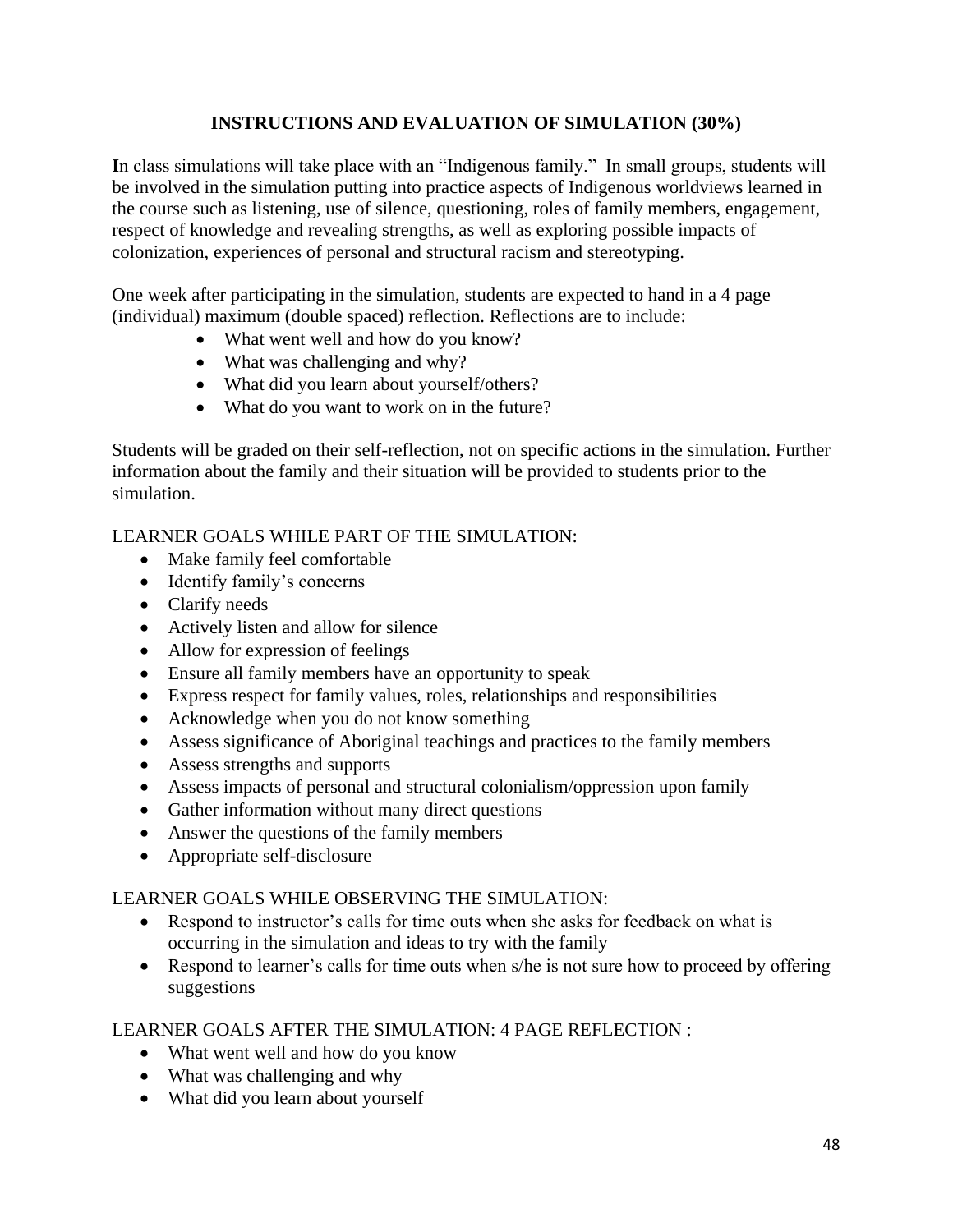# • What do you want to work on in the future **INSTRUCTIONS AND EVALUATION OF GROUP ASSIGNMENT**

Students will be placed in groups of three for a total of three group assignment activities.

Students will be required to complete and submit answers to questions based on some or all of the readings from the assigned class date. Questions will be posted on Blackboard the week of group work.

Students will be required, as a group, to submit their answers via e-mail to the instructor within 24 hours of the class.

Evaluation will be based on student's demonstrated understanding, critical analysis and thoughtful interpretations of the readings.

Due Dates: Week of: January 28<sup>th</sup>, February 23<sup>rd</sup> and March 9<sup>th</sup>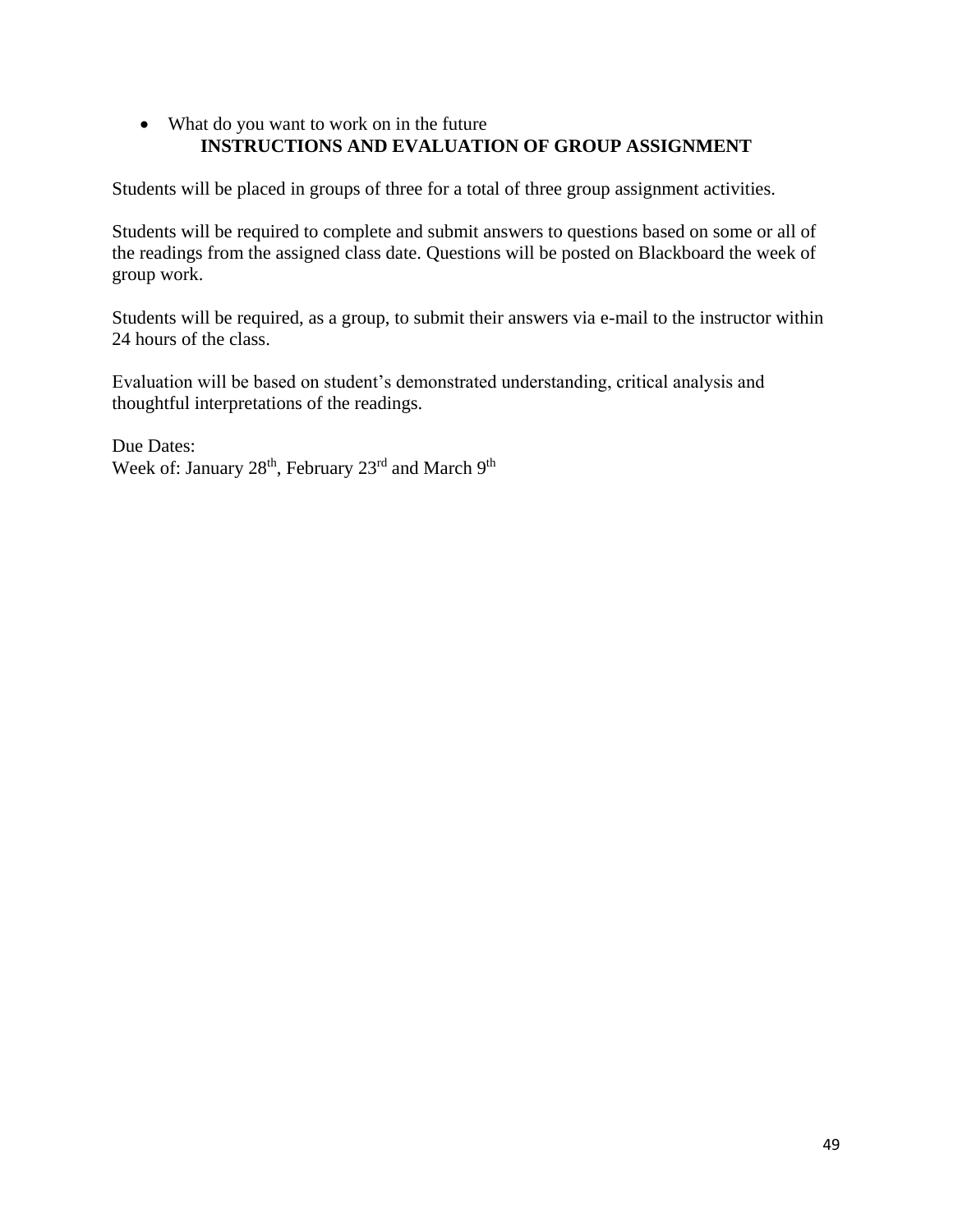### **CLASS SCHEDULE**

The class schedule is listed by session number as the actual date of each class varies according to the course section. Dates can be confirmed with your faculty member. Note there are no classes during Reading Week February 16-20, 2015 and Good Friday, April 3, 2015.

### **Session 1: January 9, 12, 13 Introduction to Course**

*Welcome Back: Review course outline, assignments and expectations*

### *Reading:*

Didham, S., Dromgole, L., Csiernik, R., Lou Karley, M.L., and Hurley, D. (2011). Trauma exposure and the social work practicum. *Journal of Teaching in Social Work*, 31: 523-537.

### **Session 2: January 16, 19, 20 Social Work Practices and Processes**

### *Readings:*

Payne, M. (2005). Social work process. In R. Adams, L. Dominelli & M. Payne (Eds.). *Social work futures: Crossing boundaries, transforming practice* (pp. 21-35). New York: Palgrave MacMillan.

Lundy, C. (2004). The helping process: Assessment and intervention. In *Social work and social justice: A structural approach to practice* (pp. 111-127). Peterborough, ON: Broadview Press.

Allen, G. & Langford, D. (2007). Types and purposes of interviews in the agency context. In *Effective interviewing in social work and social care: A practical guide*, (pp. 52-77). New York: Palgrave McMillan.

### **Session 3: January 23, 26, 27 SIMULATION – Group 1 (***No Reading)*

### **Session 4: January 30, Feb. 2, 3 Engaging in and Reflecting on Social Work Practices**

### **SIMULATION DEBRIEFING – Group 1**

### *Readings:*

D'Cruz, H., Gillingham, P. & Melendez, S. (2007). Reflexivity, its meanings and relevance for social work: A critical review of the literature. *British Journal of Social Work. 37,* 73–90.

Fook, J. & Gardner, F. (2007). The theoretical frameworks underlying critical reflection. In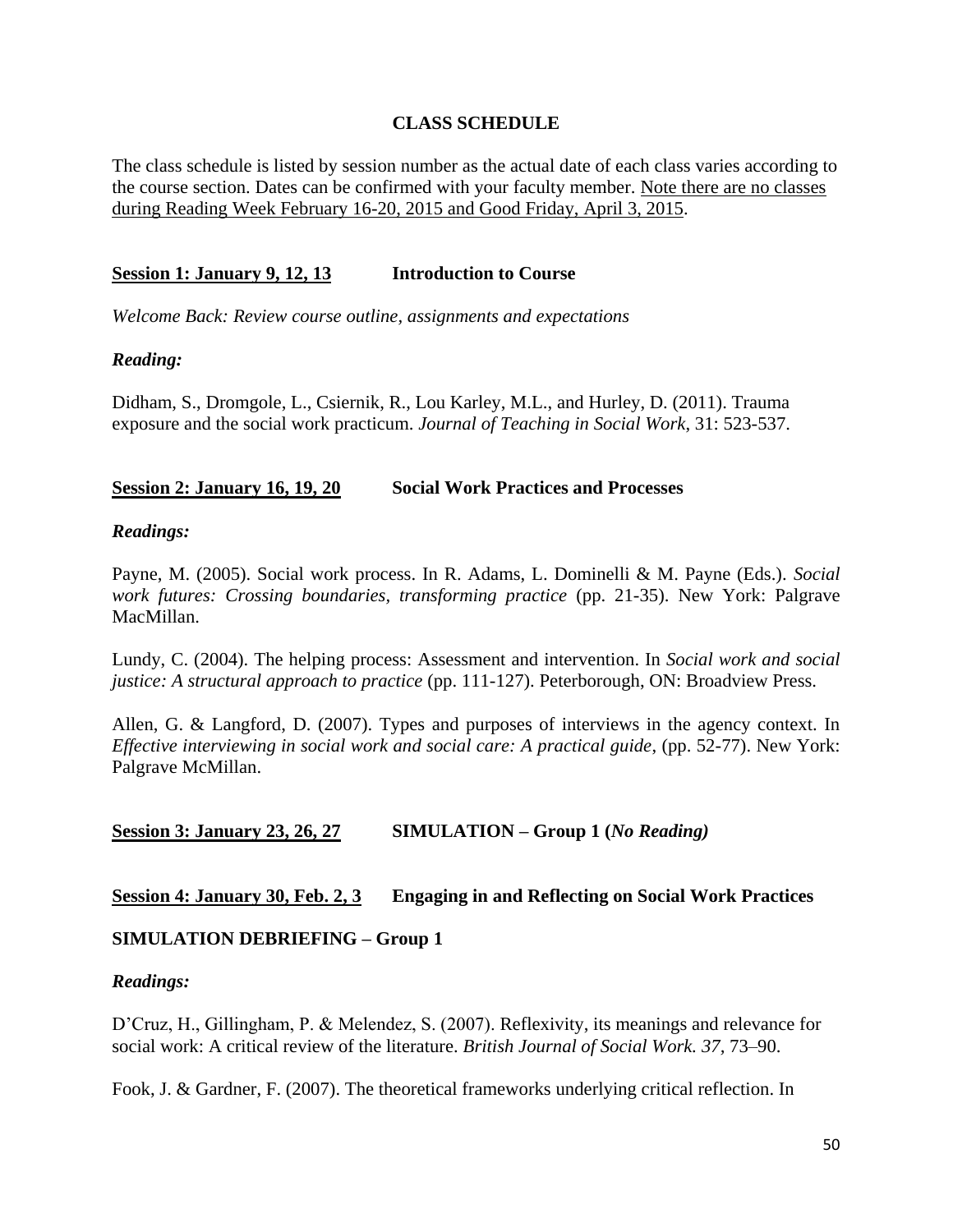*Practising critical reflection: A resource handbook* (pp. 22-39). Maidenhead, UK: Open UP.

Lishman, J. (1998). Personal and professional development. In R. Adams, L. Dominelli, & M. Payne (Eds.). *Social work: Themes, issues and critical debates* (pp. 89-103). London, UK: MacMillan.

**Session 5: February 6, 9, 10 SIMULATION - Group 2 (***No Reading)*

# *READING WEEK – FEBRUARY 14 - 20 (No Class)*

# **Session 6: February 13, 23, 24 Ethical Practices and Documentation**

### **SIMULATION DEBRIEFING – Group 2**

### *Readings:*

Rooney, R. (2009). Legal and ethical foundations for work with involuntary clients. In R. Rooney (Ed.), *Strategies for work with involuntary clients* (2<sup>nd</sup> ed.) (pp. 19-44). New York: Columbia UP.

Healy, K. & Mulholland, J. (2007). Writing case records. In *Writing Skills for Social Workers* (pp. 68-86). London, UK: Sage.

### **Session 7: February 27, Mar.2, 3 SIMULATION – Group 3 (***No Reading)*

### **Session 8: March 6, 9, 10 Critical and Creative Practice**

### **SIMULATION DEBRIEFING – Group 3**

### *Readings***:**

Pollack, S. (2007). Hope has two daughters: Critical practice within women's prison. In D. Mandell (Ed.), *Revisiting the use of self: Questioning identities* (pp. 105-120). Toronto: Canadian Scholars Press Inc.

Malekoff, A. (2009). Gatekeepers, gatecrashers and gateways in group work with kids: A mystery story. *Social Work with Groups, 32*(3), 193-208.

| <b>Session 9: March 13, 16, 17</b> | $SIMULATION - Group 4 (No Reading)$ |
|------------------------------------|-------------------------------------|
|------------------------------------|-------------------------------------|

**Session 10: March 20, 23, 24 Termination**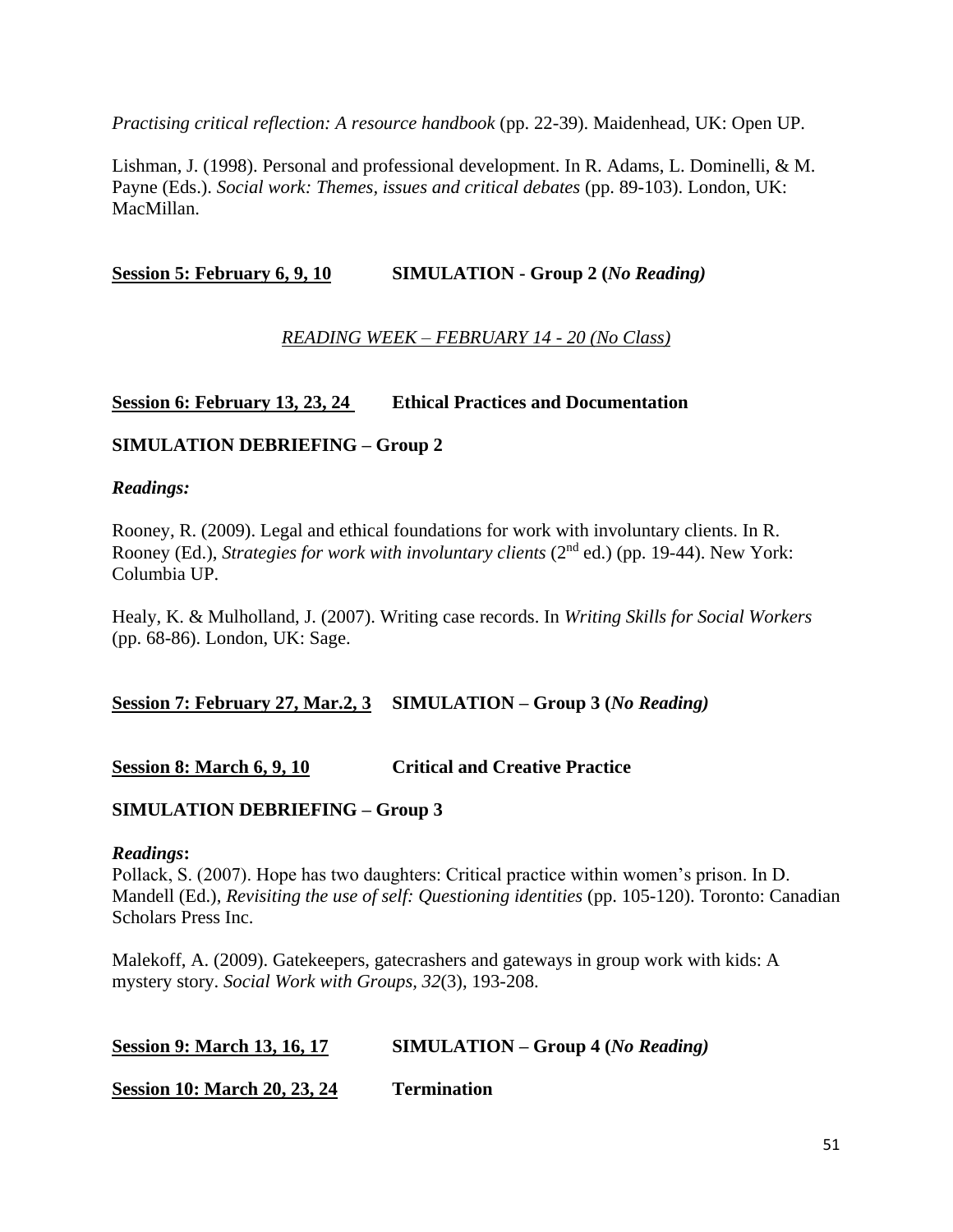# **SIMULATION DEBRIEFING – Group 4**

### *Reading***:**

Baum, N. (2006). End-of-year treatment termination: Responses of social work student trainees. *British Journal of Social Work, 36*(4), 639-656.

### **Session 11: March 27, 30, 31 SIMULATION - Group 5 (***No Reading)*

### *GOOD FRIDAY – APRIL 3, 2015 (No Class)*

### **Session 12: April 6, 7, 10 Self-Care & Wrap-up**

### **SIMULATION DEBRIEFING – Group 5**

### *Reading***:**

Moore, S., Perry, A., Bledsoe, L., & Robinson, M. (2011). Social work students and self-care: A model assignment for teaching. *Journal of Social Work Education*, 47(3), 546-553.